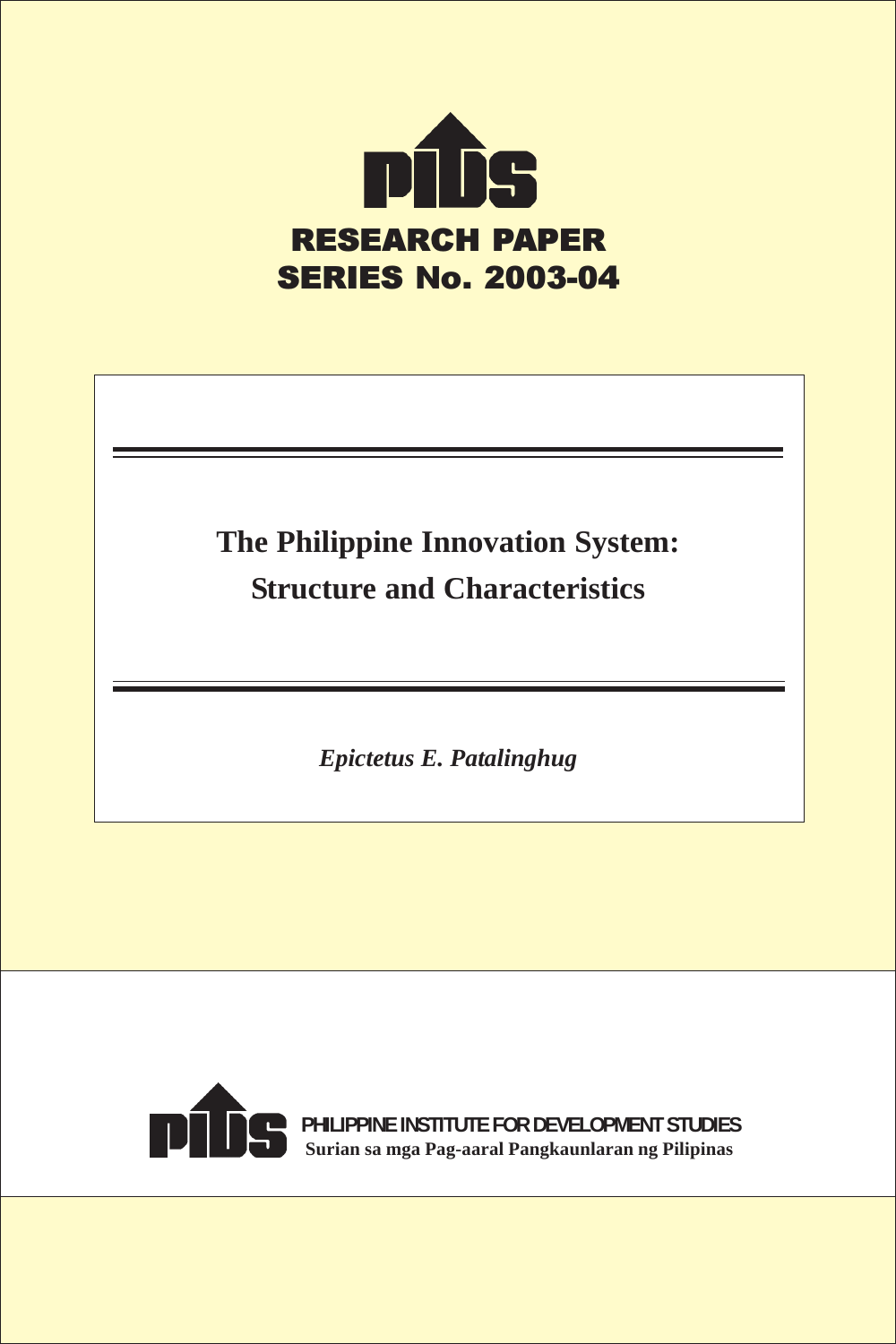The author is a Professor of Economics and Management at the College of Business Administration, University of the Philippines (UP), Diliman, Quezon City where he teaches industrial economics, regulation and public policy, competitive and industry analysis, international finance, managerial economics, macroeconomics for managers, and technological innovation. He has published several articles dealing with science and technology policy, management of technology, research and development, competitiveness and productivity. He is the coauthor of the book *Managing technology for global competitiveness: the Philippine experience* (UP Press, 2000).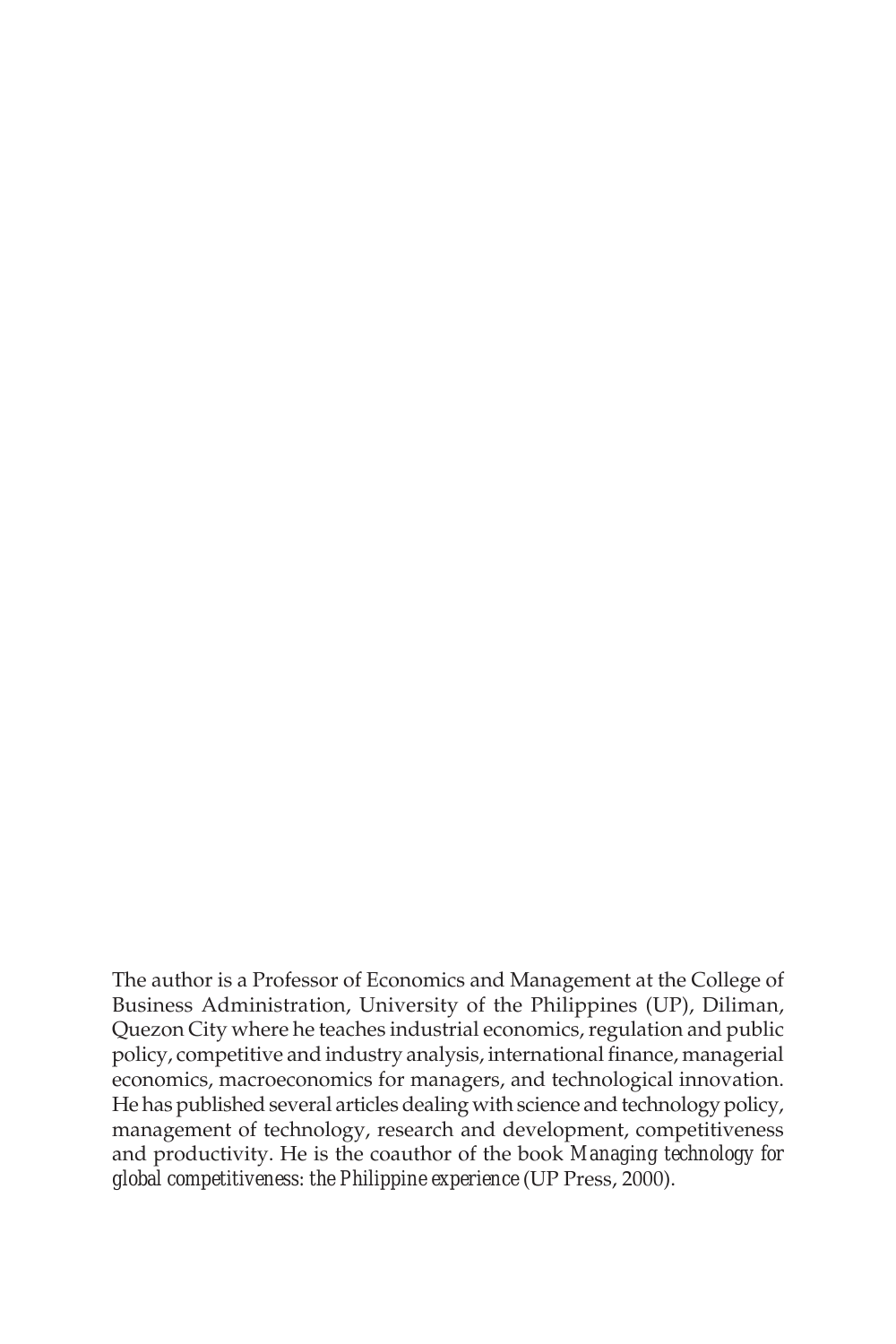### **The Philippine Innovation System: Structure and Characteristics**

*Epictetus E. Patalinghug*

RESEARCH PAPER SERIES NO. 2003-04



PHILIPPINE INSTITUTE FOR DEVELOPMENT STUDIES Surian sa mga Pag-aaral Pangkaunlaran ng Pilipinas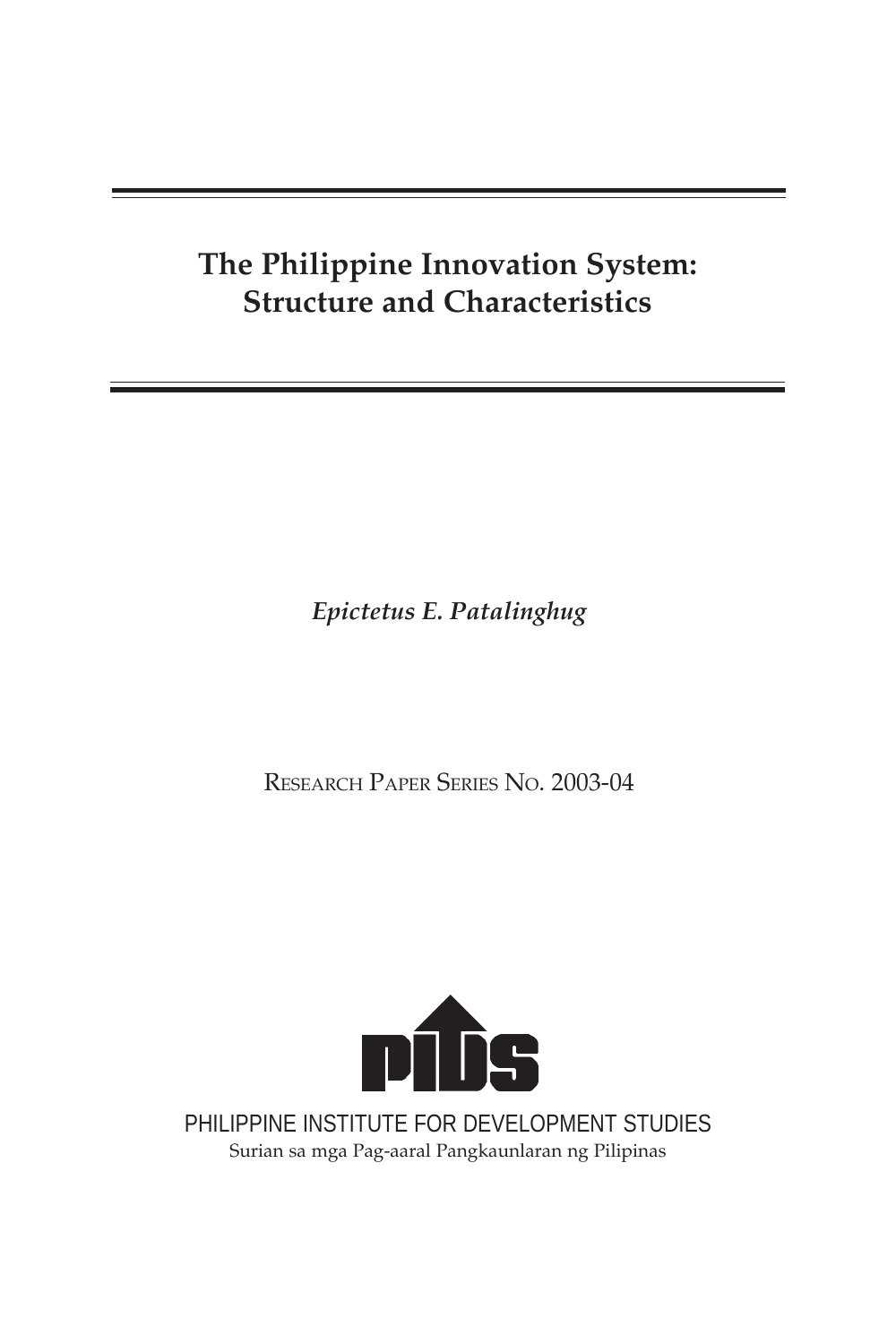Copyright 2003 Philippine Institute for Development Studies

Printed in the Philippines. All rights reserved.

The views expressed in this paper are those of the author and do not necessarily reflect the views of any individual or organization. Please do not quote without permission from the author nor PIDS.

Please address all inquiries to:

Philippine Institute for Development Studies NEDA sa Makati Building, 106 Amorsolo Street Legaspi Village, 1229 Makati City, Philippines Tel: (63-2) 893-5705 / 892-4059 Fax: (63-2) 893-9589 / 816-1091 E-mail: publications@pidsnet.pids.gov.ph Website: http://www.pids.gov.ph

ISBN 971-564-063-X RP 11-03-500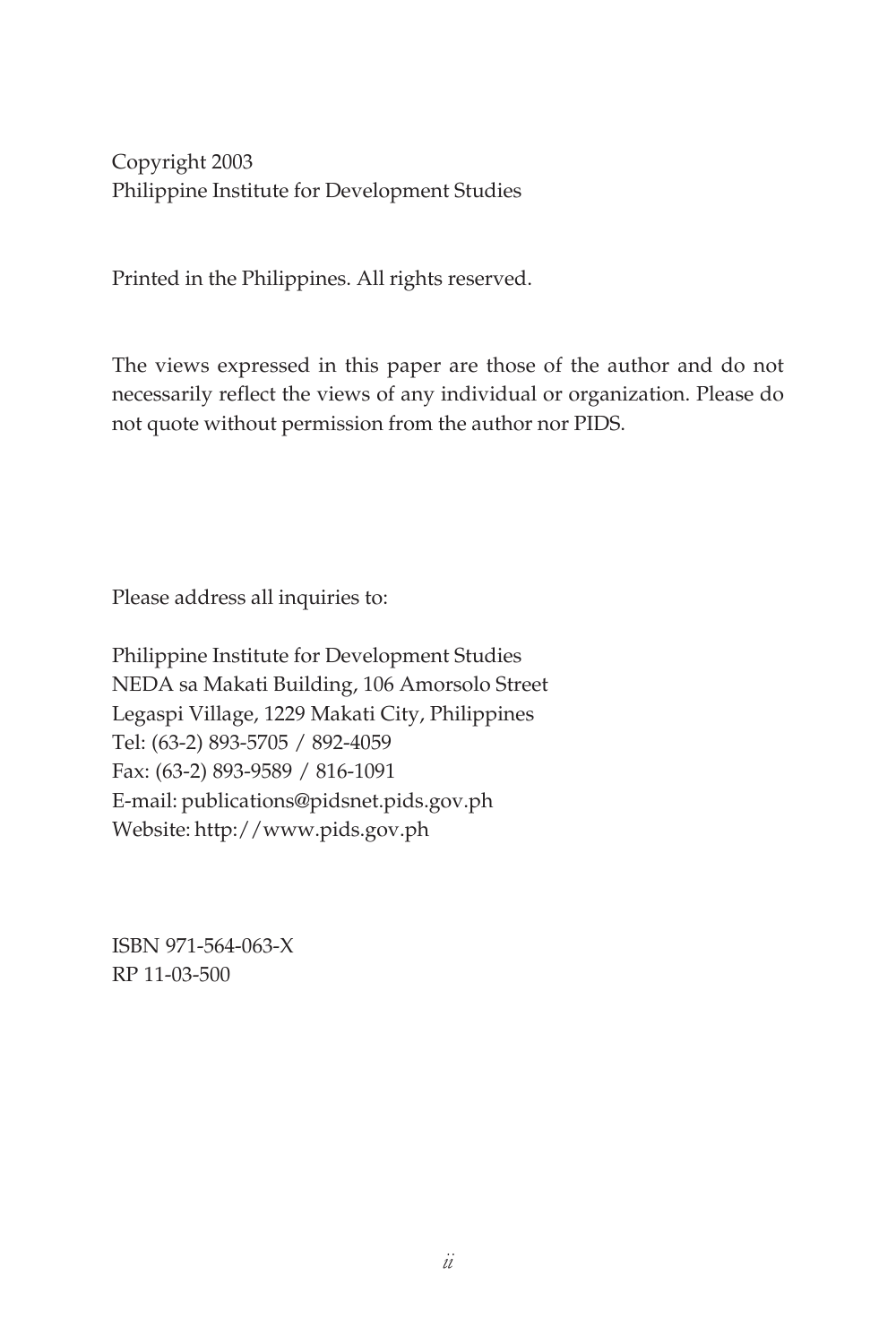# **Table of Contents**

| Ι.   |                                                    |
|------|----------------------------------------------------|
| Π.   |                                                    |
| III. |                                                    |
| IV.  | The American Innovation System. 9                  |
| V.   | The Japanese Innovation System 14                  |
| VI.  | The German Innovation System. 18                   |
| VII. |                                                    |
|      | VIII. Improving the National Innovation System  24 |
| IX.  |                                                    |
| X.   |                                                    |
|      |                                                    |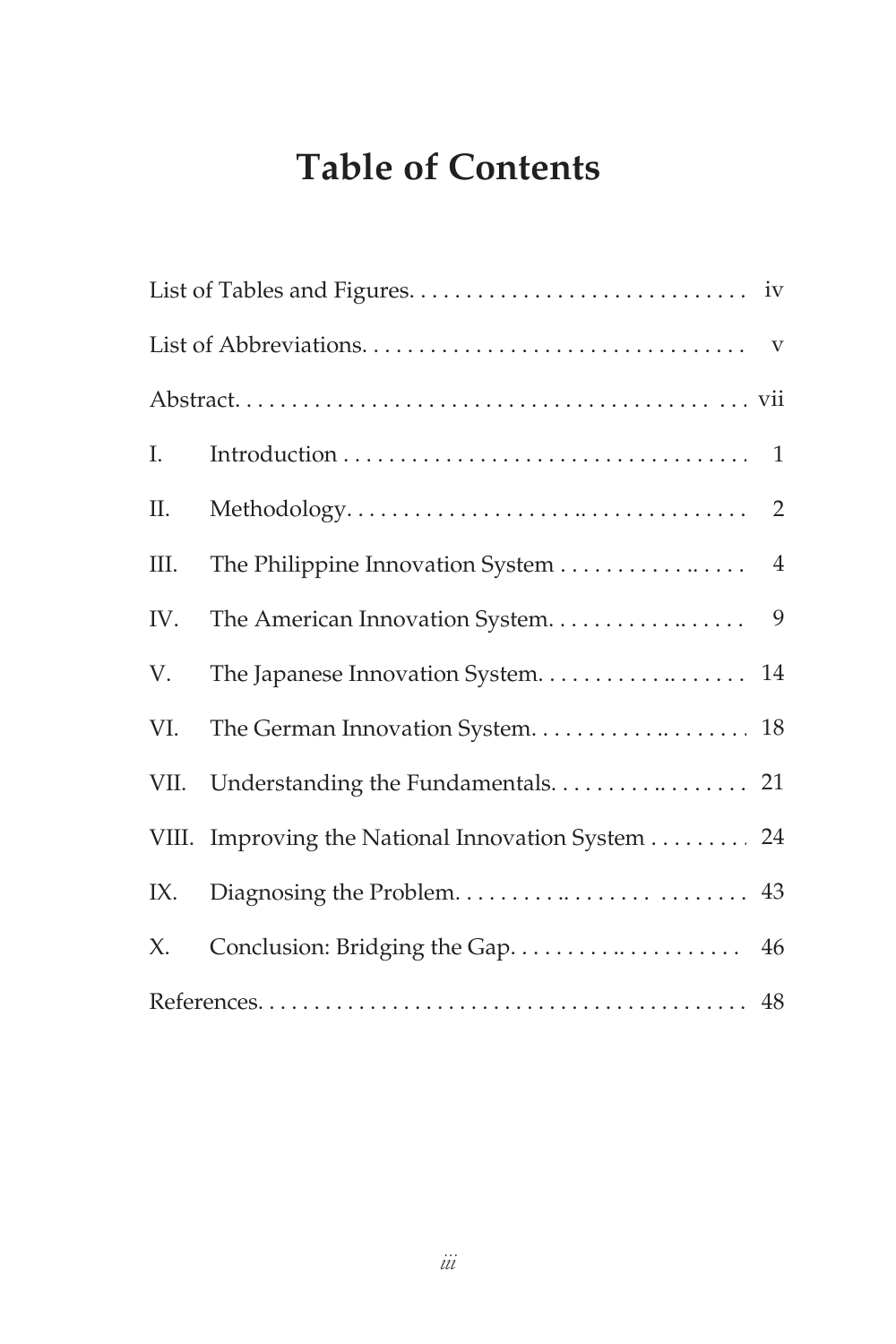# **List of Tables and Figures**

#### **Tables**

| 1  | R&D Expenditures by Major Sectors: 1989-1996                                                               | 7  |
|----|------------------------------------------------------------------------------------------------------------|----|
| 2  | R&D Personnel by Major Sectors: 1989-1996                                                                  | 8  |
| 3  | Employment of Scientists and Engineers in Industrial<br>Research Laboratories in U.S. Manufacturing Firms: |    |
|    |                                                                                                            | 30 |
| 4  | Scientists and Engineers at Japanese Universities                                                          |    |
|    | and Colleges Engaged in R&D: 1965-1981                                                                     | 31 |
| 5. | R&D Personnel in Germany: 1992.                                                                            | 31 |
| 6  | Employment in Technical, Scientific                                                                        |    |
|    | and Managerial Occupations: 1991-1999.                                                                     | 32 |
| 7  | Employment in Chemical-Based Industries: 1983-1994                                                         | 33 |
| 8  | Employment in Steel-Based Industries: 1983-1994                                                            | 33 |
| 9  | <b>Product Technology Capability</b>                                                                       |    |
|    | in the Metal Fabrication Industry                                                                          | 37 |
|    | 10 R&D Expenditures and Capital Investment                                                                 |    |
|    | in Major Japanese Manufacturing Companies:                                                                 |    |
|    |                                                                                                            | 40 |
|    | 11 Concentration Ratios, Effective Protection Rates                                                        |    |
|    | and Price-Cost Margins in Selected                                                                         |    |
|    | Manufacturing Industries                                                                                   | 42 |
|    |                                                                                                            |    |
|    | <b>Figure</b>                                                                                              |    |

|  | 1 Major Components of an Innovation System.  25 |  |  |
|--|-------------------------------------------------|--|--|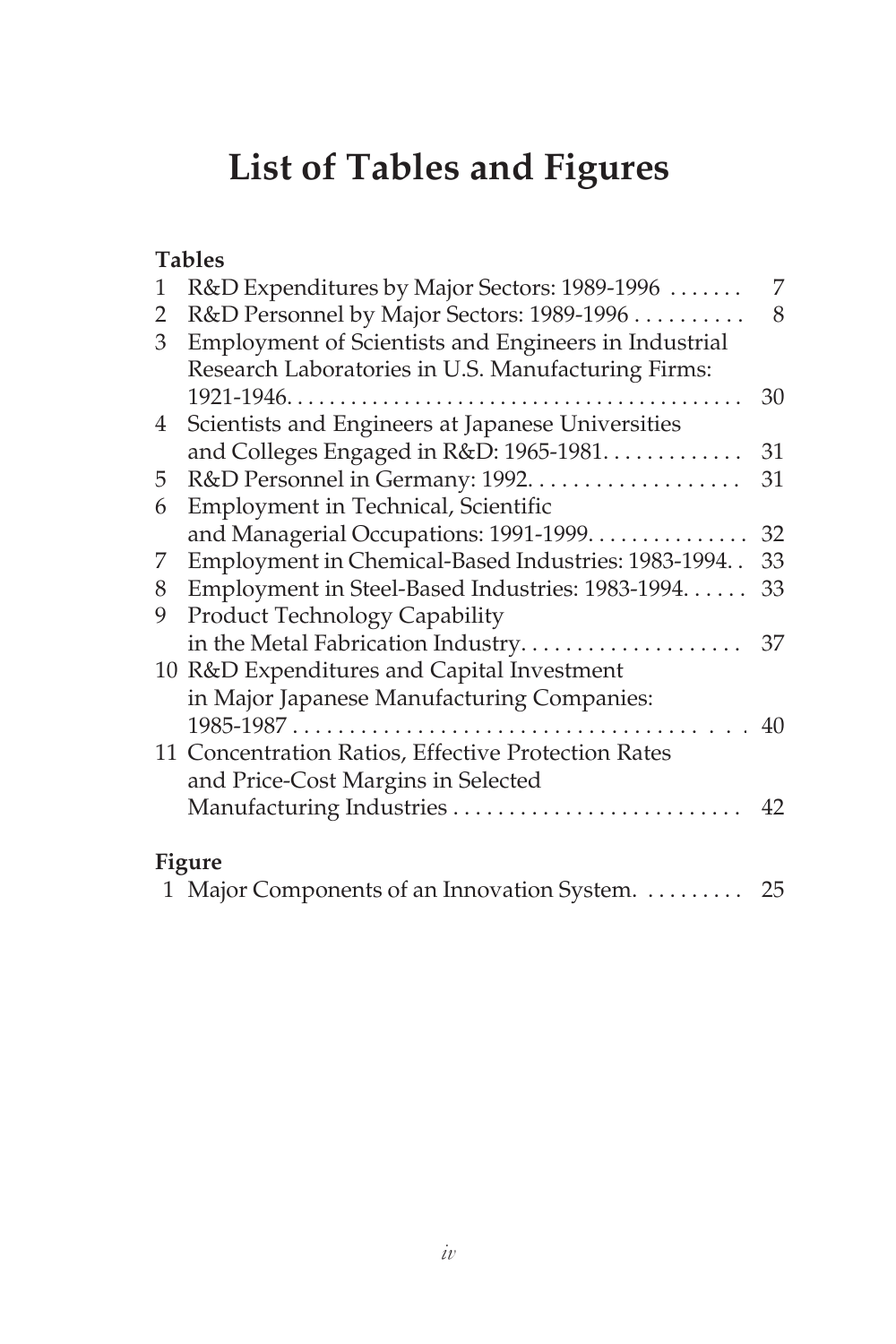# **List of Abbreviations**

| <b>ASTI</b>  | Advanced Science and Technology Institute        |
|--------------|--------------------------------------------------|
| <b>BOI</b>   | Board of Investments                             |
| <b>BPS</b>   | <b>Bureau of Product Standards</b>               |
| CAD          | Computer-Aided Design                            |
| <b>CAM</b>   | Computer-Aided Manufacturing                     |
| <b>CAPE</b>  | Consultancy in Agriculture                       |
|              | for Productivity Enhancement Program             |
| <b>CNC</b>   | Computer and Numerically                         |
|              | <b>Controlled Machine</b>                        |
| DA           | Department of Agriculture                        |
| <b>DOST</b>  | Department of Science and Technology             |
| <b>ESEP</b>  | <b>Engineering and Science Education Project</b> |
| <b>ITDI</b>  | Industrial Technology Development Institute      |
| <b>MLP</b>   | Manufacturing Linkage Program                    |
| <b>MNAAP</b> | Medium-Term National Action Agenda               |
|              | for Productivity                                 |
| <b>MNC</b>   | <b>Multinational Corporation</b>                 |
| <b>MPEX</b>  | Manufacturing Productivity                       |
|              | <b>Extension Program</b>                         |
| <b>MTPDP</b> | Medium-Term Philippine Development Plan          |
| <b>NEDA</b>  | National Economic and Development                |
|              | Authority                                        |
| <b>NSDB</b>  | National Science and Development Board           |
| <b>NSTA</b>  | National Science and Technology Authority        |
| <b>PCHRD</b> | Philippine Council for Health Research           |
|              | and Development                                  |
| <b>PTFST</b> | Presidential Task Force on Science               |
|              | and Technology                                   |
| <b>RDC</b>   | Research and Development Center                  |
| R&D          | Research and Development                         |
| <b>SEI</b>   | Science Education Institute                      |
| S&T          | Science and Technology                           |
| <b>SME</b>   | Small and Medium Enterprise                      |
| <b>STAND</b> | Science and Technology Agenda                    |
|              | for National Development                         |
| <b>STCC</b>  | Science and Technology Coordinating              |
|              | Council                                          |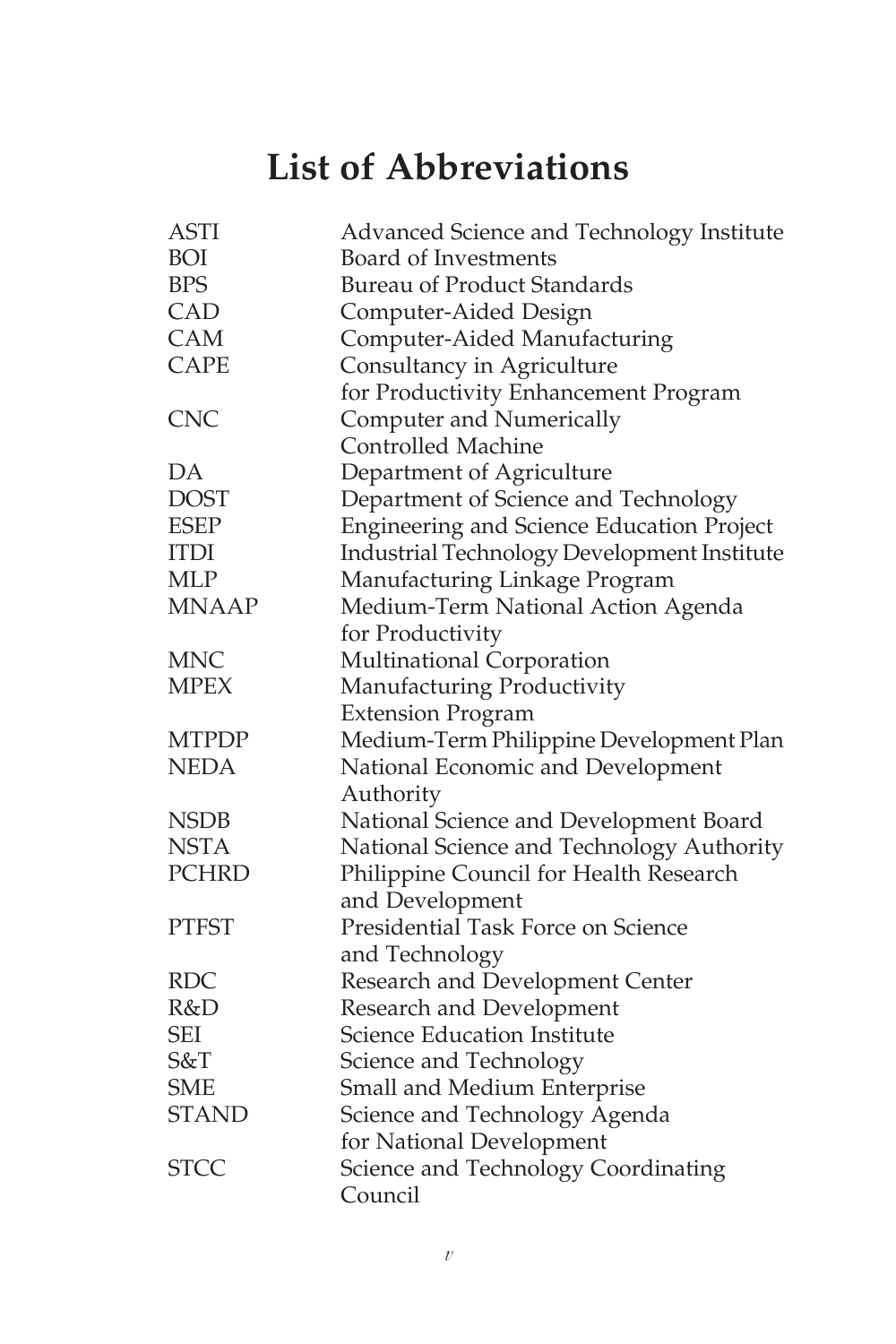| <b>STII</b>  | Science and Technology Information Institute |
|--------------|----------------------------------------------|
| <b>STMP</b>  | Science and Technology Master Plan           |
| <b>TAPI</b>  | Technology Application and Promotion         |
|              | Institute                                    |
| <b>TESDA</b> | <b>Technical Education and Skills</b>        |
|              | Development Authority                        |
| <b>TRC</b>   | Technology and Resource Center               |
| <b>TVET</b>  | Technical and Vocational Education and       |
|              | Training                                     |
| <b>UNDP</b>  | United Nations Development Programme         |
| UP           | University of the Philippines                |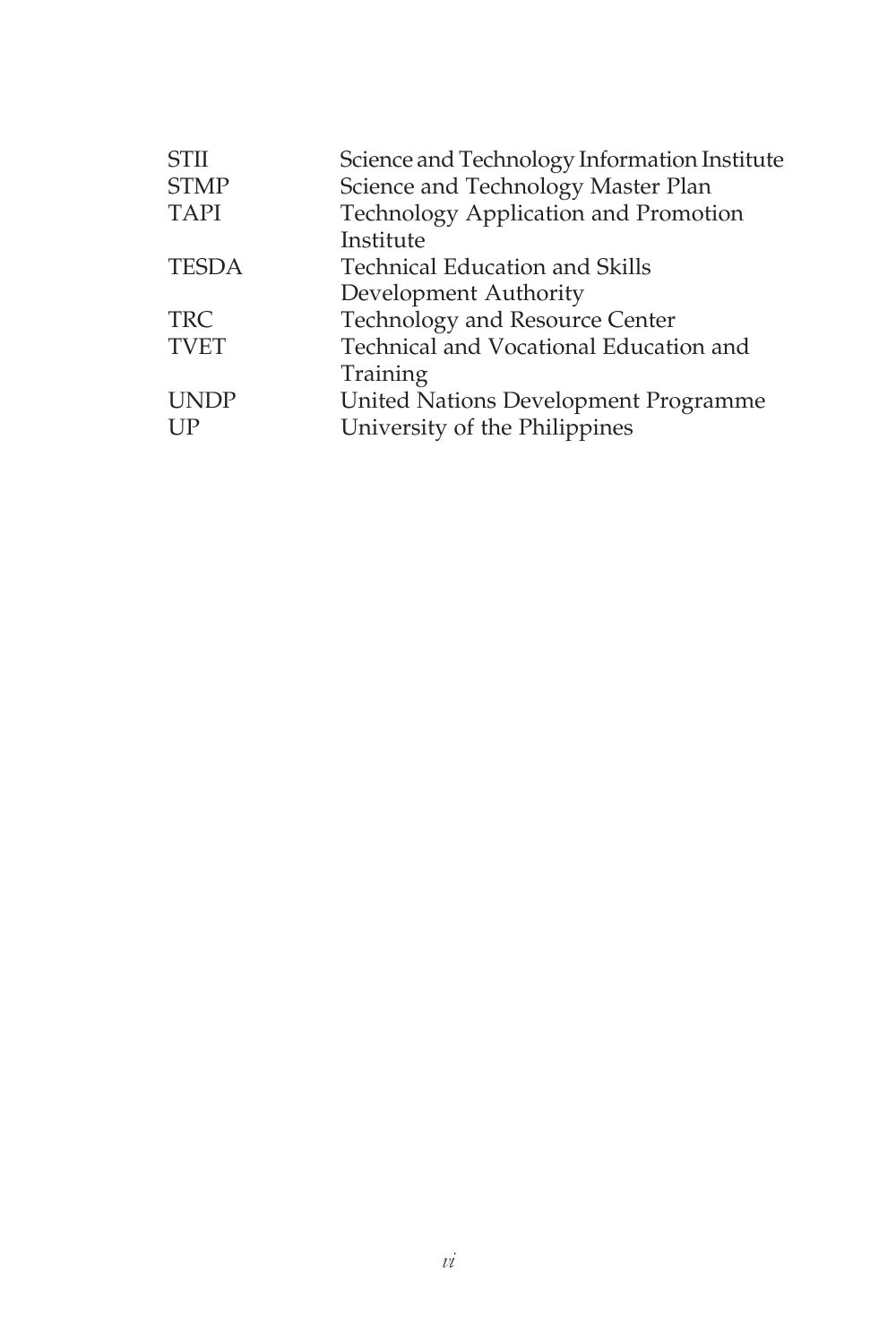## **Abstract**

National innovation system is anchored on the theory that industrial development requires technological capability in industry, and that exploitation of technology is most critical at the firm level.

This paper describes the structure and characteristics of the Philippine innovation system and compares it with those of the United States, Japan, and Germany. It concludes that the Philippine innovation system must gear up to the requirements of a catch-up system to fit its institutions to its economic structure. This requires all the elements of the system to address the technological capability, adaptation, assimilation, and modification needs of a catch-up economy.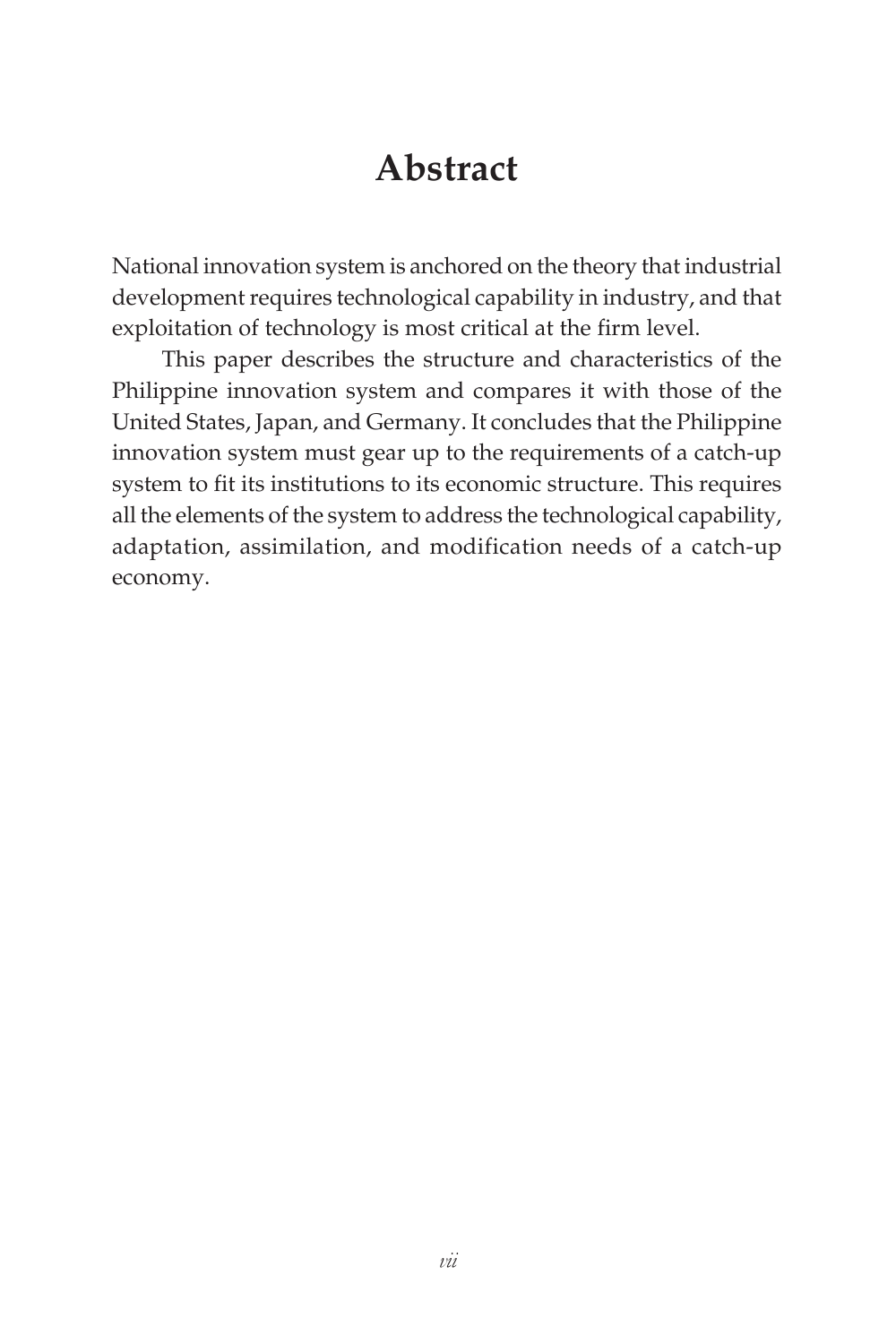**I**

 $\frac{1}{2}$ 

### **Introduction**

Industrial development requires technological capability in industry. The national innovation system (NIS) is anchored on the theory that industrial development requires technological capability in industry, and that the exploitation of technology is most critical at the firm level. National policies can build and develop the technological capability of domestic firms. The recent internationalization of business has convinced policymakers and managers to view national innovation systems as strategic assets in global economic competition.

The objective of this study is to describe and analyze the structure and characteristics of the Philippine innovation system. This paper uses international best practices in the national innovation system in evaluating the effectiveness of the Philippine innovation system and in recommending policies to improve the system.

This report is organized as follows. The next section begins with a discussion of the theory and methodology of national system of innovation. The succeeding four sections describe the structure and characteristics of the Philippine, American, Japanese, and German innovation systems, respectively. The ensuing section briefly highlights the strengths and weaknesses of the American, Japanese, and German innovation systems. Another section evaluates the gaps and effectiveness of the Philippine innovation system. Still another section diagnoses some policy issues. The last section discusses the relevant conclusions and recommendations.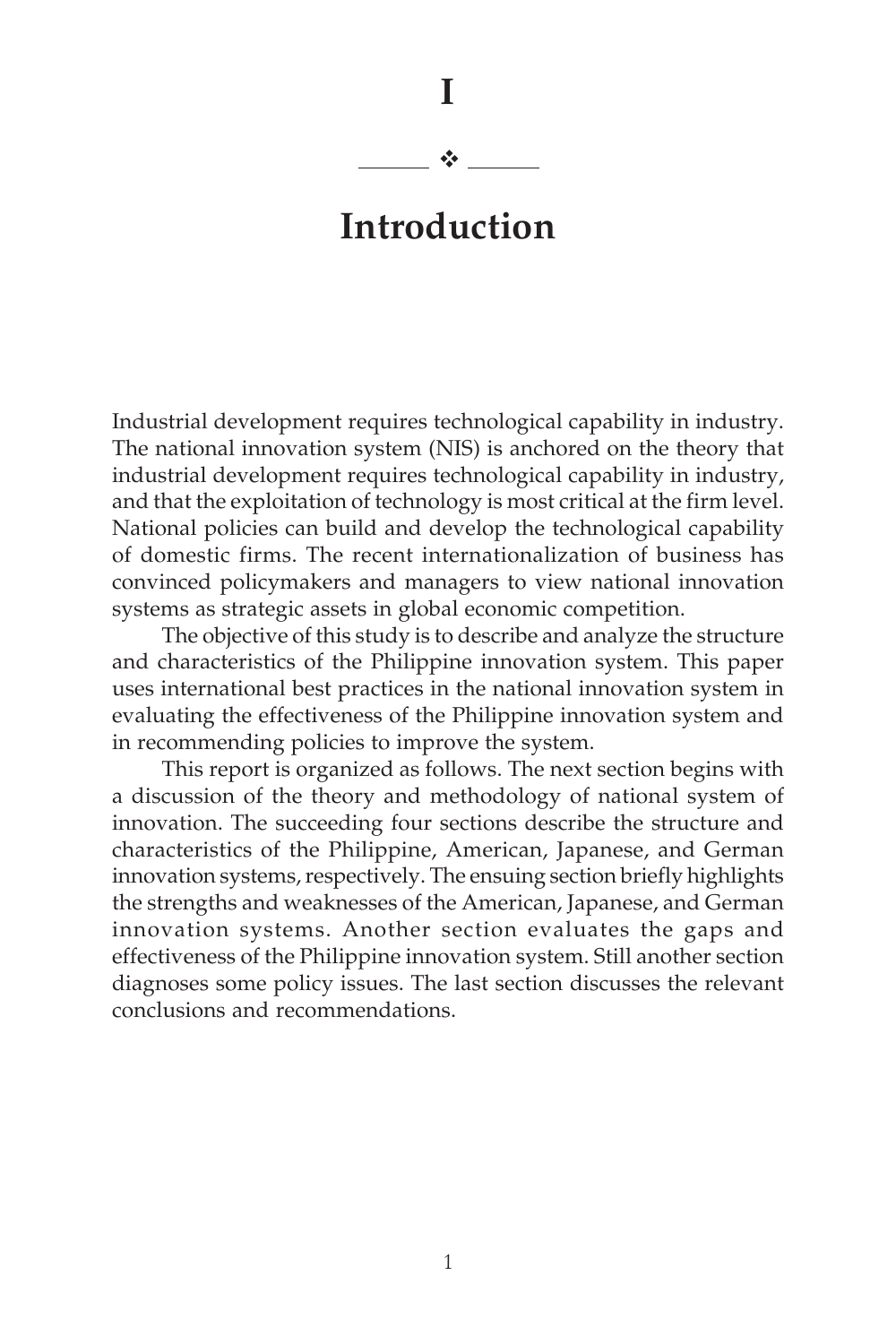-

## **Methodology**

The theoretical framework used to analyze the NIS varies. List (1959) considers the need for government responsibility for education and training (and for protecting "infant industries") as an important element of his concept of NIS. He also sees the necessity of creating an infrastructure supporting industrial development. Freeman's (1987) concept of national system of innovation refers to the organization of research and development (R&D) and of production in firms, the role of government, the interfirm relationships, and the interaction between them. His NIS theory is simply based on modern innovation theory. Nelson (1987, 1988) focuses his analysis on the combined public and private character of technology and the role of private firms, government, and universities in the production of new technology. Porter's (1990) four different determinants (firm strategy, factor conditions, demand conditions, and supporting industries) affecting the competitiveness of a national industry may be considered comprising another framework for NIS. Porter postulates that the competitive advantage of a nation consists of those national attributes that foster competitive advantage of some of its industries. The competitive advantage of nations can be analyzed in terms of their clusters of industries, and Porter's mix-of-cluster approach is a useful tool for an empirical comparison of NISs. Lundvall (1992) extends Porter's framework by explaining the link between learning and innovation. He asserts that learning is predominantly an interactive and socially embedded process, which cannot be understood without considering its institutional, economic, and cultural context. While Porter considers national systems as environments to individual industries involved in international competition, Lundvall focuses on the workings of the national system in its own right. Nelson (1993)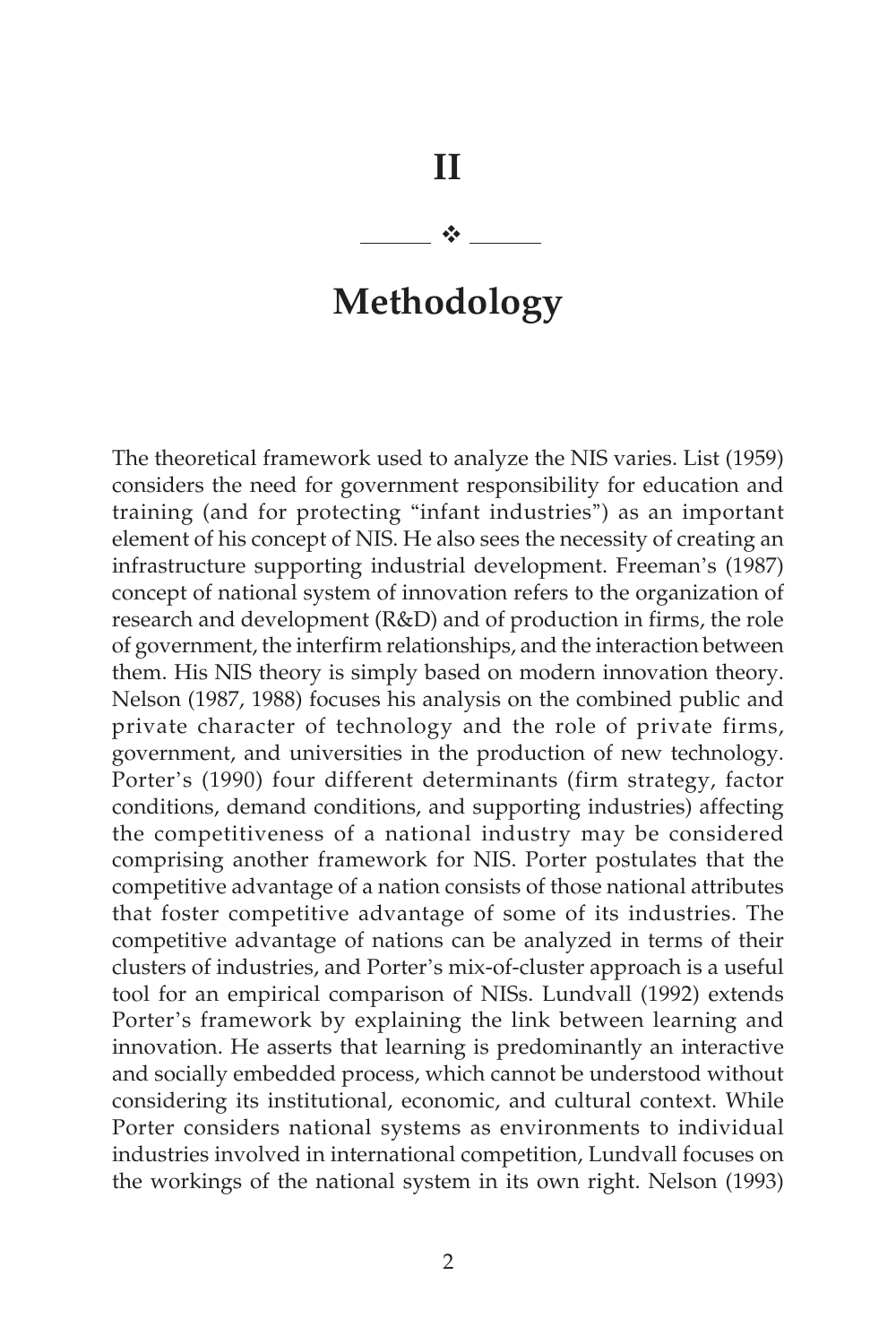presented 14 country-specific case studies in an attempt to portray the historical interplay of social, political, institutional, economic and cultural factors in shaping current innovation systems.

The approach of this study is based on the Freeman framework, which focuses on the interaction between the production system and the process of innovation. This approach addresses the issue of which organizational forms are most conducive to the development and efficient use of new technology, not the budgetary, institutional, and policy constraints that can get in the way of government efforts to promote innovation. NIS is an analysis of the specific systemic context in which a national government intervenes.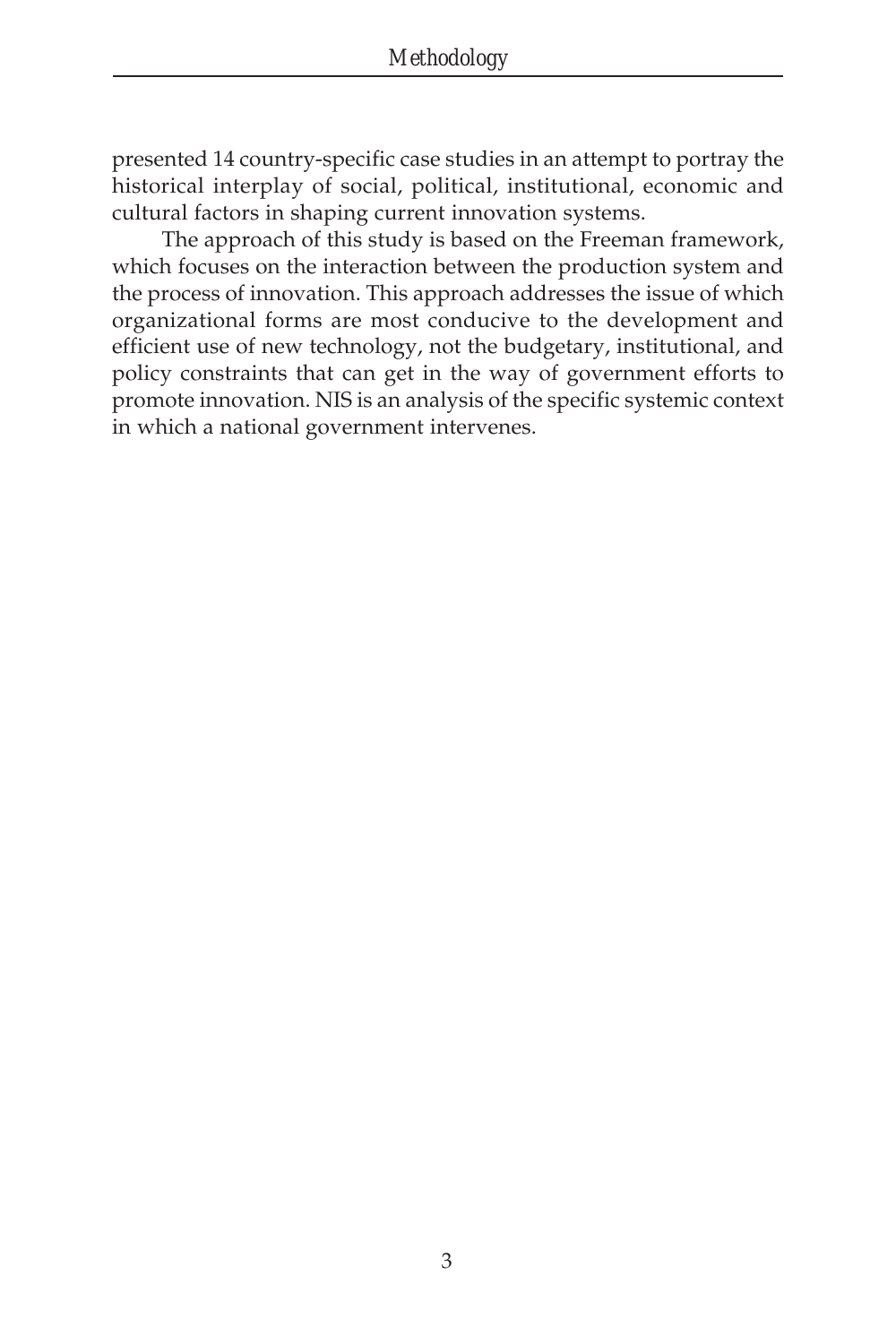- 1990 - 1990 - 1990 - 1990 - 1990 - 1990 - 1990 - 1990 - 1990 - 1990 - 1990 - 1990 - 1990 - 1990 - 1990 - 199

# **The Philippine Innovation System**

The government created the National Science and Development Board (NSDB) in 1958 to formulate and implement science and technology (S&T) policies, and to coordinate S&T agencies. In 1974, a national science development plan was incorporated in the Medium-Term Philippine Development Plan (MTPDP): 1974-1977. All succeeding MTPDPs contained a chapter or sections on S&T policies, plans, and programs. In 1982, the NSDB was reorganized and renamed National Science and Technology Authority (NSTA). Under this setup, S&T councils were created to formulate sectoral policies, programs, and strategies, and allocate funds for specific fields. In 1986, the Department of Science and Technology (DOST) was created from the restructured NSTA.

The following agencies were created under the DOST structure:

- 1. Technology Application and Promotion Institute: promoted the commercialization of technologies
- 2. Science Education Institute: formulated plans for the development of S&T education and training
- 3. Science and Technology Information Institute: maintained S&T data system
- 4. Industrial Technology Development Institute: undertook applied R&D in industrial manufacturing, mineral processing, and energy
- 5. Advanced Science and Technology Institute: undertook R&D in high-technology areas.

In 1988, the Presidential Task Force on Science and Technology (PTFST) was created to formulate the Science and Technology Development Plan. In 1989, the Science and Technology Coordinating Council (STCC) was created to implement the recommendation of the PTFST.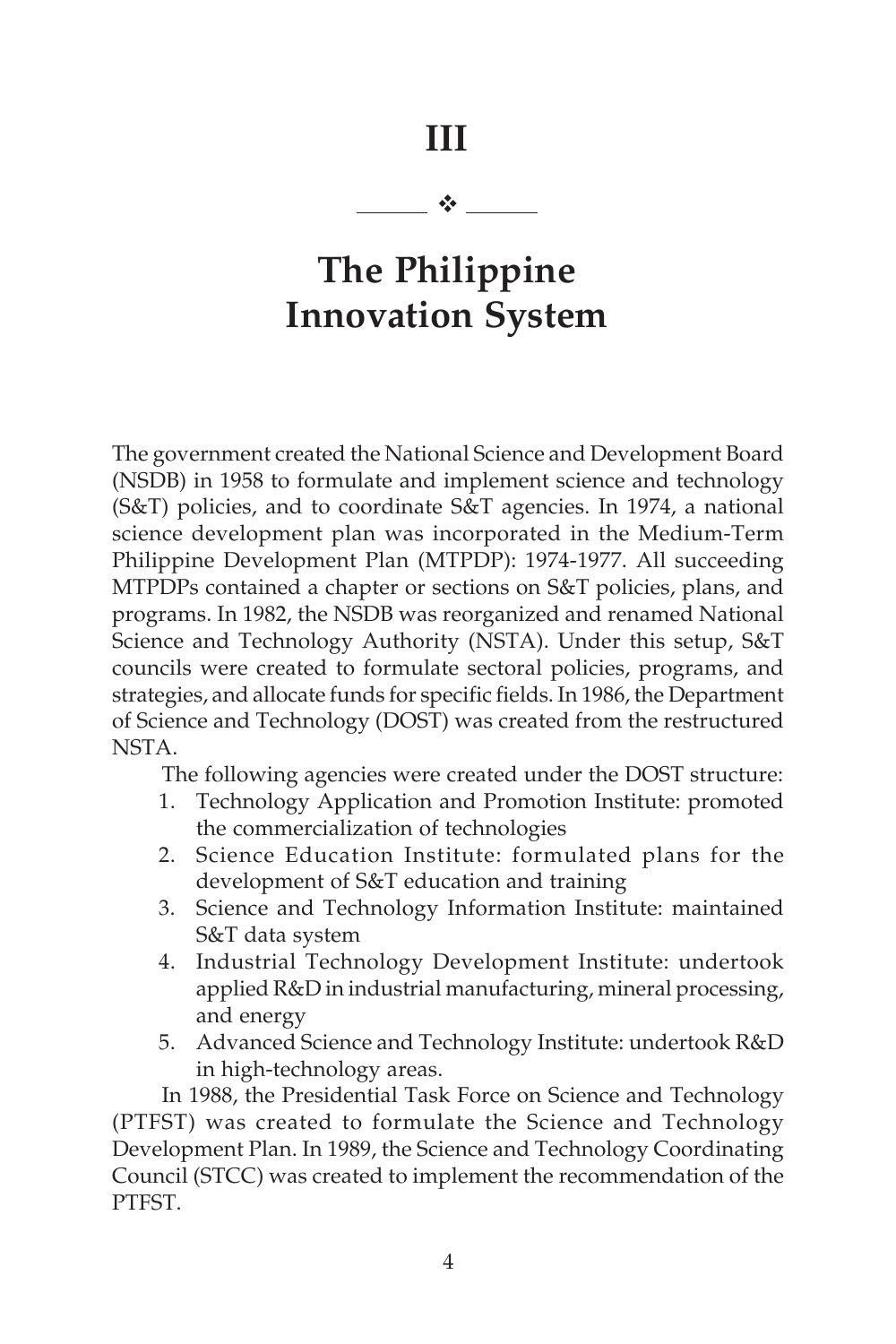The DOST introduced the Science and Technology Master Plan (STMP) in 1990, which set the goals and objectives for the S&T sector, and provided a framework for the effective coordination of S&T projects and programs consistent with national development policies. STMP cited the following major problems in the S&T sector: (a) underutilization of S&T for development, as reflected in the low quality and low productivity of the production sector and heavy dependence on imports; (2) underinvestment in S&T development in terms of manpower training, technological services, R&D facilities and financial resources; and (3) weak linkages between technology generation, adaptation, and utilization.

The three main strategies of the STMP are: (1) modernization of the production sector through massive technology transfer from domestic and foreign sources; (2) upgrading of R&D capability through intensive activities in high-priority sectors; and (3) development of S&T infrastructure, including institution building, manpower development, and development of S&T culture.

The Comprehensive Technology Transfer and Commercialization program was initiated to disseminate and commercialize locally developed technologies. But there was a lack of locally developed commercially viable technologies. There was little government-private sector joint research ventures, and government budgetary constraints made it impossible to implement the S&T infrastructure projects.

The MTPDP for 1993-1998 targeted an increase in R&D expenditures from 0.24 percent of GNP in 1992 to 1 percent of GNP in 1998. However, the priority activities in support of this goal were not adequately implemented. For instance, activities such as (1) modernization of production facilities in technology-based industries; (2) global technology search to acquire foreign technology in the priority areas; (3) provision of S&T services (e.g., standards, quality control, chemical and physical analysis, etc.); and (4) transfer and commercialization of technologies for the development of competitive industries have yet to be visibly felt in the industrial sector.

In 1993, DOST replaced STMP with the Science and Technology Agenda for National Development (STAND). STAND s objective was to help realize the vision of Philippines 2000 by focusing S&T activities on export niches identified by the private sector. While STMP identified 15 priority sectors, STAND identified seven export winners, 11 basic domestic needs, three support industries, and the coconut industry. STAND identified six specific strategies: (1) to increase private sector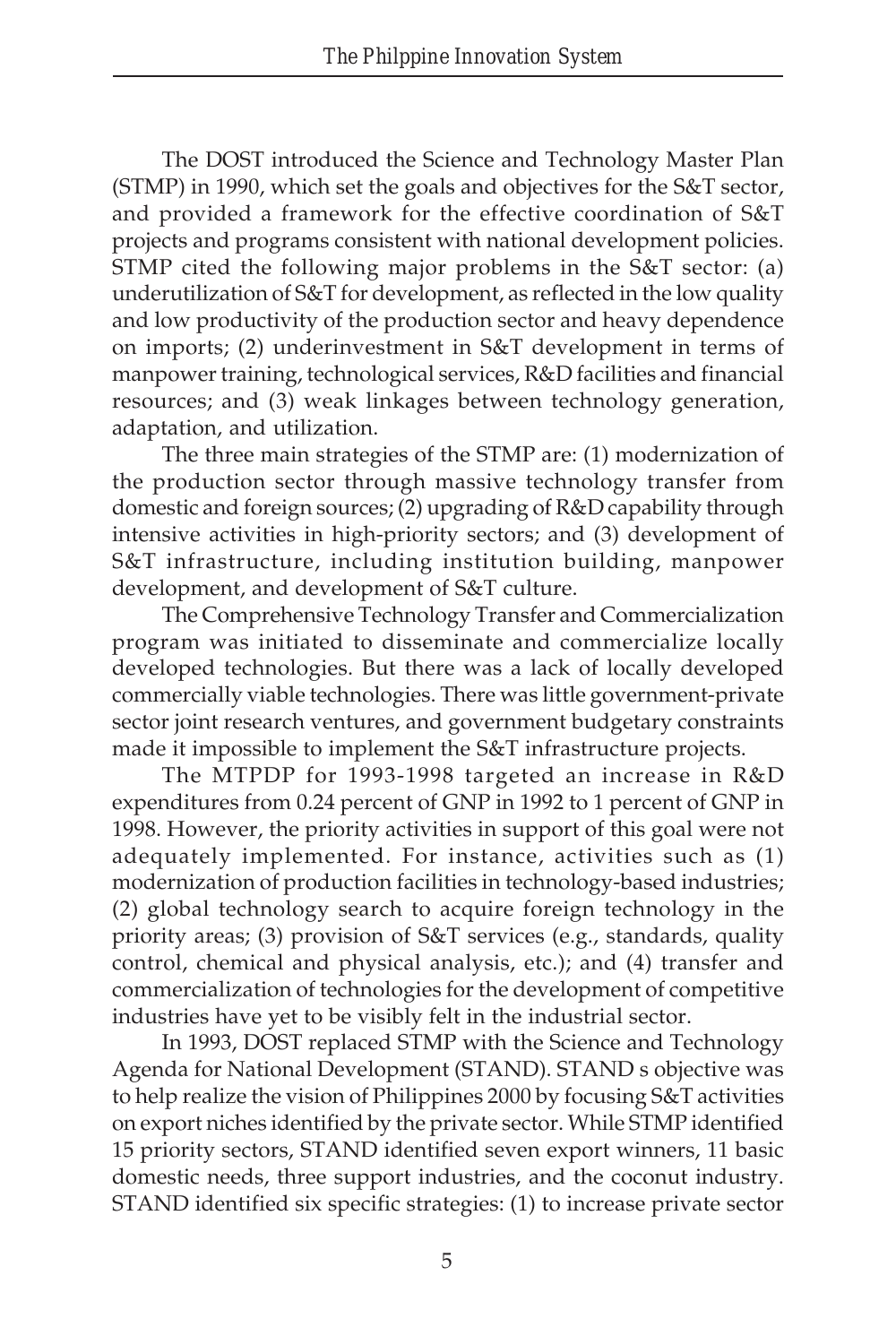participation in S&T activities; (2) to develop emerging technologies; (3) to promote government-industry-academe linkages; (4) to develop S&T manpower; (5) to review S&T policies; and (6) to promote technology monitoring, assessment, and forecasting. Specific products and processes are being identified for R&D in the STAND through programs coordinated by DOST-approved product managers working in consultation with academe, government and private sector. The assistance of experts from private organizations (local and foreign) has been enlisted by DOST under the United Nations Development Programme (UNDP) funding support. A UNDP-assisted project, "Achieving International Competitiveness Through Technology Development and Transfer," was undertaken for DOST by outside experts in 1995. The Manufacturing Productivity Extension (MPEX) Program of DOST assists SMEs in sourcing their technological requirements and improving their productivity. DOST's Consultancy in Agriculture for Productivity Enhancement (CAPE) Program facilitates the transfer of technologies to the farmers. The most current program for DOST to build scientific and technological capability refers to the Education and Science Education Project (ESEP), which is supported by a program loan from the World Bank. It is envisioned to build and upgrade scientific and engineering expertise and facilities in selected engineering and science institutions. The ESEP includes a Management of Technology program, which aims to build and upgrade the managerial expertise of scientific and technical decisionmakers. In addition, it provides assistance for the upgrading of science and mathematics teaching in selected secondary schools in the Philippines. By June 30, 1998 ESEP had produced 3,554 short-term trainees, 1,077 diploma degree holders, 513 master s degree graduates, and 51 Ph.D. graduates. A total of 72,296 books and library materials and 569 journals were delivered to participating institutions. Thirty laboratories in tertiary institutions were upgraded, and 110 high school laboratories were built. There is still no thorough assessment of the extent to which ESEP has successfully met its objective of developing science and technology manpower in the Philippines.

As seen in Table 1, R&D expenditures (in current terms) increased by 23.1 percent on an annual basis between 1989 and 1992, and by 17.2 percent between 1993 and 1996. On the average, the government provided 52.7 percent of the R&D expenditures during the 1989-1992 period, and 62.9 percent between 1993 and 1996. Industry support provided approximately 26 percent of total R&D expenditures during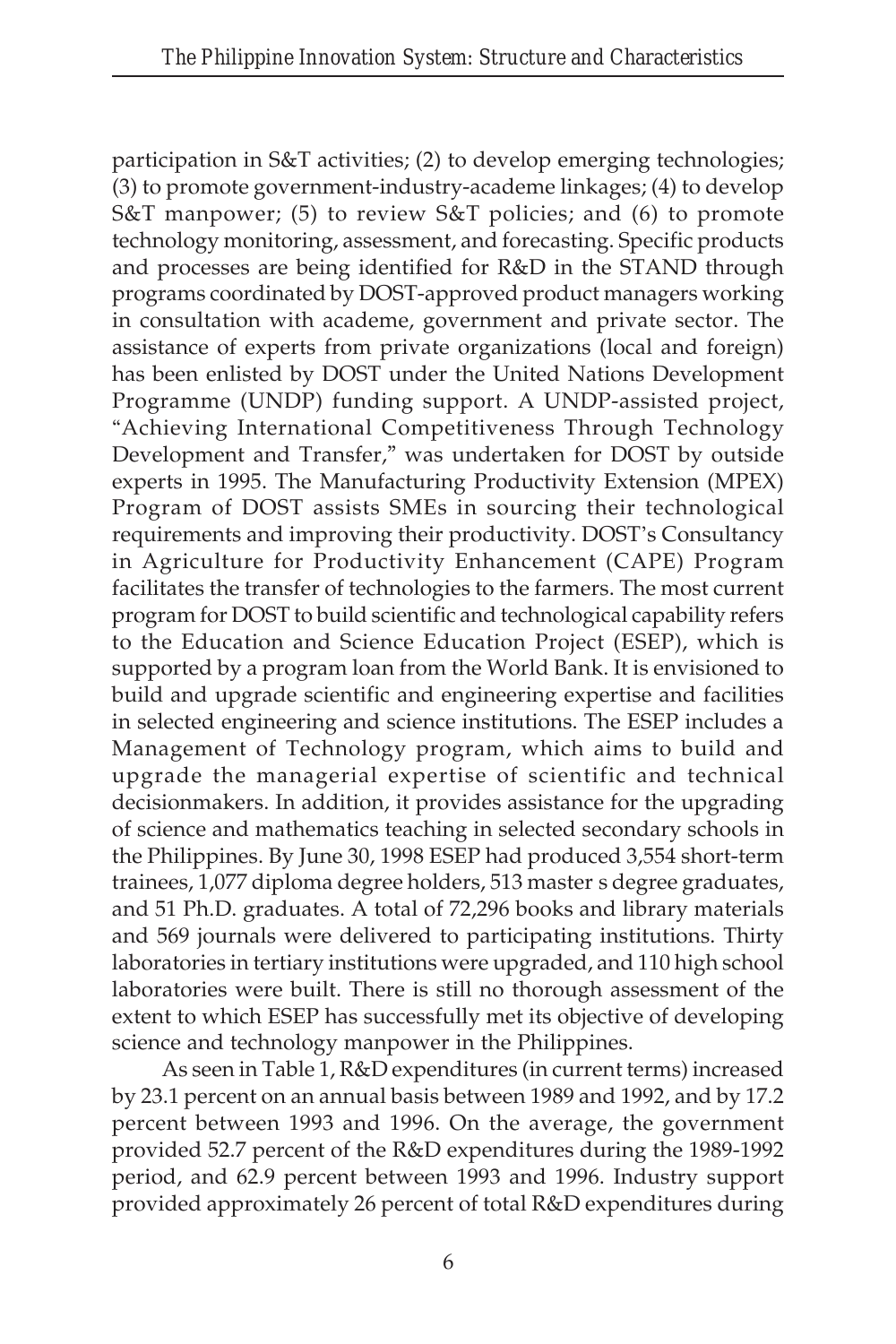| Sector                  | 1989      | 1990      | 1991      | 1992      |
|-------------------------|-----------|-----------|-----------|-----------|
|                         |           |           |           |           |
| <b>Higher Education</b> | 210,840   | 274,793   | 290,047   | 433,234   |
| Government              | 903,503   | 705,908   | 1.019.628 | 1,728,348 |
| Nongovernment           | 130,867   | 162.779   | 135,713   | 136,866   |
| Private Industry        | 393,491   | 511.264   | 523,288   | 642,101   |
| Total                   | 1,638,701 | 1,564,744 | 1,968,676 | 2,940,549 |
|                         | 1993      | 1994      | 1995      | 1996      |
| <b>Higher Education</b> | 380,029   | 419,801   | 457,063   | 531,981   |
| Government              | 1,036,304 | 1,131,363 | 1,433,187 | 1,742,483 |
| Nongovernment           | 155,626   | 170,442   | 207,700   | 249,918   |
| Private Industry        | 547,484   | 599,603   | 730,677   | 879,195   |
| Total                   | 2,119,444 | 2,321,210 | 2,828,628 | 3,403,577 |

#### **Table 1. R&D expenditures by major sectors: 1989–1996 (at current prices in thousand pesos)**

Sources: DOST, National Survey of Scientific and Technological Activities: Integrated Report (1992); Cororaton et al. (1998).

the 1989-1996 period. In short, government agencies contributed the biggest share to total R&D expenditures.

Fulltime R&D manpower totaled 9,719 in 1992 and 9,896 in 1996. Total manpower increased by an average annual rate of 3.2 percent during the 1989-1992 period, and 9.4 percent from 1993 to 1996. Fulltime R&D manpower increased at an average annual rate of 4.3 percent over the 1989-1992 period and 8.3 percent over the 1993-1996 period. In both parttime and fulltime manpower, government agencies utilized the biggest number of R&D personnel. The private sector contributed only 11.3 percent of total R&D manpower for the 1989-1996 period (Table 2). Most of the R&D personnel have bachelor degrees, and those with Ph.D. degrees have a negligible share. R&D personnel with Ph.D. degrees are dominated by those in the social sciences, and consist of 10 percent from the engineering and technology fields.

This analysis shows that the public sector provides the bulk of R&D expenditures and personnel. Policy reforms in the S&T sector must therefore address the need to significantly increase the share of private R&D in the Philippines.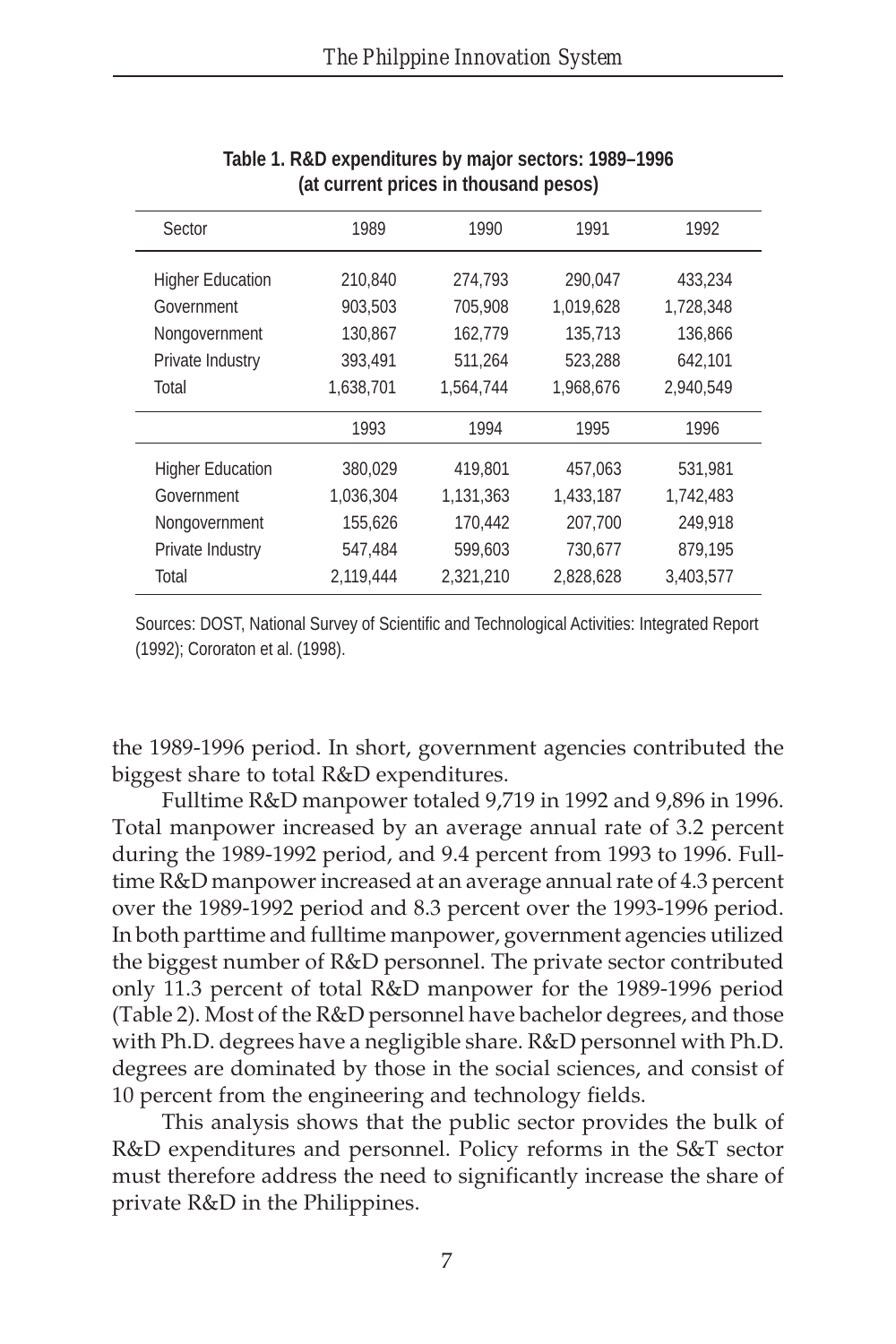| Sector                  | 1989   | 1990   | 1991   | 1992   |
|-------------------------|--------|--------|--------|--------|
| <b>Higher Education</b> | 6,772  | 6,824  | 6,876  | 6,929  |
| Government              | 4.948  | 5.034  | 5.919  | 6,065  |
| Nongovernment           | 843    | 893    | 896    | 922    |
| <b>Private Sector</b>   | 1.646  | 1.630  | 1.652  | 1.694  |
| Total                   | 14.209 | 14,381 | 15,343 | 15,610 |
|                         | 1993   | 1994   | 1995   | 1996   |
| <b>Higher Education</b> | 5,384  | 6,177  | 6,363  | 7,027  |
| Government              | 4,298  | 4,931  | 5,080  | 5,609  |
| Nongovernment           | 701    | 804    | 829    | 914    |
| <b>Private Sector</b>   | 1,297  | 1,487  | 1,532  | 1,692  |
| Total                   | 11,679 | 13,399 | 13,804 | 15,242 |
|                         |        |        |        |        |

#### **Table 2. R&D personnel by major sectors: 1989–1996**

Sources: DOST, National Survey of Scientific and Technological Activities:

Integrated Report (1992); Cororaton et al. (1998).

Note: R&D personnel refers to the sum of fulltime and parttime individuals in each category.

DOST is coordinated by five sectoral planning councils (covering the areas of agriculture and forestry, health, aquatic and marine resources, industry and energy, and advanced science and technology); seven R&D institutes (covering industrial technology; nuclear research, forest products, food and nutrition, textile, metals, and advanced science and technology); and six S&T service agencies (focusing on science education and training, information networks, commercialization of technology, weather forecasting, and volcanology and seismology). An intercouncil committee coordinates the five councils.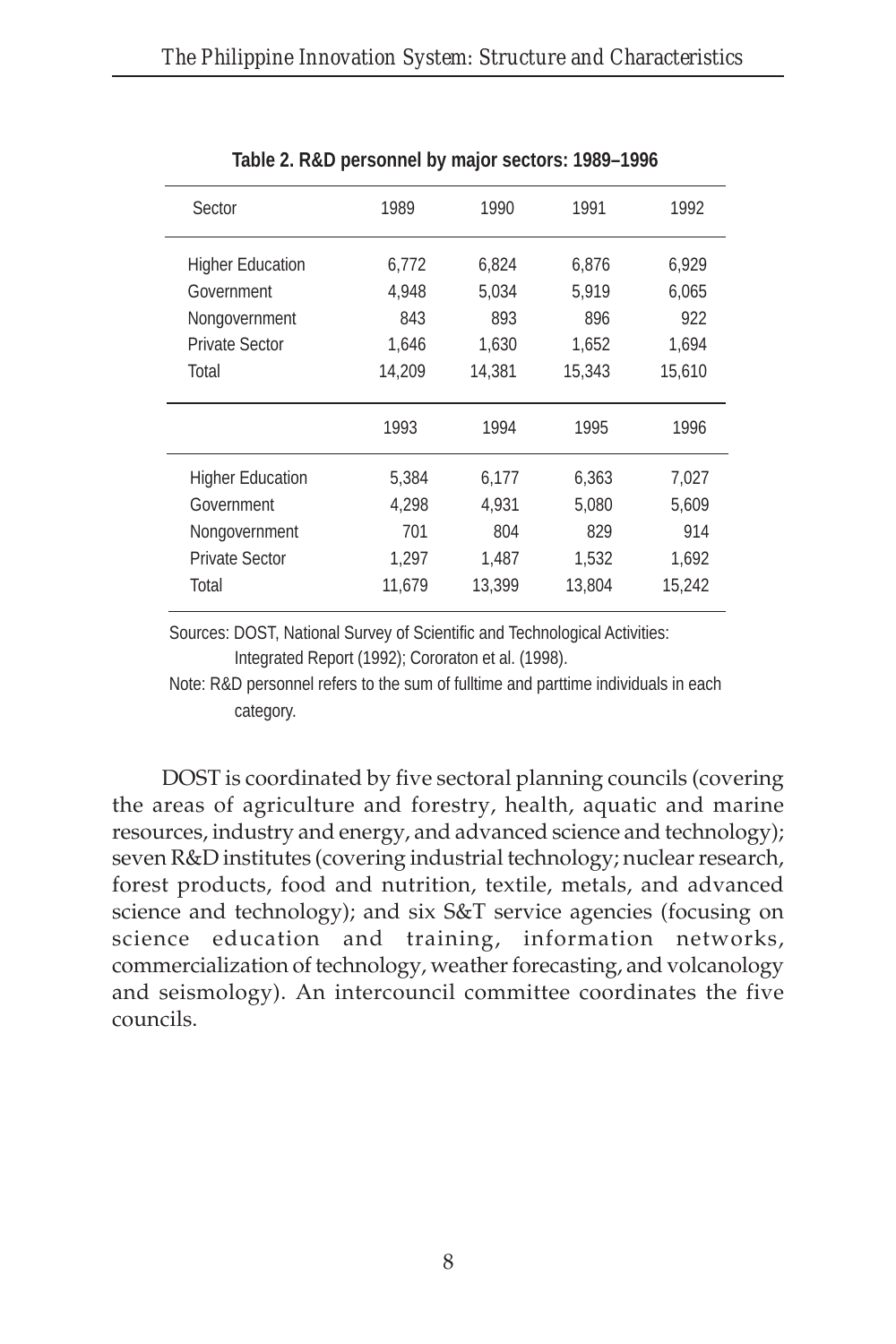-

## **The American Innovation System**

The organization and finance of innovation in the United States have evolved considerably during the past 80 years. One distinguishing feature of the U.S. innovation system is the enormous scale of its R&D investment. Industrial research activity during the early twentieth century was dominated by the chemicals and related industries (chemicals, glass, rubber, and petroleum), which accounted for nearly 40 percent of the number of laboratories founded during 1899-1946, and more than 40 percent of total research scientists and engineers employed in manufacturing in 1921. Electrical machinery and instruments accounted for more than 20 percent of all scientists and engineers employed in industrial research in U.S. manufacturing in 1946. Thus, the major prewar research employers were the researchintensive industries (chemicals, rubber, petroleum, and electrical machinery), which accounted for at least 60 percent of the professionals employed in industrial research during the period 1921-1946, and which were geographically concentrated in five states: New York, New Jersey, Pennsylvania, Ohio, and Illinois (Mowery and Rosenberg 1993).

Between 1921 and 1946, inhouse industrial research had supplanted the inventor-entrepreneur, and reinforced the dominant position among the largest 200 firms. Federal antitrust policy prevented large firms from acquiring small technology-intensive firms. Large firms invested heavily in industrial research during this period as a survival strategy. Consequently, federal antitrust policy may have paradoxically aided the survival of U.S. large firms and the growth of a stable, oligopolistic structure in some U.S. manufacturing industries.

Industry accounted for about two-thirds of total R&D expenditures throughout the 1930s; federal expenditures constituted at most 20 percent; and the remainder came from universities, state governments, private foundations, and research institutes. Industrial and academic research were developed in parallel in the U.S. in the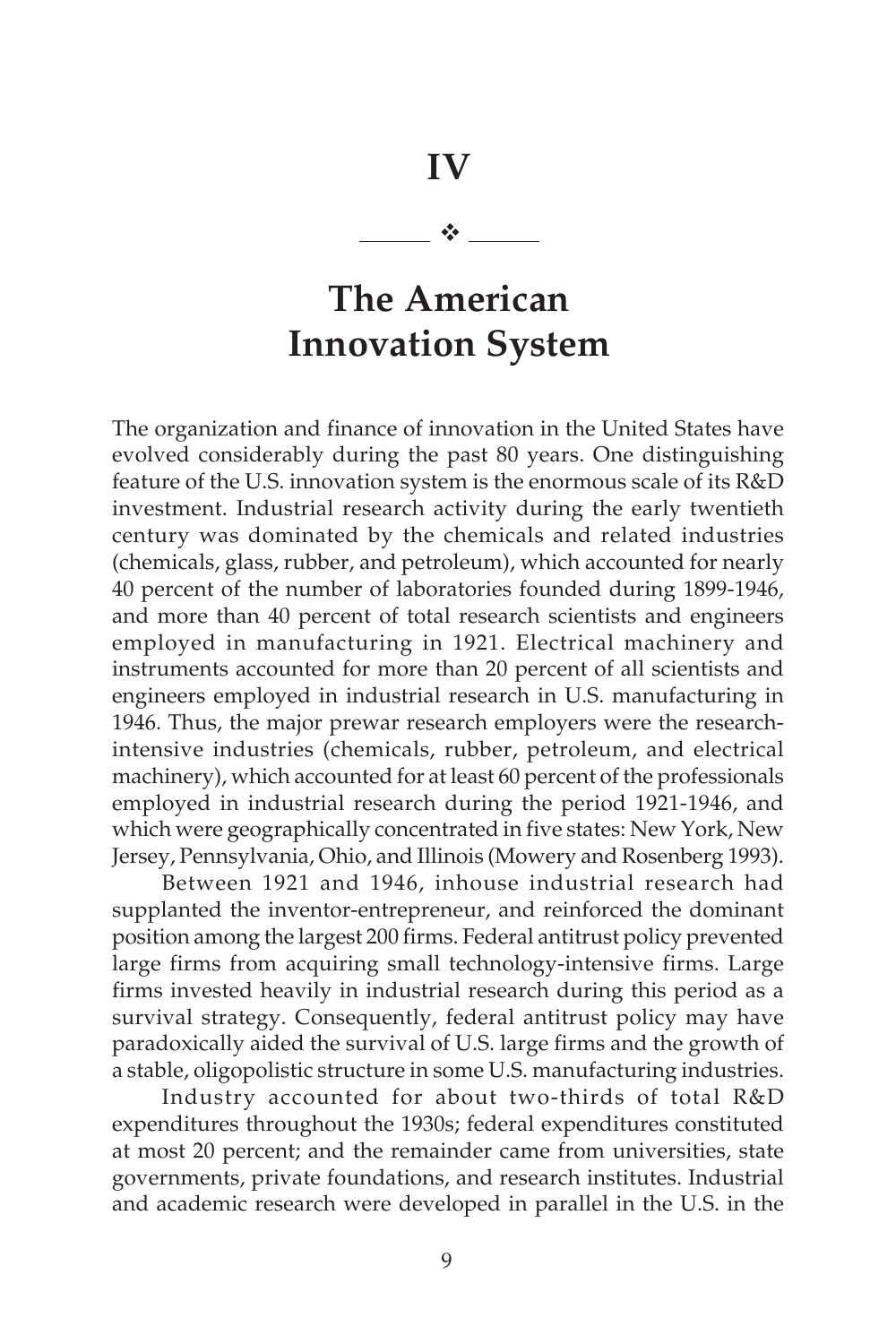late nineteenth century due to the example set by German industry and academia. State governments provided public funding for many U.S. universities. State governments' contributions to university research had exceeded the contribution of the federal government during this period because both the curriculum and research of U.S. public universities were closely geared to the requirements of the local economy. The expansion in the number of engineering schools and programs in the second half of the 19<sup>th</sup> century accelerated the use of scientific knowledge in industry. The training of engineers was often elementary in character, and few U.S. universities before 1940 engaged in scientific research at the frontier. It was the larger body of scientific knowledge (not frontier science) that was relevant to the needs of an expanding U.S. industrial sector. The number of people bringing the knowledge and methods of science to bear on internal problems was vastly large. This helped the scientific and engineering "catch up" in the U.S. during the early twentieth century, and which likewise aided the diffusion and utilization of advanced scientific and engineering knowledge (Mowery and Rosenberg 1993).

Another distinguishing feature of the U.S. innovation system before World War II was its heavy reliance on the linkage between industry and agriculture (e.g., the development of advanced technologies for food processing and its technological superiority in farm machinery and equipment). Much of the growth in U.S. agricultural output per capita during the pre-1940 period depended on the expansion of cultivated land and the dissemination of seed strains that were suited to local growing conditions. During this period, a sizable portion of the budget was devoted to extension activities (e.g., testing, demonstration, and dissemination of best practices in agriculture; and modification of seeds, techniques, and equipment to fit local conditions). By 1940, scientific research was more important than extension. Advances in biology and chemistry research were exploited and were responsible for rapid agricultural productivity growth during this period (Mowery and Rosenberg 1993).

In the postwar period, the support of the federal government for U.S. basic, commercial, and military research expanded dramatically. Nongovernmental institutions retained responsibility for the performance of much of the U.S. R&D in the postwar period. In contrast, federal government s R&D went to support research performed within the federal establishment itself in the prewar period. This reflects the far more advanced state of development of university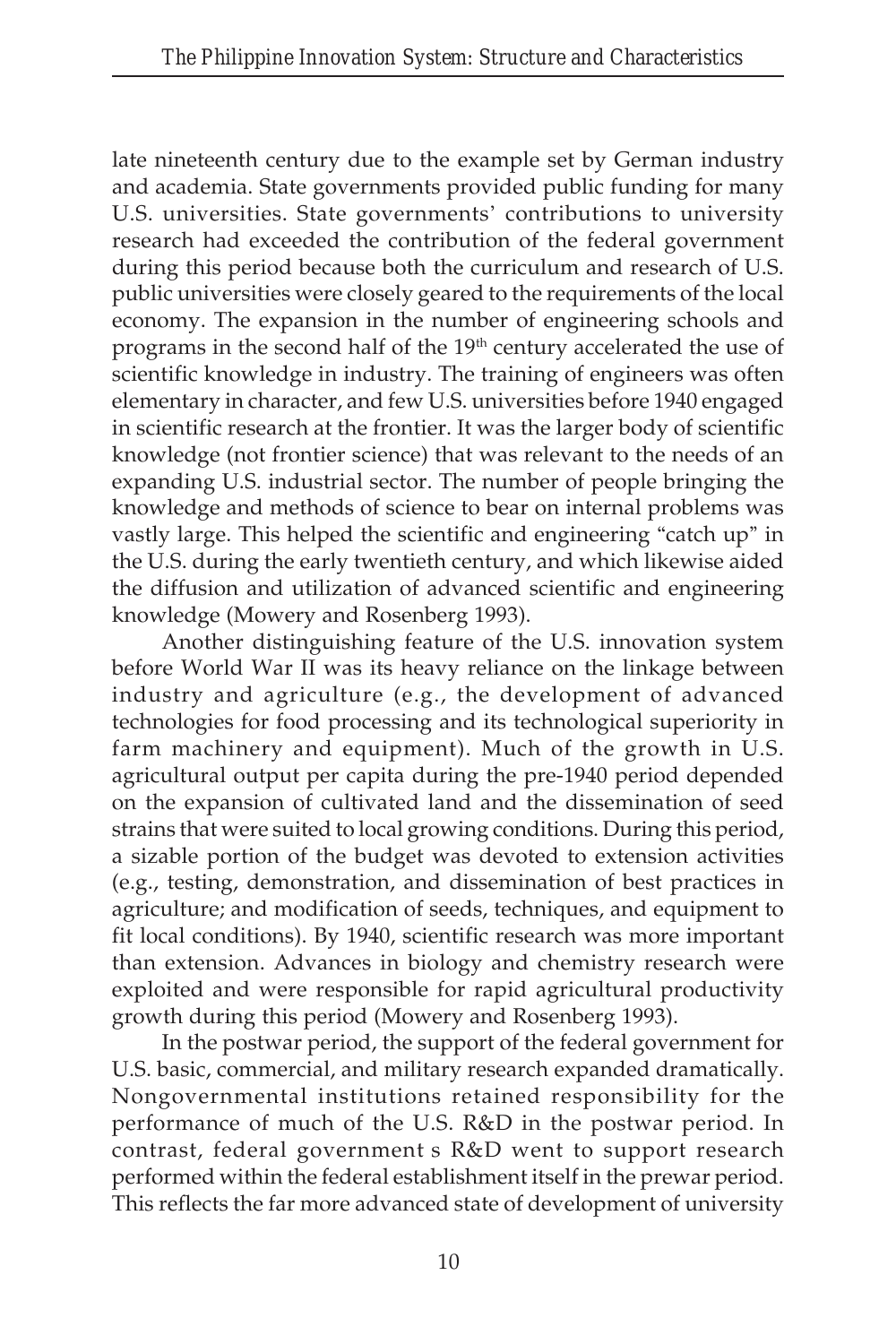and private sector research capabilities in the postwar period. Federal R&D spending has been a large fraction of national R&D investment during the postwar period (total R&D spending ranged from slightly more than 1 percent of GNP to almost 3 percent of GNP). In recent years, most of basic research was performed in universities and federally funded research and development centers, which were administered by universities and colleges. However, most of the support for basic research was provided by a small number of federal agencies: Department of Health and Human Services (particularly the National Institutes of Health), National Science Foundation, Department of Defense, Department of Energy, and the National Aeronautics and Space Administration. The military R&D spending dominated the federal R&D budget for the last 30 years of the postwar period and was far more development-intensive than the rest of the federal R&D budget. Defense procurement likewise lowered barriers to entry and allowed the entry and rapid growth of numerous young and relatively small firms in the computer industry (Mowery and Rosenberg 1993).

Another feature of the structure of the postwar U.S. research system was the expansion of research in U.S. universities due to expansion in federal support making U.S. universities the centers for the performance of scientific research. Federal support for university research covers both the demand side (contracts and grants for specific research projects) and supply side (acquisitions of physical equipment and facility needed to both teach and undertake high-quality research, and financial aid for students in higher education). Federal support for research therefore strengthened the university commitment to research and reinforced the link between research and teaching.

Still another feature of the postwar U.S. research system was the role of small startup firms in conceptualizing new technologies, particularly in computer, microelectronics, and biotechnology industries. High levels of labor mobility within regional agglomerations of high-technology firms served as an important channel of technology diffusion. In addition, a vigorous U.S. venture capital market supplemented by public equity offerings played an important role in support of new firms during their infancy. Moreover, a relatively permissive intellectual property regime in computer, microelectronics, and biotechnology industries aided the conceptualization of innovations by new firms in terms of facilitating technology diffusion and reducing the burden on new and young firms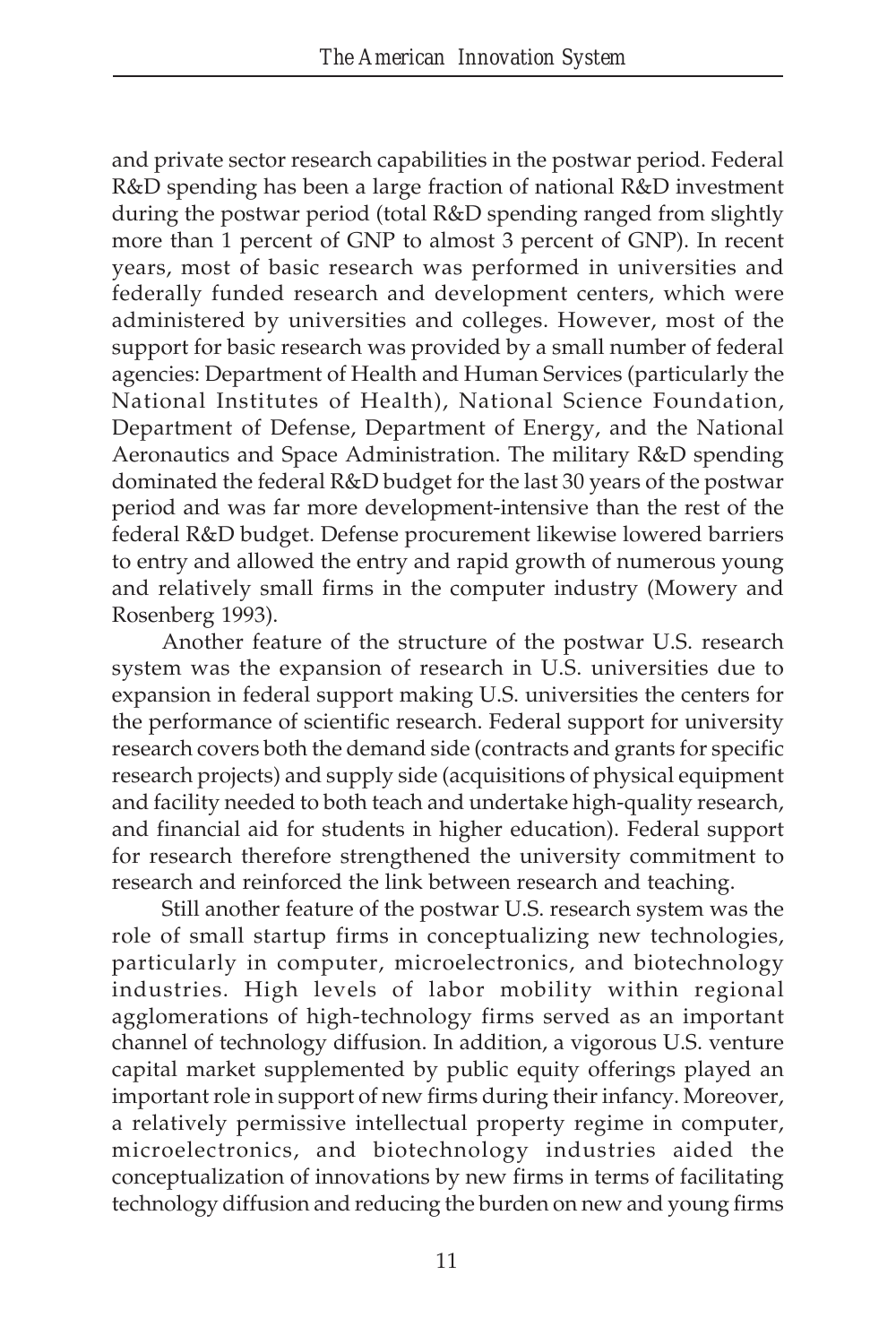of litigation over innovations that might have originated in part within established firms. Postwar U.S. antitrust policy likewise assisted startup firms due to liberal-patent-licensing terms of the consent decree of the 1956 settlement of the AT&T case (microelectronics) and the IBM case (computer). Postwar antitrust policies likewise discouraged established firms from acquiring high-technology smaller firms. Military procurement from startup firms also enhanced further the possibilities of substantial technological spillovers from military to civilian applications (Mowery and Rosenberg 1993).

In the 1970s, returns to R&D investments and the rate of growth in real industry expenditures on R&D declined too due to competitive pressures from foreign firms, increases in the real cost of capital, and slowdown in the growth rate of the U.S. economy. Industry funding of basic research declined and many of the central research facilities of the giant corporations redirected R&D resources away from longerterm activities and toward development projects that were more likely to produce near-term commercial payoffs (Rosenberg and Mowery 1993; Lester 1998).

The international environment changed drastically in the 1980s, affecting adversely the U.S. innovation system. The process of economic and technological convergence reduced the gap in per capita income, productivity, and R&D investment between the U.S. and many major industrial economies. More sophisticated foreign firms emerged in the market, and U.S. superiority in high-technology markets was eroded. Private firms responded to these environmental changes by pursuing other external ways of exploiting R&D such as cooperative research programs with foreign or domestic firms and universityindustry research linkages. On the other hand, the federal government undertook new initiatives in research funding, trade policy, and intellectual property protection to increase the domestic economic returns to public and private R&D investments in the U.S.

In the 1980s the structure of the U.S. industrial research system also changed considerably. The dominance of inhouse corporate research laboratory may have declined and the role of new firms in the commercialization of new technologies may have been reduced. New startup firms in high-technology industries are prone to pursue technology commercialization through collaboration with larger domestic or foreign firms instead of pursuing the goal independently. The U.S. venture capital market is now excessively focused on shortterm results and is providing insufficient support for long-term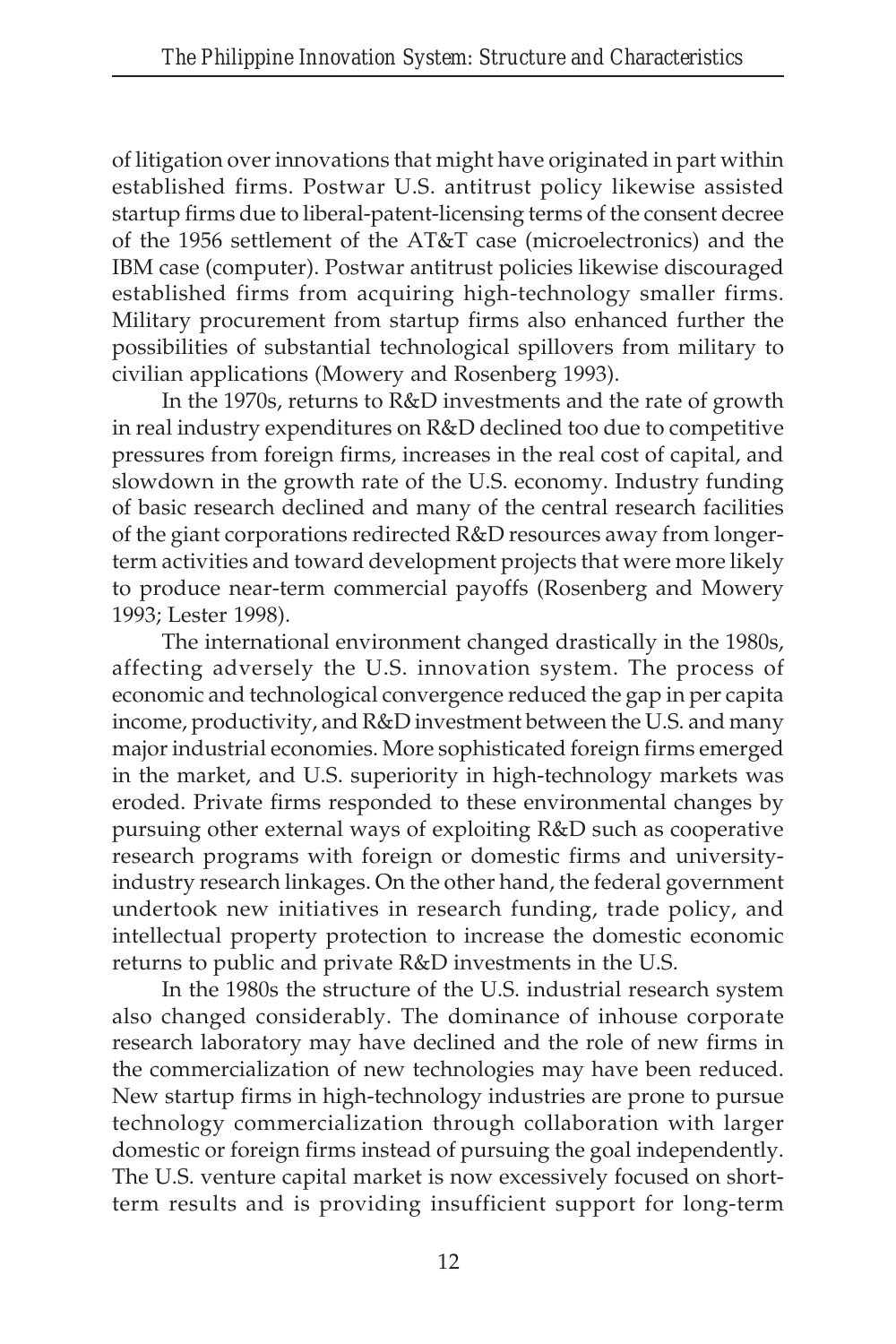technology development. Venture capital market is likewise described to have become a less important source of support for startup firms due to the increasing costs of new product development. Established U.S. and foreign firms are increasingly acquiring startup firms because of the changing public policy environment in the U.S., which has relaxed its antitrust policy that previously discouraged acquisitions of startups by large industrial firms. Efforts to strengthen domestic protection for intellectual property may reduce the viability of startup firms (at least in the computer industry). The U.S. military is no longer a strategic player in the market for computer and semiconductor, and the possibilities for military-civilian technology spillovers have declined.

All of the above structural changes appear to reduce the main elements that distinguish the U.S. national innovation system from those of many other nations. $<sup>1</sup>$ </sup>

 $\overline{\phantom{a}}$  , where  $\overline{\phantom{a}}$  , where  $\overline{\phantom{a}}$ 

<sup>1</sup> This section draws heavily from Mowery and Rosenberg (1993).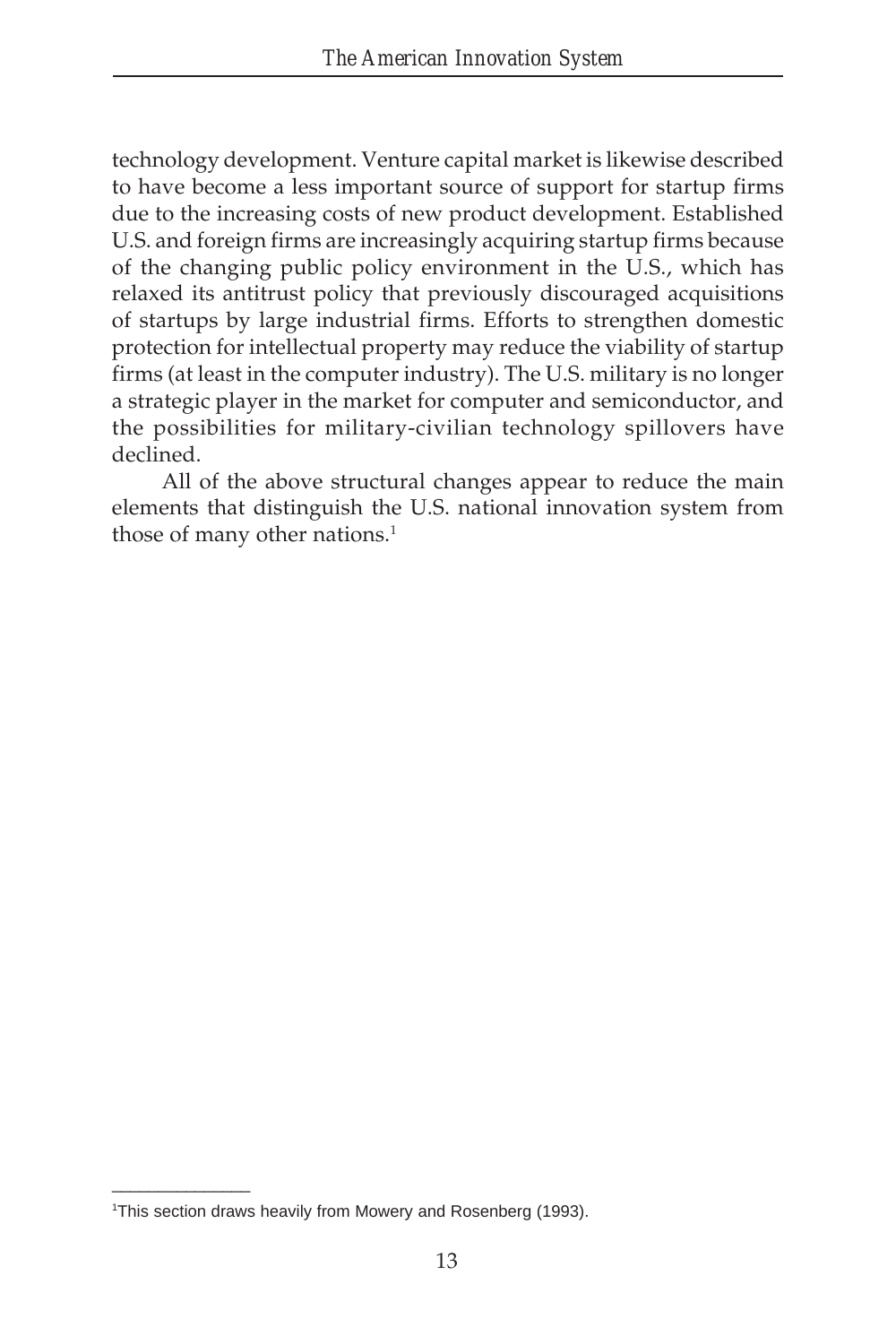### **The Japanese Innovation System**

-

**V**

During the Tokugawa regime, which secluded Japan from the rest of the world from 1639 to 1854, trade was restricted to the Chinese and the Dutch. The Dutch provided the government with information on many aspects of science and technology, which were translated into Japanese and diffused to other feudal lords. The literacy rate in Japan was likewise high in the 17th and 18th centuries because of the existence of two school systems: (1) schools owned by the feudal local governments and (2) private schools, many of them run by Buddhist temples. Thus, the technological level of Japan was not too much behind the West, and the establishment of the public education system in the Meiji Era (1868~1911) was smooth, because the educational infrastructure was already in place. Higher education system (particularly technology and engineering education) was developed, with the help of British professors, in the nineteenth century. During this era, the Japanese government also built and owned plants and factories in railroad, mining, shipbuilding, machinery and textile industries. Technology transfer was made through the following channels: importing technology, hiring foreign engineers and specialists, and importing machines and plants. At the same time, indigenous technology complemented imported technology by providing the ability to assess the various technologies available from the west, and the capability to adapt them to domestic conditions (Odagiri and Goto 1993; Hoshino 1982).2

The Japanese scientific and engineering infrastructure was developed in the 1914-1945 period. Several universities and other

\_\_\_\_\_\_\_\_\_\_\_\_\_\_\_

 $^{\rm 2}$  Caves and Uekusa (1976) reported that a survey of Japanese manufacturers showed that, on average, one-third of the respondents' expenditures on research and development was allocated to building the capacity to know what technology was available for purchase or copy, and the ability to modify and adapt foreign technology to domestic use.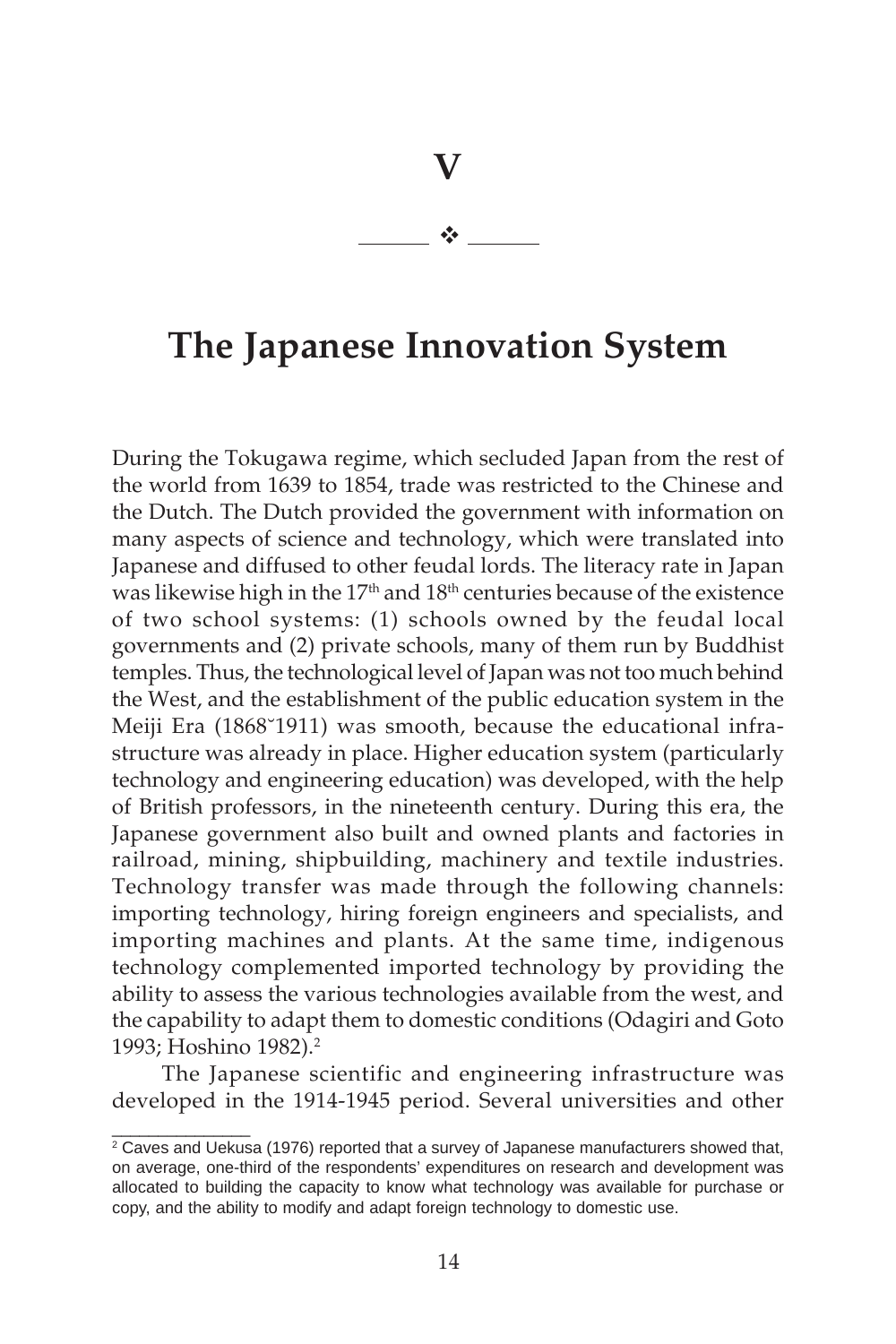higher education institutions were established and supplied many trained engineers. Trading companies were used as channels of information and supplied foreign books and journals. More vocational schools were established, which developed a greater supply of skilled workers who were capable of handling advanced equipment. Basic research institutions (e.g., national industrial laboratories and corporate R&D laboratories) were created to serve the needs of technology-based industries. Government took measures to expand rapidly scientific and technological departments at universities and set up a variety of new research laboratories after the war began. The Science Council was established in 1933 to increase research funds for universities and other research institutions, and to promote efficient research management. For instance, the grants provided by the Science Council encouraged and financed projects undertaken by researchers belonging to different institutions. The development of scientific and technological infrastructure, complemented by increasing production and R&D activities provided the environment for the development of world-class Japanese manufacturing industries (Odagiri and Goto 1993; Hashimoto 1999).

At the end of World War II, Japan realized that although twothirds of its production capacity was not destroyed, its production skills and R&D knowledge were obsolete. So Japan developed the catch-up program all over again by implementing a two-pronged strategy: (1) importation of advanced technology and (2) promotion of a domestic technological base. Industrial policy was implemented. Scarce foreign currency was allocated to firms capable of adapting and improving imported technology. Restriction on imports and of foreign direct investment was imposed. This policy forced foreign firms to exploit their technological superiority by selling their technology. Japanese firms, on the other hand, were given only the option of importing technology. Industrial policy was successfully implemented in Japan because firms which imported technology invested in inhouse R&D facilities, and were eager to import technology because of expectation of high returns (Odagiri and Goto 1993). However, technology assimilation was not smooth. Organizational infrastructure had to be created to train managers and workers to properly use modern methods and techniques, and to adapt to modern organized management practices (Hoshino 1982).

Since the 1960s, the Japanese have observed that the terms of technology imports became less favorable, so they emphasized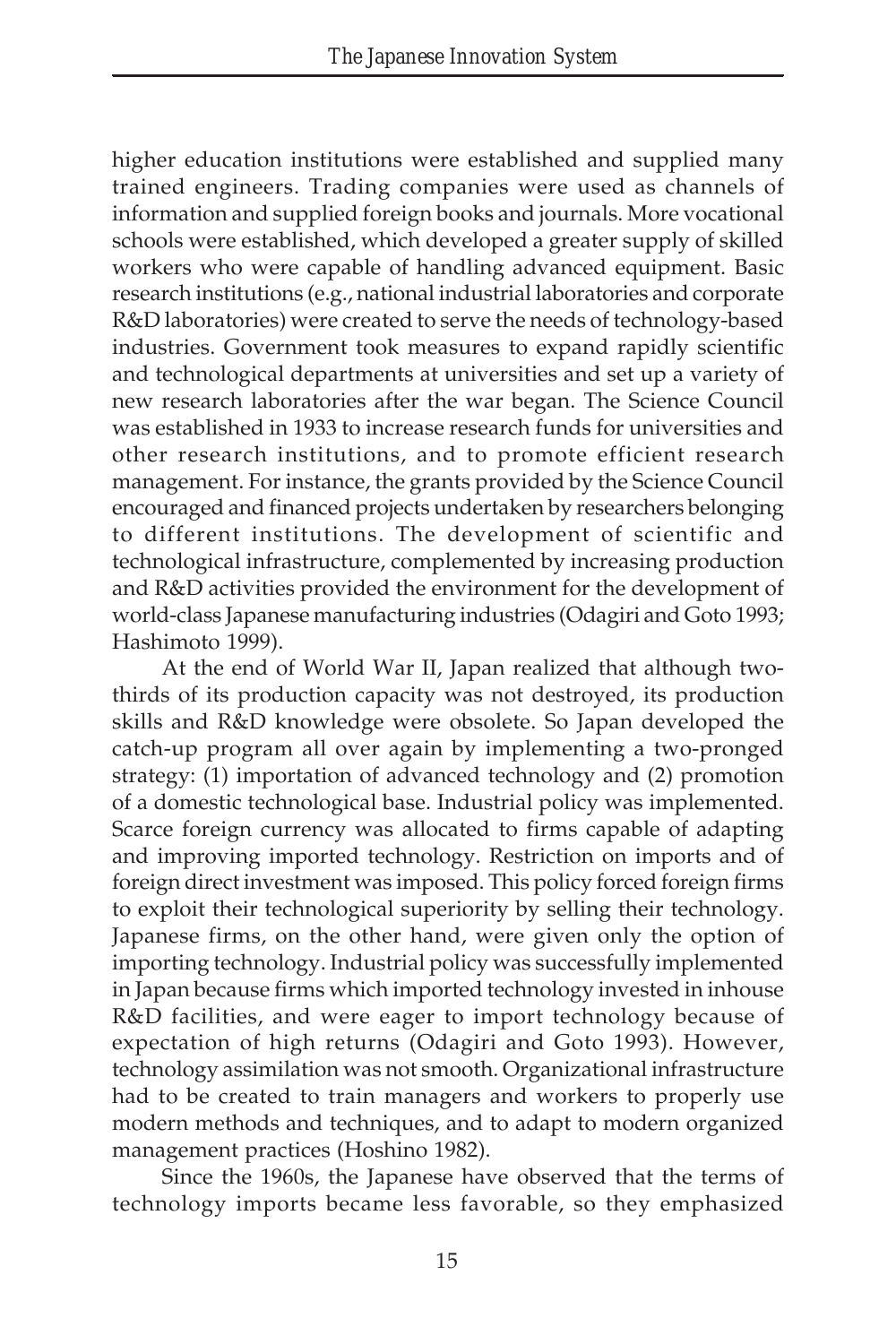domestic R&D capability through the use of incentives such as tax breaks, subsidies, and low-interest loans. This policy shift resulted in the decline of government support of industrial R&D and in the substantial increase in the R&D expenditures of private firms. Joint or cooperative research efforts were encouraged. Japanese science and technology efforts shifted its emphasis to the promotion of basic research and the globalization of innovation. The following features of management in Japanese firms also contributed to a rapidly changing and R&D-intensive environment: (1) a bias toward growth maximization; (2) familiarity of management with research, production, and marketing; (3) close links between R&D, sales, and production departments; and (4) smooth transfer of new processes and products into production, partly due to a policy of lifetime employment in big firms that give incentives to provide internal training and practice internal promotion (Odagiri and Goto 1993).

Takahashi (2001) argues that Japan's failure to respond to the digital age is one of the causes of the decline in the competitiveness of its high-technology industries. Another cause is the changing proportion of science- and engineering-driven industries. Sciencedriven industries aim to commercialize new scientific discoveries, while engineering-driven industries aim to produce new products and services by exploiting the existing stock of knowledge. The emergence of dominant design is a sign that an industry has shifted from the science-driven phase to the engineering-driven phase. Japan is good at engineering-driven industries because these industries fit the country's institutions, which revolve around collective knowledge creation. On the other hand, science-driven industries (e.g., biotechnology) require individual creativity. Basic research is useful in science-driven industries, while research on generic technologies is important in engineering-driven industries. Government and foundations finance basic research in science-driven industries, while the private sector finances applied research and development in engineering-driven industries. Integrated assembly is the appropriate organizational form for engineering-driven industries, while a singleventure mission is the appropriate one for science-driven industries. The appropriate form of organization in the information-technology industry has changed from one of integrated-assembly to one of a single mission. American companies have restructured their operations to fit this changing environment. However, the majority of Japanese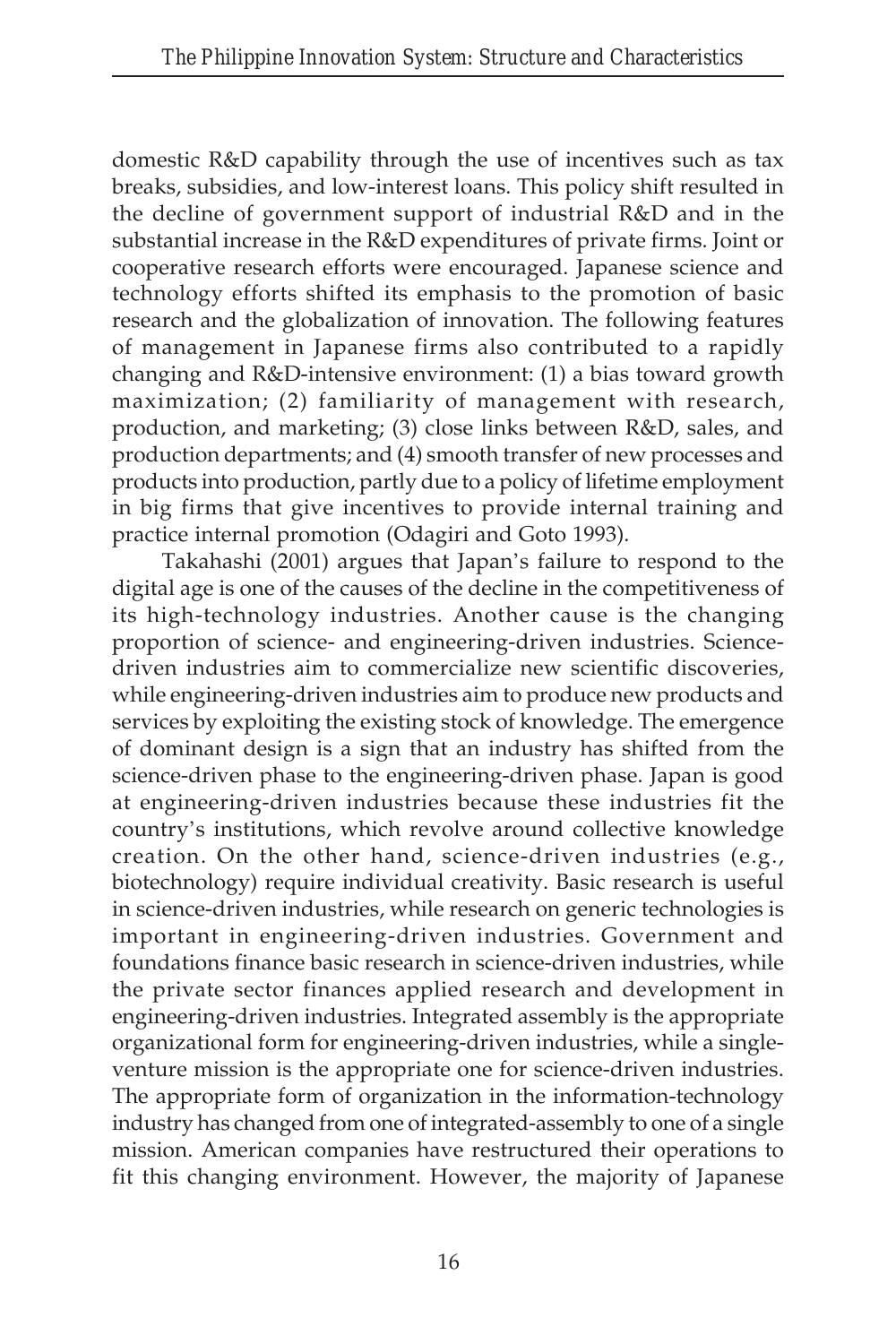manufacturers remain as integrated organizations. This failure to restructure explains the loss of competitiveness by Japanese companies in this industry because it "deprived them of the speed of development and [the] freedom to procure various parts at reasonable cost" (Takahashi 2001).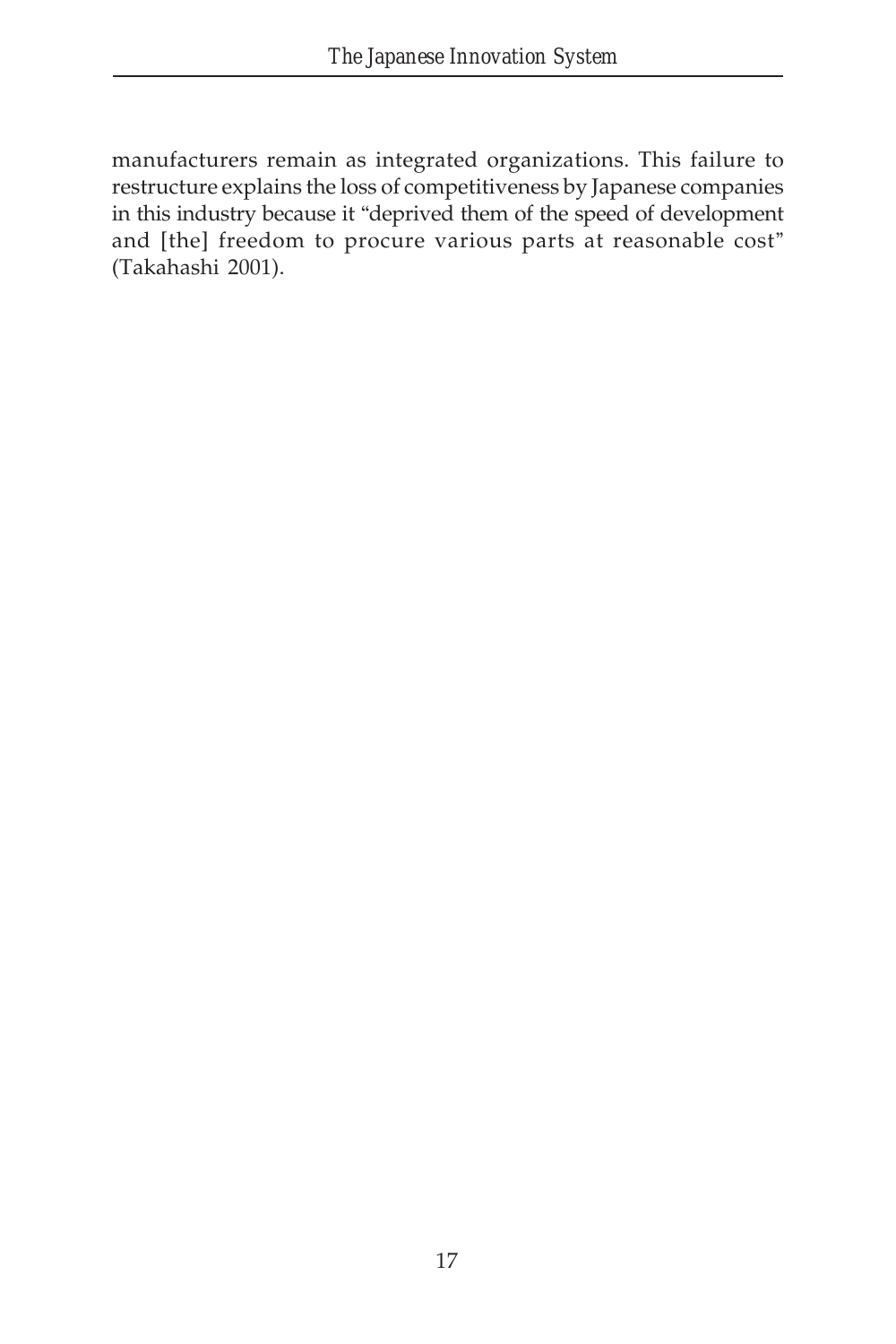**VI**

-

### **The German Innovation System**

In the nineteenth century, Germany turned to Britain and Belgium for technical know-how, new machinery, and skilled workers in the machine building and iron and steel industries. The German government often provided financial support for the purchase of foreign machines, which were used as demonstration materials in local R&D laboratories. Government-financed system for education and research in technology, science, and business was pioneered in Germany and was a major social innovation in the nineteenth century. The university was the institutional focus of scientific research in Germany. In addition, academies of science were founded in several German states, which were primarily tasked to pursue scientific research. However, many universities were in a poor state to undertake scientific research. Some German state governments reformed their universities; others established new ones with better curricula; professors were hired based on their reputation derived from their publications. Professorial chairs were filled with the best people and provided them with adequate facilities. University research in Germany, particularly in medicine, physics and chemistry, rose to world leadership; student numbers increased rapidly; and government funds for universities increased even faster than the number of students did.

German universities in the nineteenth century accomplished much for science, but ignored engineering on the assumption that the latter lacked the dignity of a science. Some engineering schools were established in the eighteenth century to train administrators in government-owned mining industry, civil engineers and architects in government service, military engineers, and artillery officers. In the 1820s, polytechnic schools were established to train technicians for private industry. Several levels emerged in the vocational and technical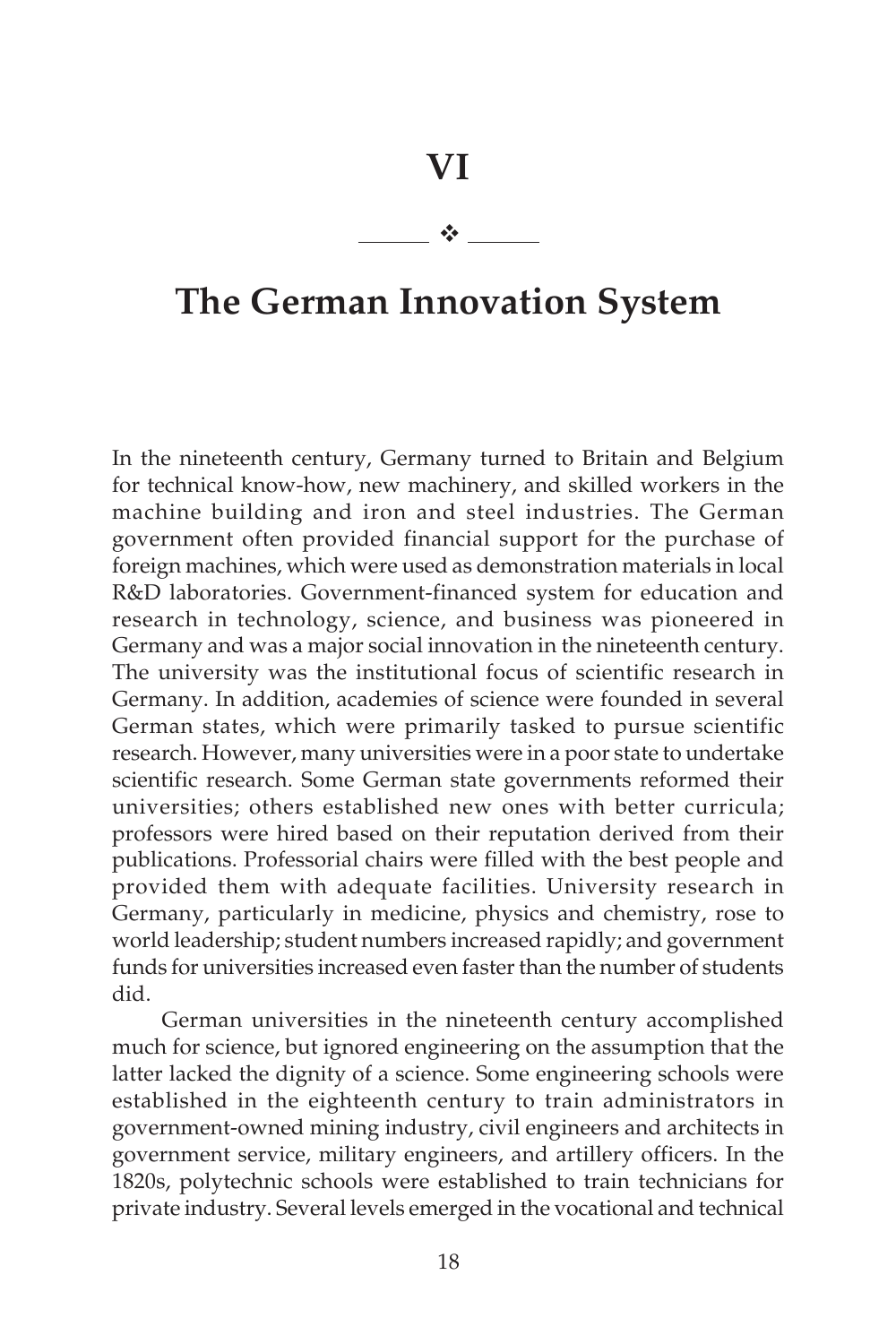education system: apprenticeship system, middle-level schools, and university level. The polytechnic schools raised entrance requirements, improved their teaching, and gained social recognition when their graduates were accepted for public service. In the 1870s, the polytechnic schools were called "Technische Hochschulen," and were elevated to higher status that required similar entrance examinations as the universities. In 1899, the Technische Hochschulen was given the right to grant doctoral degrees. Around 1900, business schools were established and were later developed into university-level institutions. Middle level schools were likewise established. Thus, a system of business education emerged with several levels: apprenticeship system, middle-level schools, and university-level institutions.

At the beginning of the twentieth century, Germany had established a sophisticated education system covering all levels, with emphasis on technology, science, and business. Universities and Technische Hochschulen produced relatively high-quality research, and university-industry links were enhanced. German colleges and universities graduated 30,000 engineers compared to about 21,000 in the U.S. in the first decade of the twentieth century. In addition, central government and federal states established and financed some 40 to 50 research institutes in applied areas (e.g., weather and atmosphere, geography and geology, health, agriculture, shipbuilding, biology, fishery, etc.) and basic areas (e.g., physics, chemistry, medicine, etc.) which complement the universities research capabilities in these areas. The Kaiser-Wilhelm Society was established in 1911 to tap industry as a source of research funds. Five institutes were established: the Institutes for Chemistry, Physical Chemistry, and Coal Research were mostly financed by industry, while the Institutes for Biology and Experimental Therapy were jointly funded by the government and industry; the government's contribution was in the form of land and salaries of some of the Institutes' staff.

Germany was the largest exporter of pharmaceuticals, dyestuffs and synthetic fertilizers in the 19<sup>th</sup> century because it relied heavily on technological innovations emanating from chemical, medical, and biological research at the universities and research institutes. Toward the end of the 19<sup>th</sup> century, when electric power technology was introduced, German firms assumed technological leadership in new industries (e.g., iron and steel, metal processing, electrotechnical, combustion engine) because of its sophisticated education and research system.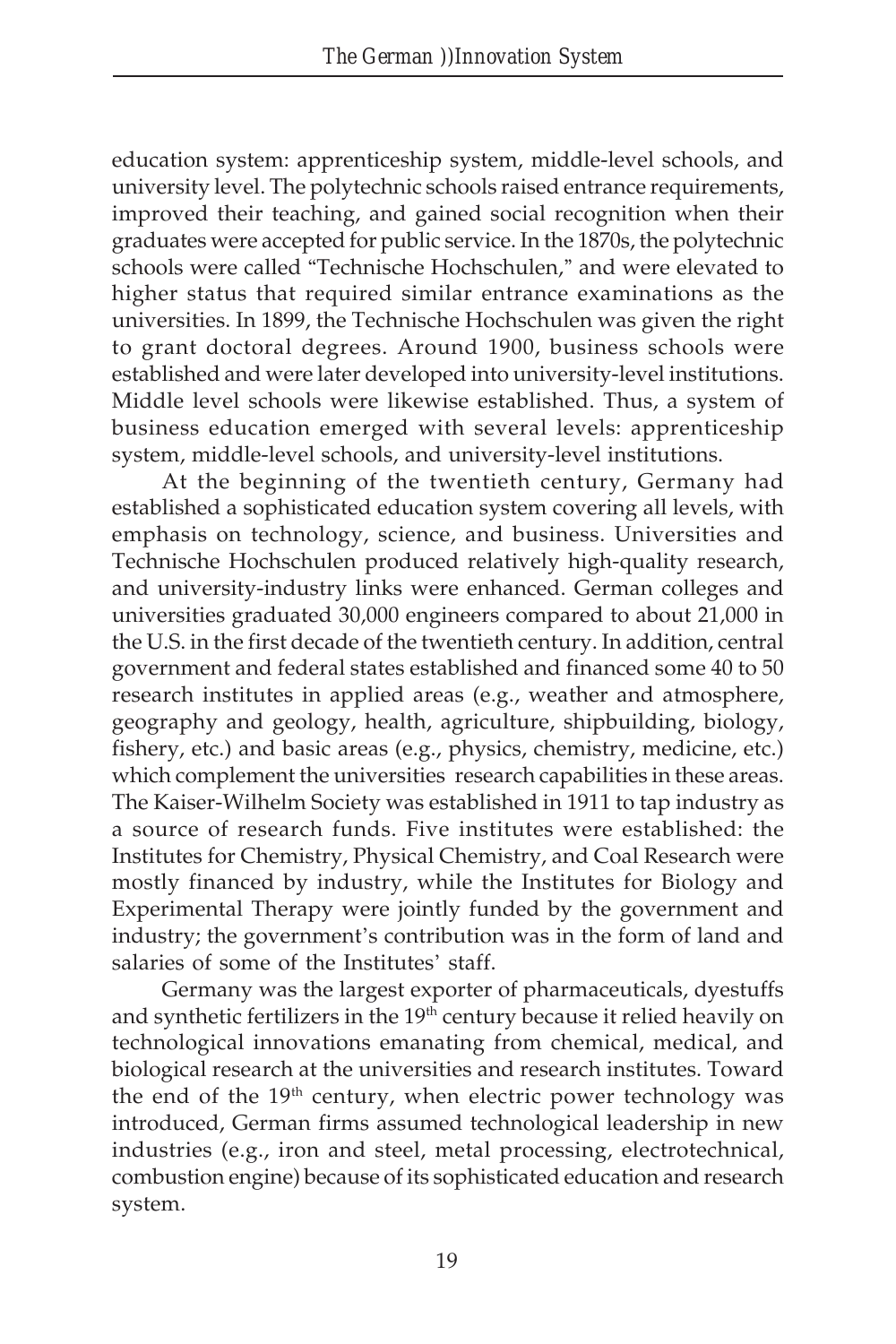After the Second World War, Germany was divided into East and West Germany. Large parts of Germany's industrial facilities were destroyed, and the basic components of the West German innovation system were reconstructed. The Kaiser-Wilhelm Society became the Max Planck Society in 1948; and the trade union structure was introduced to limit trade union conflicts within firms and industries.

The Max Planck Society (composed of 60 institutes in 1989) is financed by central government and federal state governments on a 50-50 basis. Eighty percent of the funds are concentrated in research in the natural sciences performed by leading scientists recruited from universities. Unlike its predecessor, the Kaiser-Wilhelm Society, which focused on applied research (e.g., textile research, leather research, etc.), the Max Planck Society focused on basic research. The Fraunhofer Society filled the gap left by the Max Planck Society by providing a strong link between universities and industry and concentrating in applied research, serving clients from industry and government on project contract basis.

At present, Germany could be commended for having a portfolio of exports spread over many product groups: machinery, motor vehicles, chemicals and pharmaceuticals, scientific instruments, metal products, telecommunications, power generating equipment, and iron and steel. Industry, not the government, is the major source of R&D funds. However, the higher education system is no longer a showpiece in Germany's innovation system. Germany has neglected its higher education system since the mid-1970s. A governance system must be introduced to give universities more responsibilities and provide them with incentives to be more efficient. A strong university system will provide not only a solid base for Germany's innovation system but also the capability for technological innovation in the future. Germany must also prepare to accommodate the internationalization of business and the globalization of innovation.3

\_\_\_\_\_\_\_\_\_\_\_\_\_\_\_

<sup>3</sup> This section draws heavily from Keck (1993).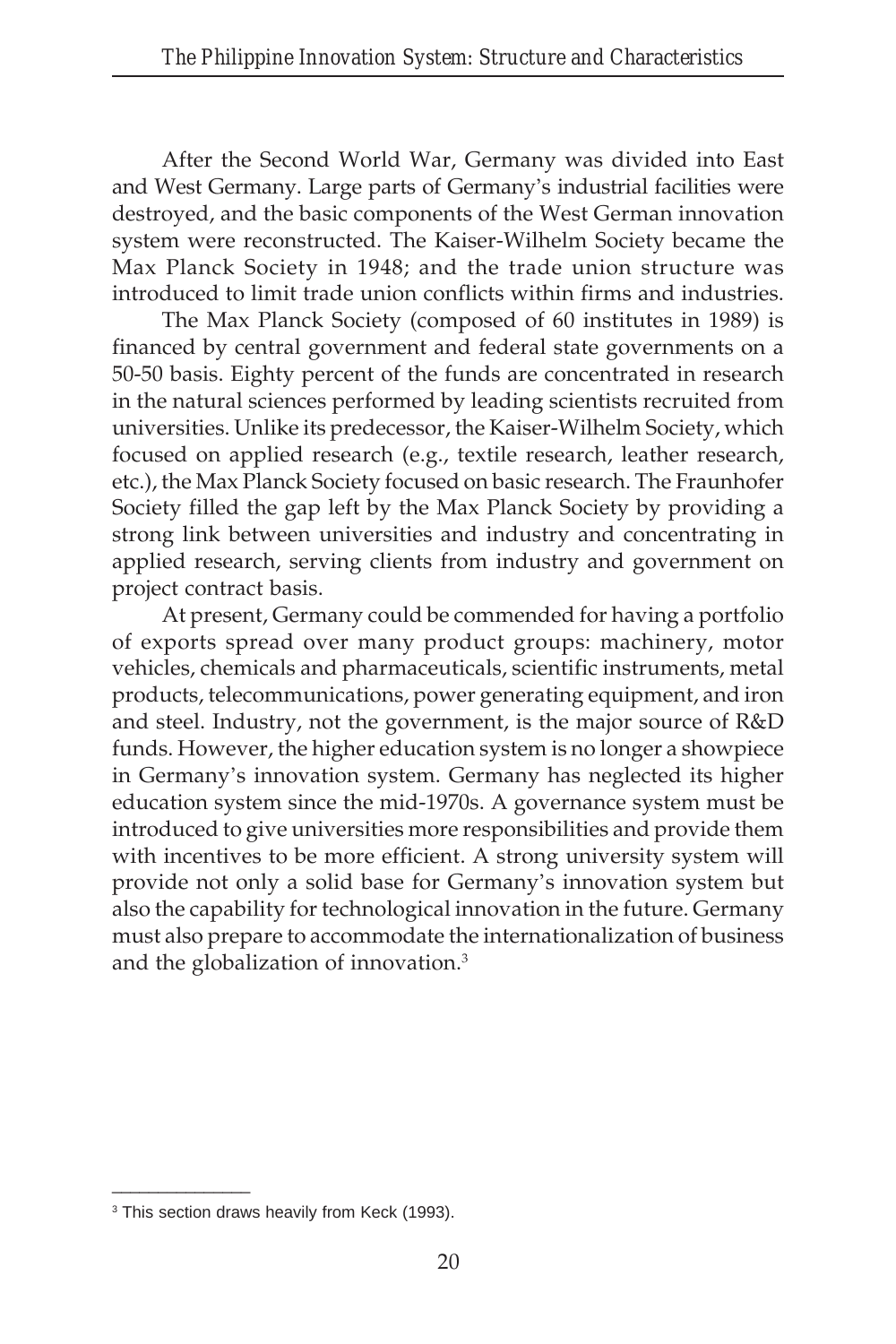**VII**

**Understanding the Fundamentals**

**- Participants** 

Japan's national system of innovation differs from the U.S. in three aspects:

- 1. *The role of small companies.* Large corporations account for a much larger share of innovations in Japan, while small newly established firms generate a steady stream of technological breakthroughs in the U.S.
- 2. *The role of government in promoting R&D.* Japanese government spends far less to support private sector R&D than its U.S. counterpart. Corporate funding for R&D is significant in Japan, but government-funded research accounts for nearly 50 percent of the total R&D expenditures in the U.S.
- 3. *The nature of advanced training for R&D personnel.* Japan relies heavily on inhouse apprenticeship and permanent employment, which is more cost-effective, but is not as rigorous academically as that in the U.S. On the other hand, the quality of university-based research in Japan is low compared to that in the U.S. Furthermore, university-industry linkages are far more extensive and transparent in the U.S. than they are in Japan. The lower levels of interfirm labor mobility in Japan (partly due to the practice of lifetime employment in large corporations) restrict technology transfer. However, the Japanese innovation system promotes cooperative research projects to offset the negative effect of labor-market practice on the transfer of technology. On the other hand, continuity in personnel plays a key role in successfully managing innovations in Japanese companies. The practice of moving personnel along with the innovation from research to commercialization promotes interaction across the various stages of innovation, and facilitates the integration of a large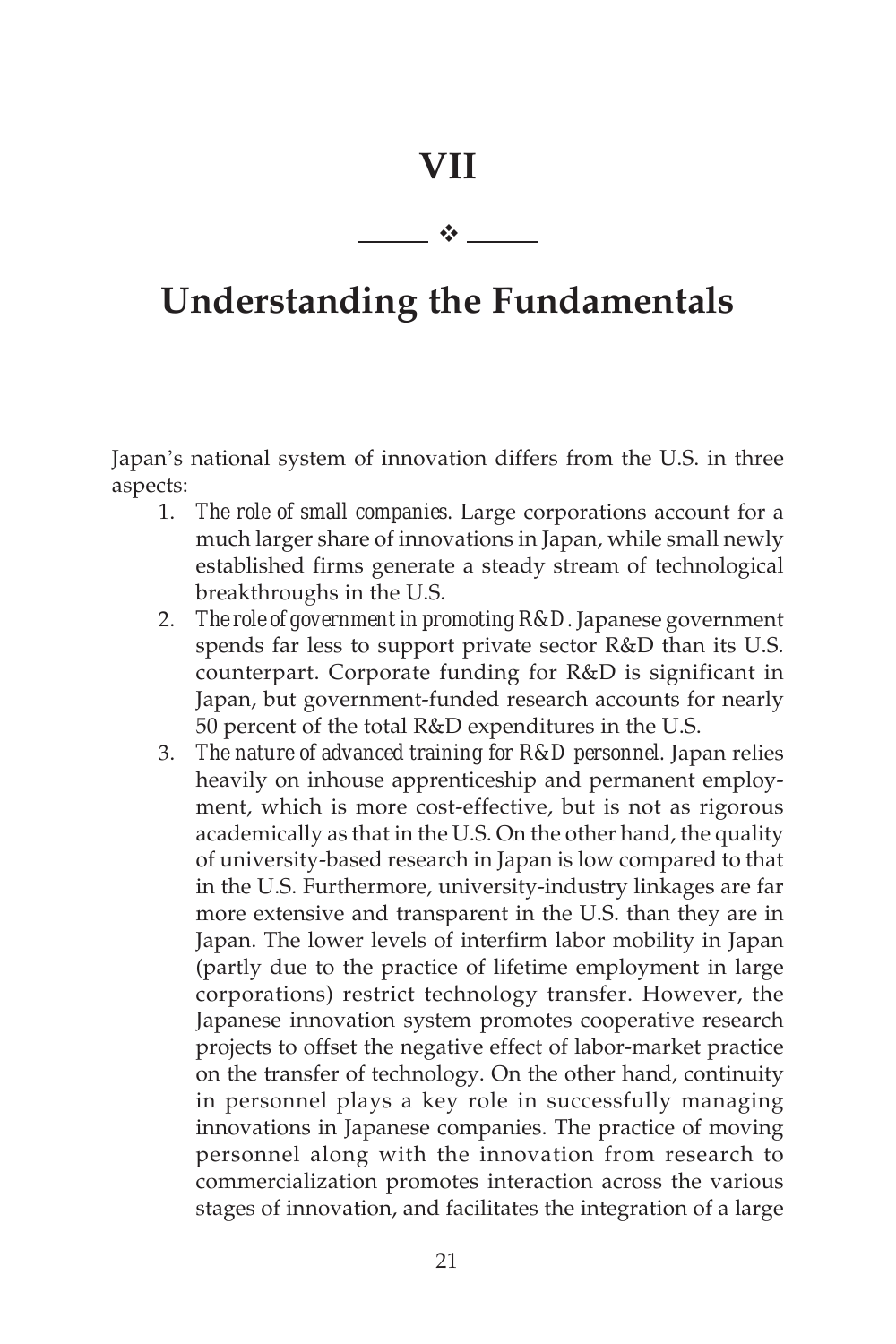amount of tacit knowledge embodied in process development (Hane 1999).

The strongest feature of the Japanese innovation system is the fast pace of domestic adoption of new technology in manufacturing. This is because the system has consistently supported domestic technology adoption and strong domestic competition in technology commercialization. Technology adoption and technology diffusion from existing knowledge have been adroitly pursued by the Japanese innovation system during the technology catch-up stage. Now that it has reached the technology leadership stage, the Japanese innovation system has emphasized basic research or the generation of new knowledge from frontier science.4 Shifts in industrial structure have also been very drastic in Japan. Barriers to entry into new and growing industries have been lowered in the era of liberalization and internationalization of business. Thus, a Japanese firm must innovate to survive.

Japan's effective innovation system is helped by its latecomer advantage and government policies. However, the most important element of its success is attributed to the willingness of its private sector (investors, managers, engineers, and workers) to respond to the opportunities open to them, to start an unfamiliar business, and to adopt and assimilate new technologies.

The strength of the German innovation system, on the other hand, lies in the institutional forms which they pioneered in the 19<sup>th</sup> century: (1) research-oriented university that combines its educational function with the advancement of scientific knowledge; (2) science-based firm with inhouse R&D separated from production; (3) a comprehensive system of technical education; (4) specialized research institutes in applied areas; and (5) academies of science, professional associations, and nonprofit foundations for scientific research.

The German innovation system likewise efficiently established and implemented government-funded national laboratory systems to solve scientific and theoretical problems of great importance to the society and which required more resources (capital, researchers,

\_\_\_\_\_\_\_\_\_\_\_\_\_\_\_

<sup>4</sup> Although there is rapid increase of basic research conducted by Japanese universities and colleges, as well as an increased role of basic research within Japan's R&D efforts, Japan's total effort in basic research remains modest by U.S. standards (Okimoto and Saxonhouse 1987).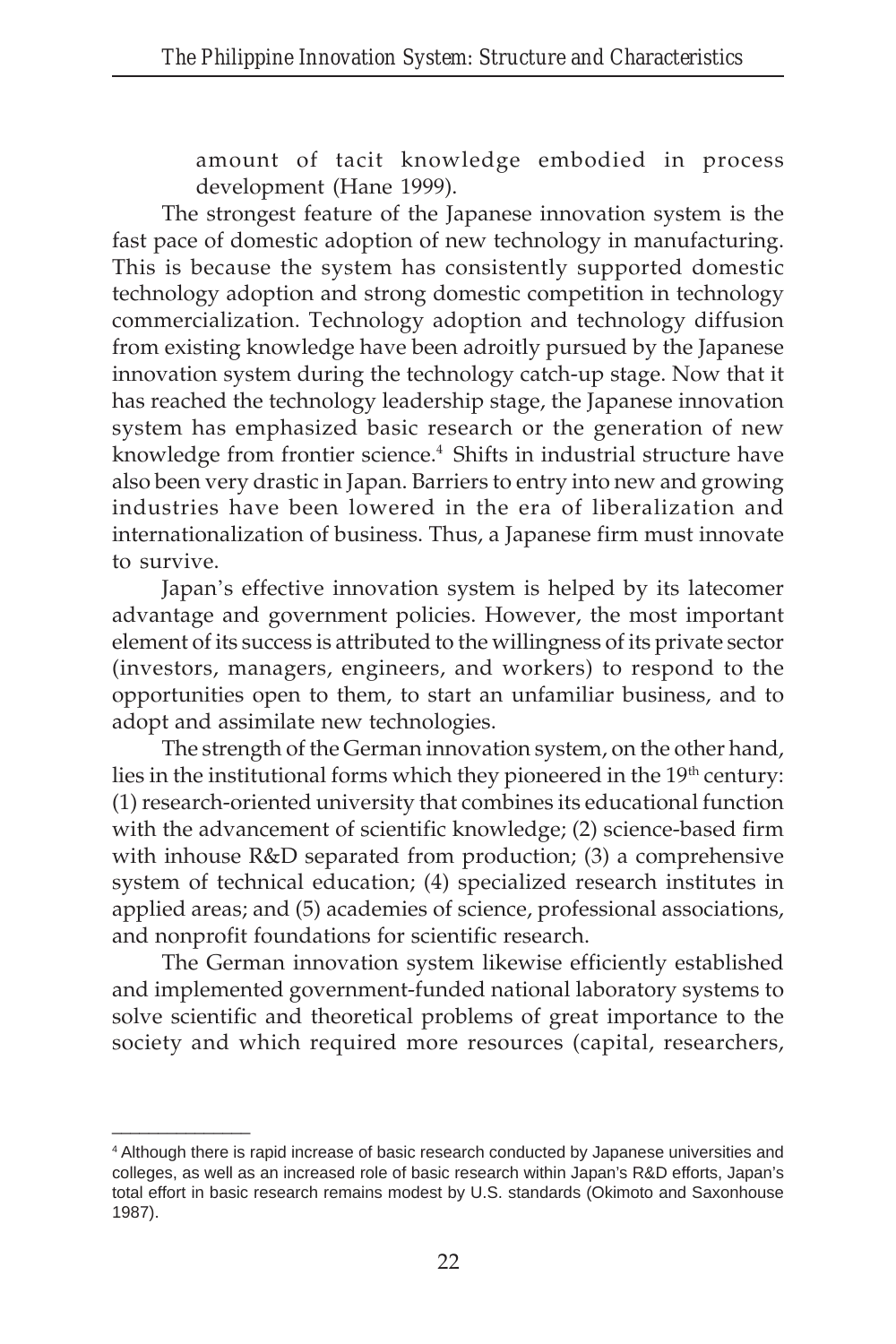instruments, materials, working time) than can be provided by corporate R&D centers and educational institutions.

The weakest link in the present German innovation system is the neglect of the higher education system since the 1970s, resulting in increased student population but decreased personnel and real expenditures. Institutional reforms are needed to address the inadequacy in teaching and research. The existing structures to coordinate the technical and scientific efforts of the universities are deficient. For instance, the split of the former Ministry for Scientific Research into Ministry for Education and Science (responsible for R&D undertaken in universities) and Ministry for Research and Technology (responsible for R&D outside the higher education sector) had made coordination of the innovation system more difficult and more fragmented.

The Philippine innovation system can emulate from the institutional forms established in the United States, Japan, and Germany. It can adapt a few of them, and sometimes improve them to address the country's needs and advance technological development.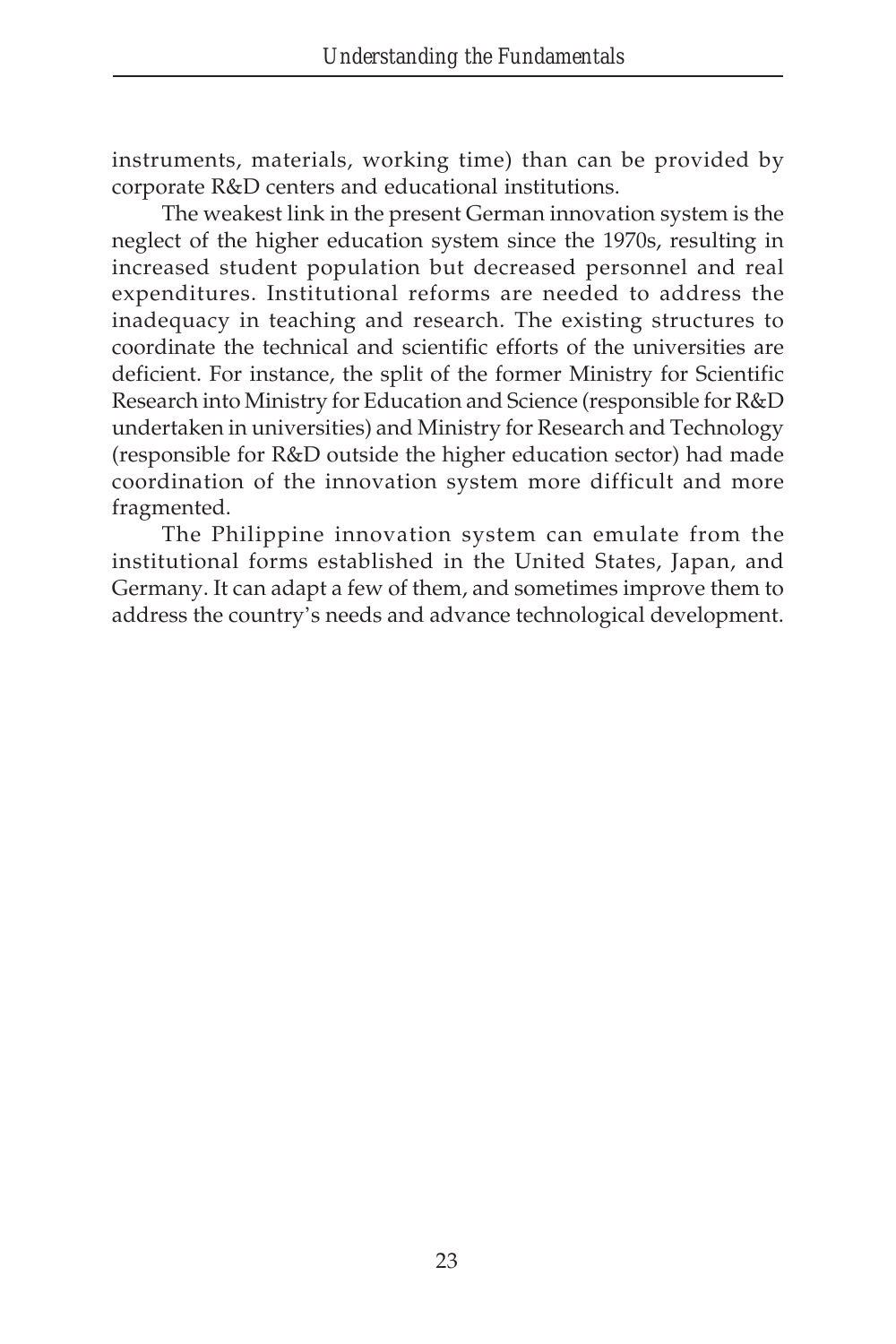### **VIII**

 $\ddot{\Phi}$  and  $\ddot{\Phi}$ 

## **Improving the National Innovation System**

The major components of the national innovation system are firms, universities, technical-vocational institutions, technological information infrastructure, research and development centers (RDCs), technology and resource centers (TRCs), financial system, and government (Figure 1).

#### **Firms**

The internal organizations of firms are the critical components of the structure of the national innovation system. Most innovations are developed and adopted by firms. The organization of the flow of information and of the learning process influences the innovative capability of a firm. In particular, the linkage between sales, production, and R&D departments of the firm is an important aspect of the innovation process. Interfirm relationships (i.e., competition and cooperation) are other important aspects in the structure of the national innovation system.

The resource-based theory that applies to firms asserts that bundles of resources lie at the heart of a firm's competitive advantage (Penrose 1959 and Barney 1997). The ability of a firm to adopt and exploit technology depends on its internal capabilities. Arnold (1995) classifies four levels or phases in the development of firm-level technological capabilities: (a) low-technology small and medium enterprises (SMEs), (b) bootstrappers, (c) technological competents, and (d) research performers.

Low-tech SMEs have no technological capability and have no need for it. Bootstrappers hire a minimum of one person (usually an engineer) to monitor and understand the significance of technological changes happening outside the firm. Technological competents possess enough capability to do serious development work and participate in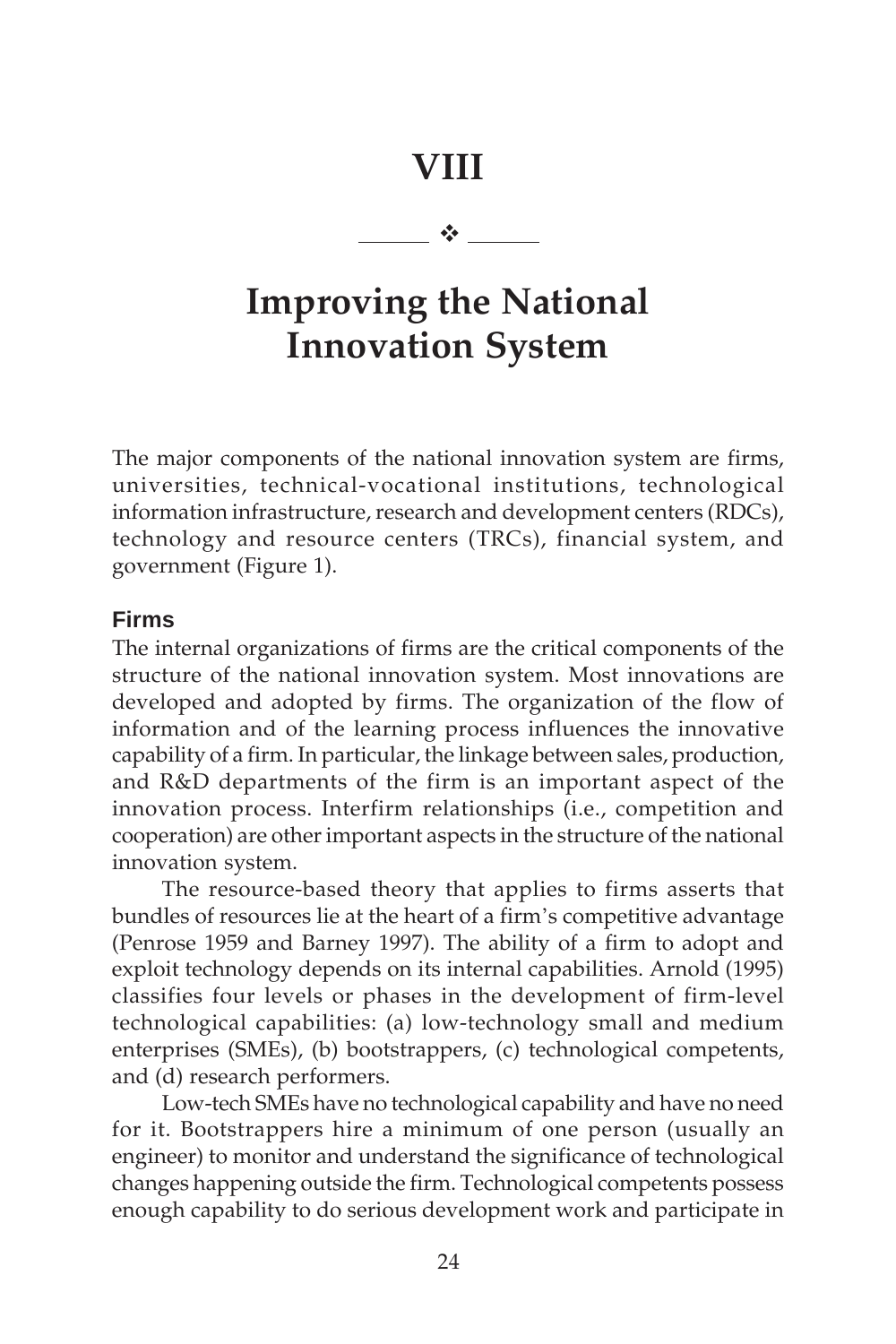technology networks. Research performers take a long-run view of R&D capabilities. There are two types of research performers: (a) large domestic firms and multinational corporations (MNCs) with internal R&D departments, and (b) high-technology small startup firms located in science parks or spinoffs from university-industry cooperative research. In focusing on the private sector's demand for technology, low-tech SMEs and bootstrappers are inclined to obtain their technical inputs from suppliers of machinery and raw materials. Technological competents and research performers are the types to locate in science parks, participate in domestic or international research consortiums, or involve in university-industry linkage programs.

Gutierrez (2002) has surveyed potential investors in the proposed UP Diliman Science and Technology Park, and reported that 73 percent of the respondents are local companies while 23 percent are subsidiaries of MNCs (companies that fit Arnold's stereotypes of "technological competents" and "research performers"). Tanchanco



**Figure 1. Major components of an innovation system**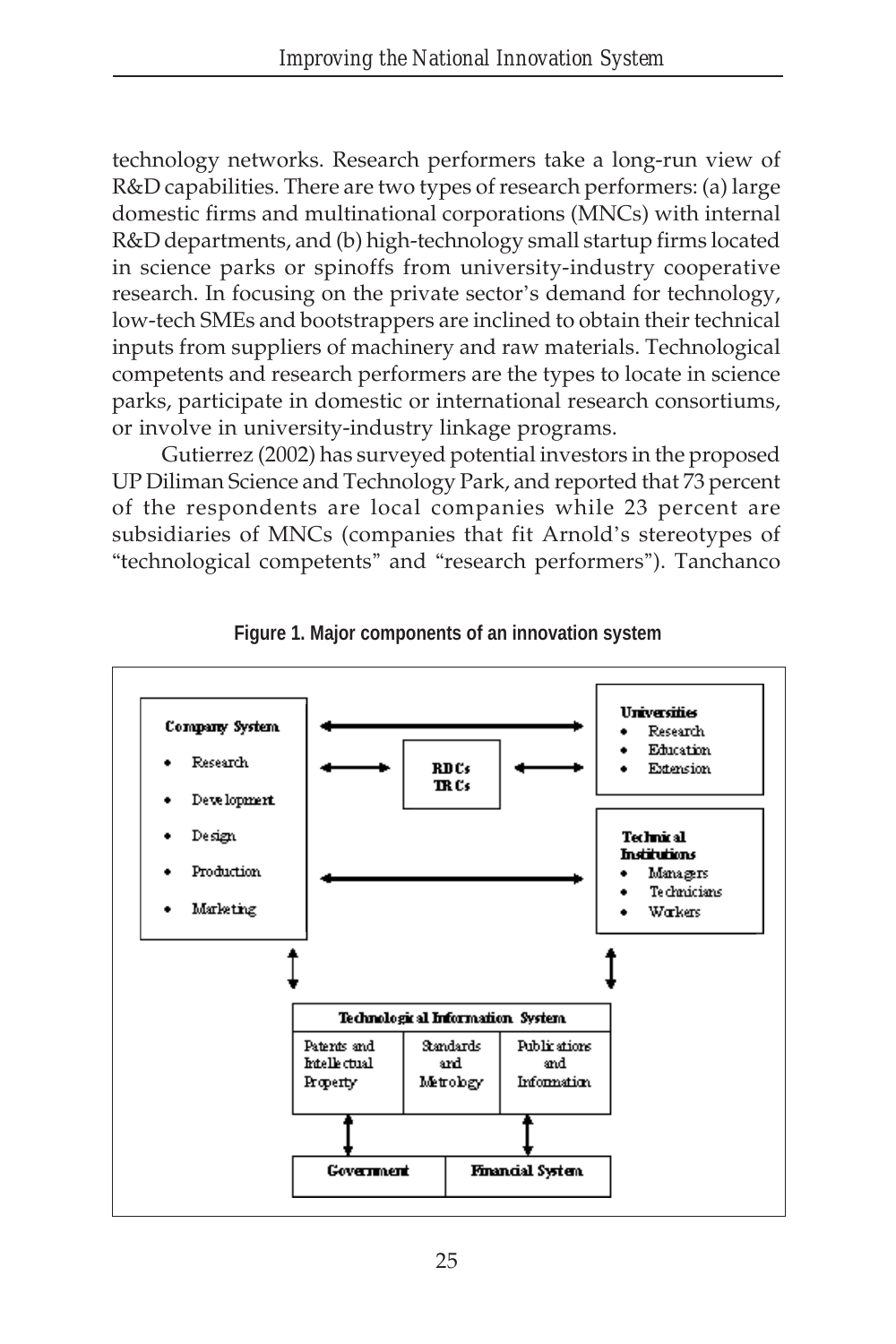(2001) provides a list of products in the seafood, fruits/vegetables, rootcrops, and other fruits sectors, most of which were developed by government institutions (DOST, Department of Agriculture or DA, the Bureau of Fisheries and Aquatic Resources or BFAR and universities including UP Diliman and UP Los Baños).

A private sector response to exploit commercial opportunities is exemplified by Pascual Laboratories. The company has established a subsidiary called Altermed to adopt and commercialize two herbal products developed by the National Integrated Research Program on Medicinal Plants under DOST's Philippine Council for Health Research and Development (PCHRD). Altermed is engaged in the production of *lagundi* under the brand name Ascof, and *sambong* under the brand name Releaf. Ascof is available in 300-mg. plain and 600-mg. forte. Releaf is available in 250-mg. plain and 500-mg. forte. *Lagundi* is an anti-cough and anti-asthma product while s*ambong* is used as a remedy for urolithiasis, a urinary ailment (Ancog 2001).

The development of herbal medicine is part of the national policy of self-reliance.

MNCs dominate 65 percent of the domestic pharmaceutical market. The literature on technology transfer promotes the idea that foreign direct investment is one of the channels of technology transfer to local companies. However, MNCs prefer direct investment rather than licensing, especially when it involves new and most profitable technologies. Local firms' only chances of gaining access to technology may lie in reverse engineering, or hiring of former MNC employees with special skills. The effectiveness of the reverse engineering strategy is questionable because local firms may lack the technical skills required to imitate the newest and most profitable technologies (Blomstrom and Kokko 2001). This was not the strategy followed by Pascual Laboratories. It scanned locally available technologies, adopted it, and commercialized two products developed by a government RDC. A case of private exploitation of government-funded R&D.

#### **Universities**

Universities are the primary source of new skills, new knowledge, and new ideas, which make substantial and direct contributions to industrial development. Research-intensive universities are expected to commercialize the creative ideas of their students, staff, and faculties and to bring the benefits of science to the public. This expectation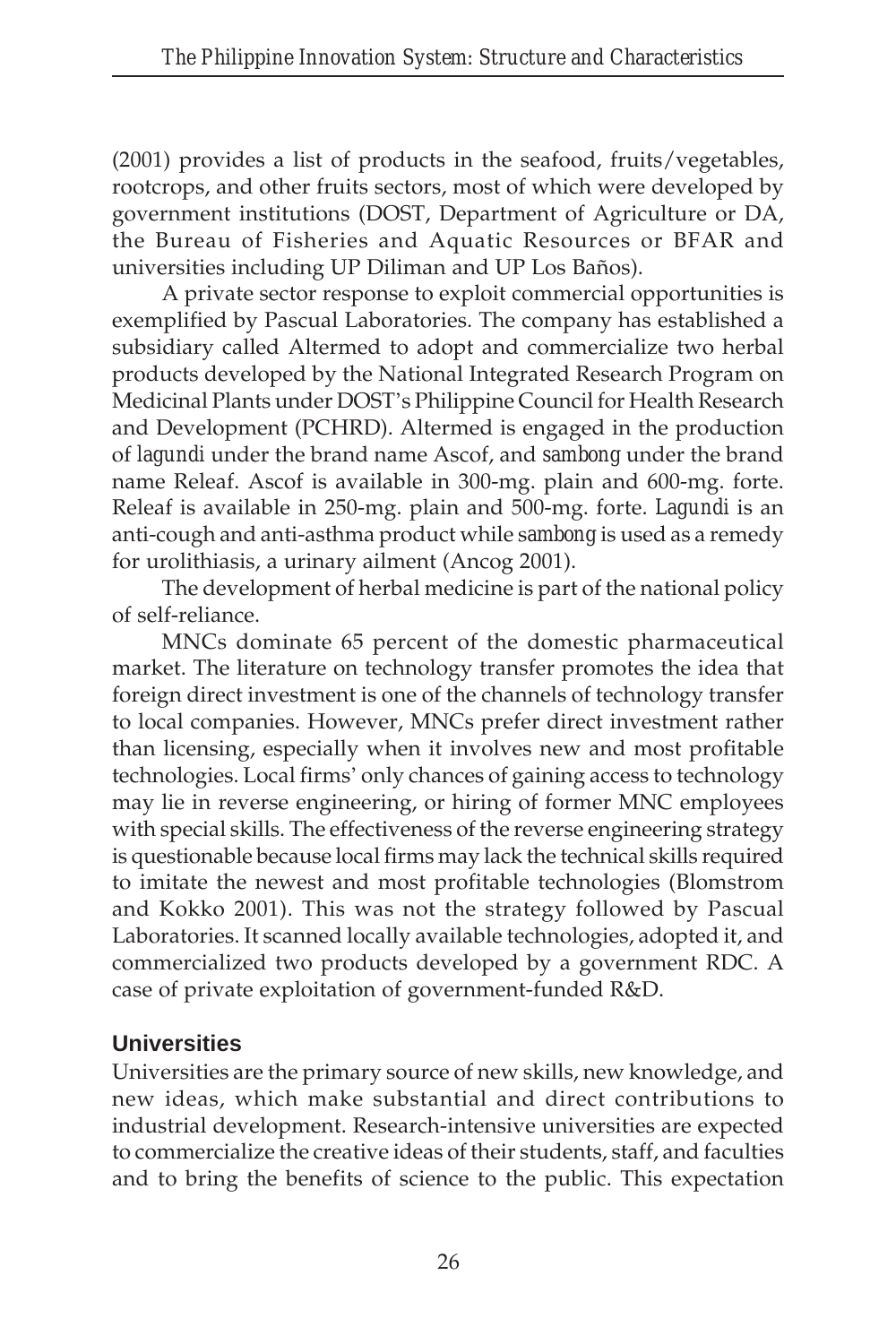creates different institutional responses from universities in different countries. Some universities pursue extensive links with industry; others are limited to informal faculty-firm collaboration because of constraints imposed on public universities to accept funds from private firms that have commercial interest in the outcome of their research activities. The responses of some universities are due to the internal incentives and promotion system that rewards basic and theoretical research over applied and industry-focused research.

The history of university-industry links in both Japan and the U.S. suggests that educational institutions tended to specialize in fields of science and engineering that addressed the needs of the local economy. For example, state universities geared their research and curriculum to commercial opportunities in fields such as agriculture and mining engineering, particularly for universities located in agricultural and mining states. The University of Akron in Ohio built expertise in polymers and elastomers to support Akron's tire industry. Cornell University in New York pioneered the first American electrical engineering department whose faculty and students (in collaboration with George Westinghouse) built the first municipal electric power service for the mining town of Telluride, Colorado (Mowery and Rosenberg 1993; Kodama and Branscomb 1999). In Japan, a professor in metallurgy at the University of Tokyo fixed technical problems at the two major iron mills (Kamaishi and Yawata) by redesigning the imported furnaces, supervising the state of operation, and subsequently employing his students to help improve the operation of the mills (Odagiri and Goto 1993; Kodama and Branscomb 1999; Odagiri 1999).

The trend toward university-industry cooperation has raised concerns on its impact on the tradeoffs between the public goals of education and knowledge generation and the private goal of benefiting commercially from new knowledge. The first issue deals with dissemination of information. Do industry collaborations with academia increase the diffusion of research results? Are there instances when companies cooperating with universities ask to keep information confidential, or prevent faculty from publishing research results? The second issue involves the nature of research. Will the involvement in applied research adversely affect the pursuit of fundamental research? The third issue refers to the effect of collaboration to access to university research by newcomers. Do collaborative projects based in traditional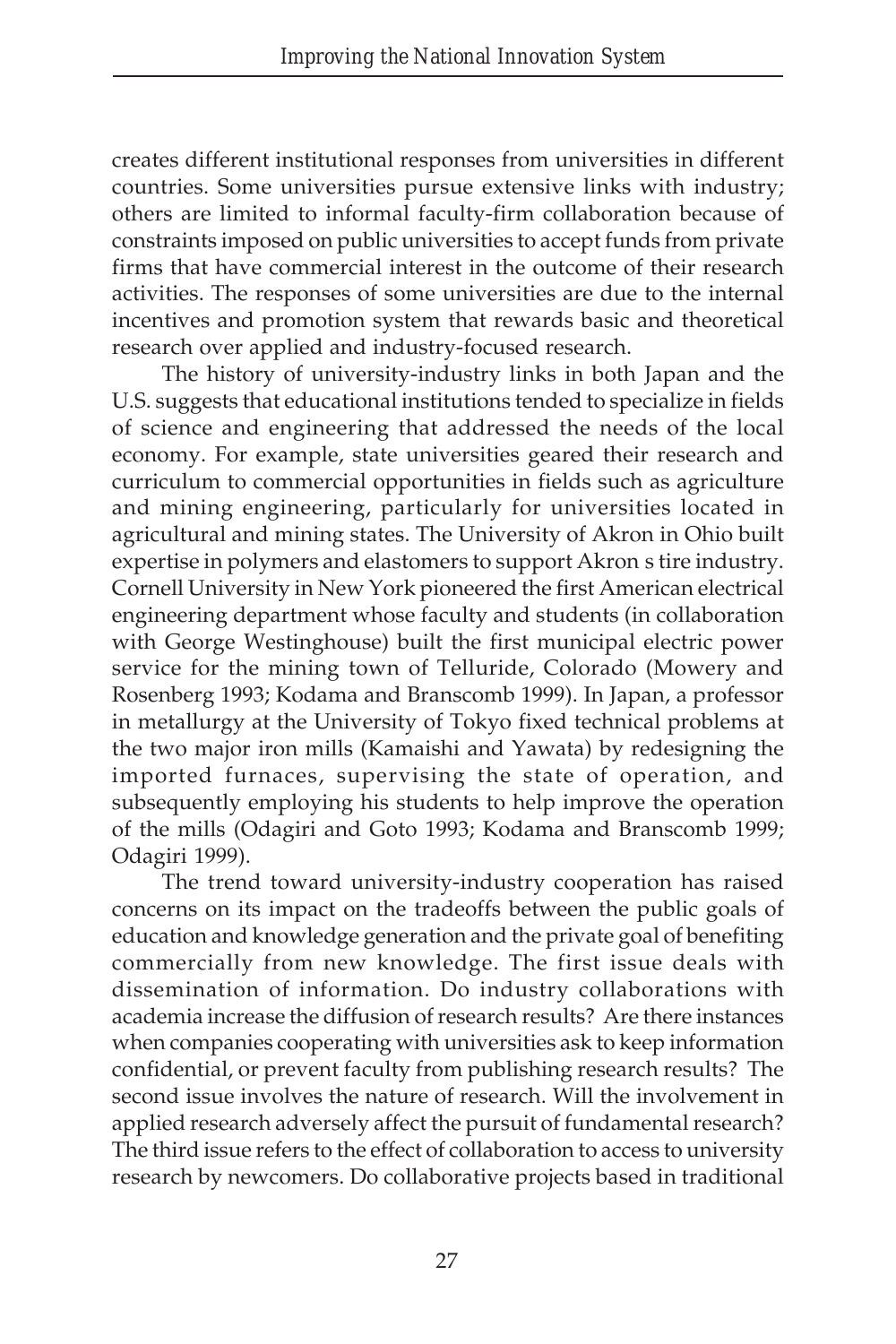or personal networks make access transparent and open to new partners? (Hane 1999). These are some unanswered questions on the impact of university-industry collaboration.

Brooks (1996) enumerates a number of unresolved issues or questions on future research policy and strategy:

- 1. Will the national laboratories or nonprofit research institutions separate from universities be the principal locus of government support for addressing the competitiveness and economic performance missions, or will the main locus remain within or in close association with the research universities?
- 2. What are the implications for university priorities of the increased importance of the knowledge synthesis and diffusion functions compared with the previous emphasis on the creation of new knowledge?
- 3. What kinds of ground rules, criteria, and procedures should be developed for the extent and form of participation of government agencies in cooperative research and educational projects?
- 4. Given that the primary goal of public sector investment in technology creation or diffusion is net job creation in the long run, what are the implications of government support on the selection of the most appropriate institutions and technologies?
- 5. How can criteria for public investment in new knowledge creation or diffusion be developed to provide assurance that public funds are not displacing potential private investment, which is likely to be more cost-effective because of its greater responsiveness to markets?
- 6. What are the long-term implications of the priority now being given to the economic performance mission as a justification for public investment in science and technology, and of the allocation of public resources among four classes of institutions: universities, government RDCs, nongovernmental nonprofit organizations, and private industry?

The Philippine experience in university-industry collaboration is exemplified by the Manufacturing Linkage Program (MLP), which was organized in 1985 by the engineering alumni of the University of the Philippines with funding support from DOST's Philippine Council for Industry and Energy Research and Development. MLP's main goal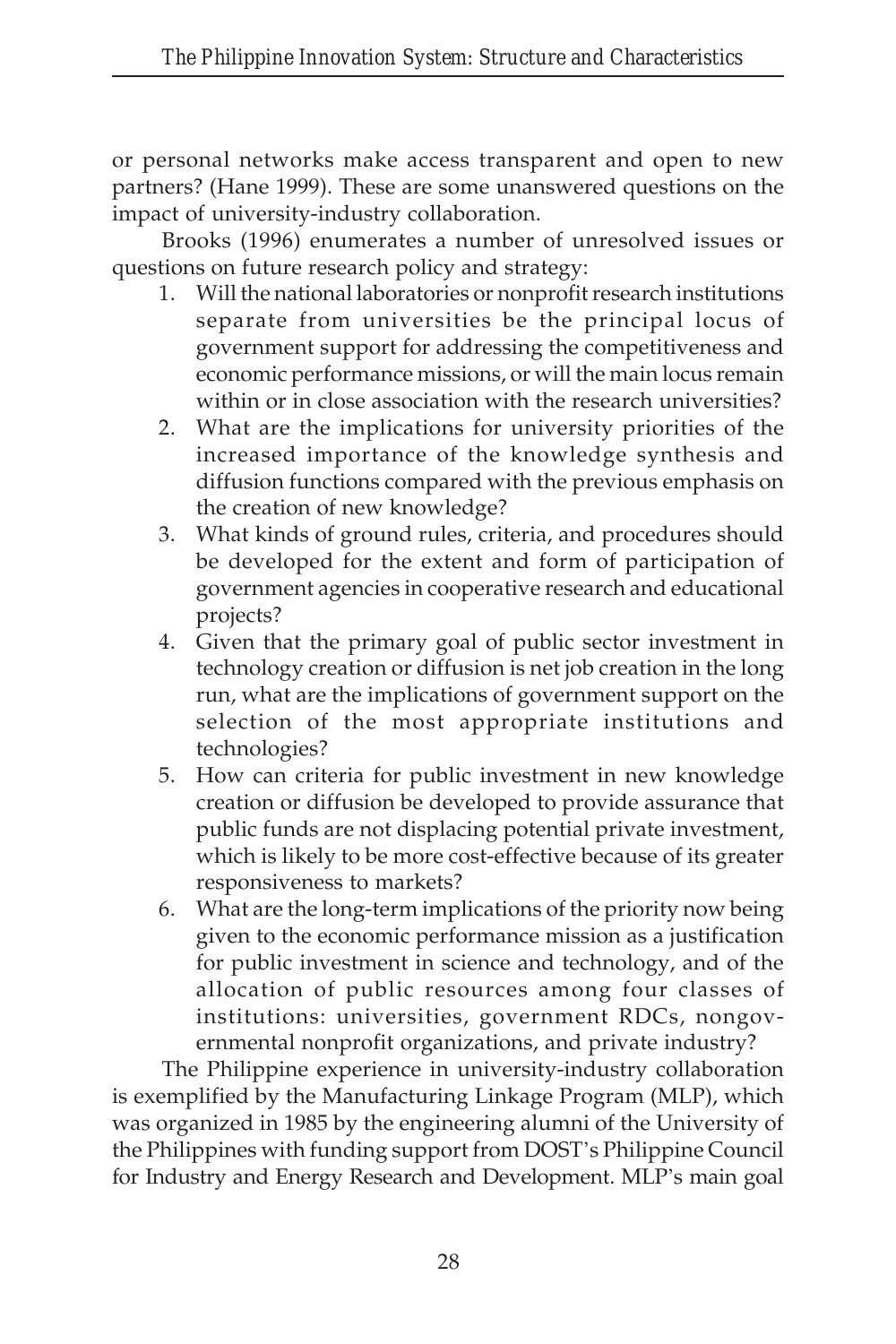is to strengthen the manufacturing sector of the Philippines by carrying out activities that motivate engineering students to pursue careers in manufacturing. Plant tours, seminars, summer internships, briefing sessions, and roundtable discussions are MLP's main activities intended to address the problems and specific concerns of the manufacturing industry (Aliga 2000). MLP can pursue meaningful university-industry collaboration by recruiting science and engineering faculty from universities to undertake cooperative projects with manufacturing industry engineers to develop, adapt, and improve product or process technology that would address specific problems facing the industry.

In the long run, a concept like MLP should be self-generating through financial contributions from participating firms and nonprofit foundations. In addition, MLP can generate funds by charging fees to its value-creating services such as seminars, briefing sessions, industry assessments, and information dissemination. It can also be strengthened and made sustainable by corporatizing the program; renting an office space with complete communication facilities; and hiring a core of fulltime staff to coordinate its activities. The implication of a completely private-run MLP is that it will demonstrate the private sector's willingness to respond to opportunities open to them, to cooperate with one another, and to address problems of utmost concern to the Philippine manufacturing industry via this novel institutional form.

#### **Scientists and engineers**

One common denominator in the success story of the American, Japanese, and German innovation systems is the large number of engineers and scientists their educational systems have produced during their technology catch-up period. The large number of people bringing the knowledge and methods of science to tackle industrial problems aided the diffusion and utilization of advanced technological knowledge (Mowery and Rosenberg 1993). Table 3 confirms this pattern. The number of scientists and engineers in research-intensive U.S. industries increased from 2775 in 1921 to 45,941. A similar pattern was observed in Japan. The Japanese system significantly increased the number of scientists and engineers from 2,100 in 1965 to 44,000 in 1981 (Table 4). Germany had 474,900 R&D personnel, five times larger than those of South Korea (88,764) in 1992 (Table 5).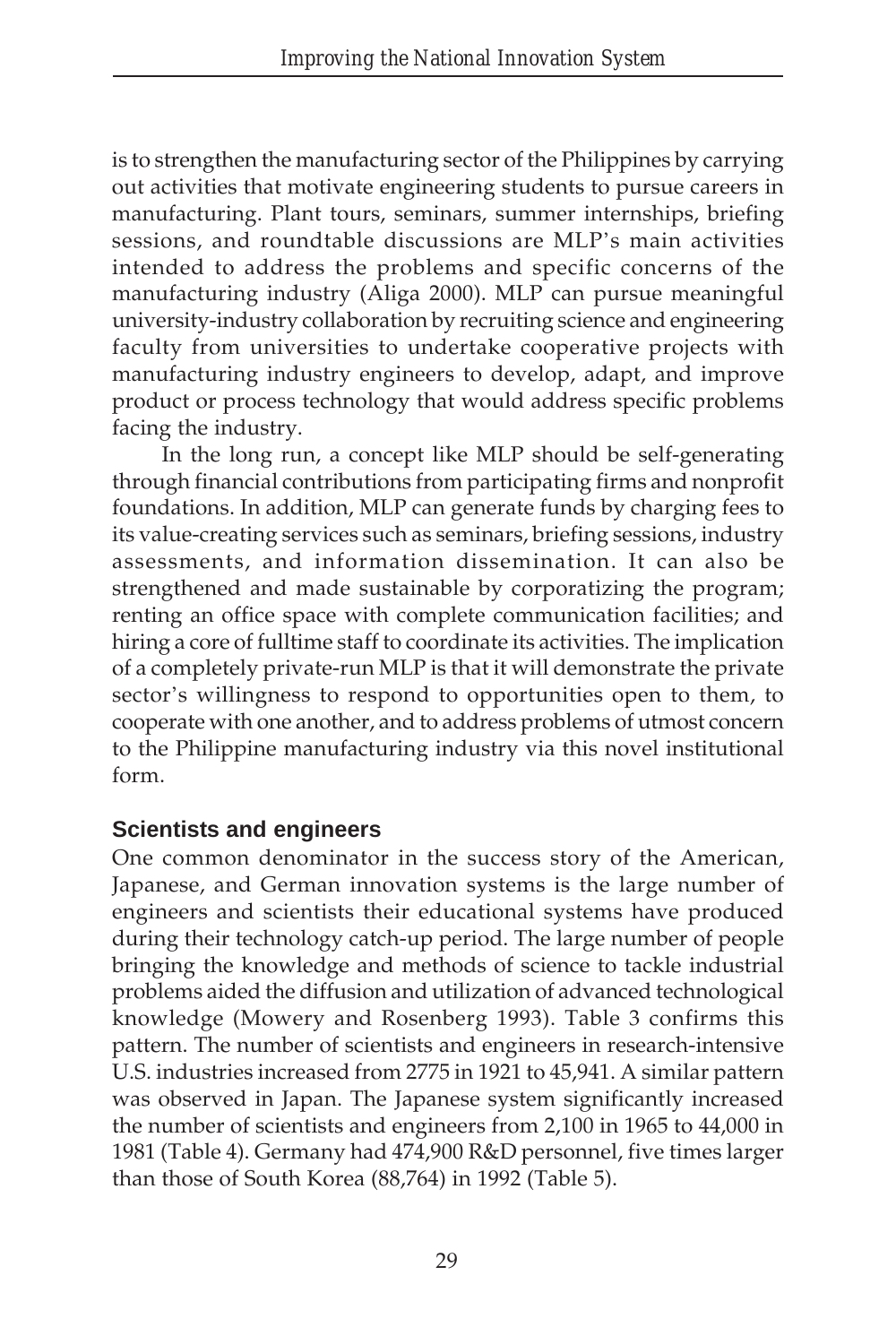|                                 | 1921 | 1927 | 1933   | 1940   | 1946   |  |
|---------------------------------|------|------|--------|--------|--------|--|
| Chemicals                       | 1102 | 1812 | 3255   | 7675   | 14,066 |  |
| Petroleum                       | 159  | 465  | 994    | 2849   | 4750   |  |
| <b>Rubber Products</b>          | 207  | 361  | 564    | 1000   | 1069   |  |
| <b>Electrical Machinery</b>     | 199  | 732  | 1322   | 3269   | 6993   |  |
| <b>Transportation Equipment</b> | 83   | 256  | 394    | 1765   | 4491   |  |
| <b>Instruments</b>              | 127  | 234  | 581    | 1318   | 2246   |  |
| Others                          | 898  | 2460 | 3817   | 9.901  | 12.326 |  |
| TOTAL                           | 2775 | 6320 | 10,927 | 27,777 | 45.941 |  |
|                                 |      |      |        |        |        |  |

| Table 3. Employment of scientists and engineers in industrial research |
|------------------------------------------------------------------------|
| laboratories in U.S. manufacturing firms: 1921-1946                    |

Source: Mowery and Rosenberg (1993).

Table 6 presents the number of employed persons in technical, scientific and managerial occupations in the Philippines from 1991 to 1999. Even if we assume that all of them are R&D personnel, the average annual growth rate of R&D personnel from 1991 to 1999 was at 2.9 percent—a very disappointing performance. As Table 2 shows, this is not far from reality. R&D personnel actually increased by 3.2 percent annually from 1989 to 1992, and by 1 percent annually from 1989 to 1996.

Rosenberg (1985) shows that almost two-thirds of private industrial R&D in the U.S. was concentrated in five industrial sectors in the 1980s: aerospace, electrical and electronics, instruments, computers, and chemicals and allied products. Tables 7 and 8 present data on employment in the Philippine chemical-based and steel-based industries, respectively. Employment grew at an annual rate of 2.7 percent in chemical-based industries, and 0.7 percent in steel-based industries for the 1983-1994 period.

#### **Technical training institutions**

Short-term, on-the-job, and apprenticeship training for managers, technicians, and skilled workers is provided by a system of technical and vocational institutions. This system supplies a pool of skilled manpower to new and growing firms and industries. All important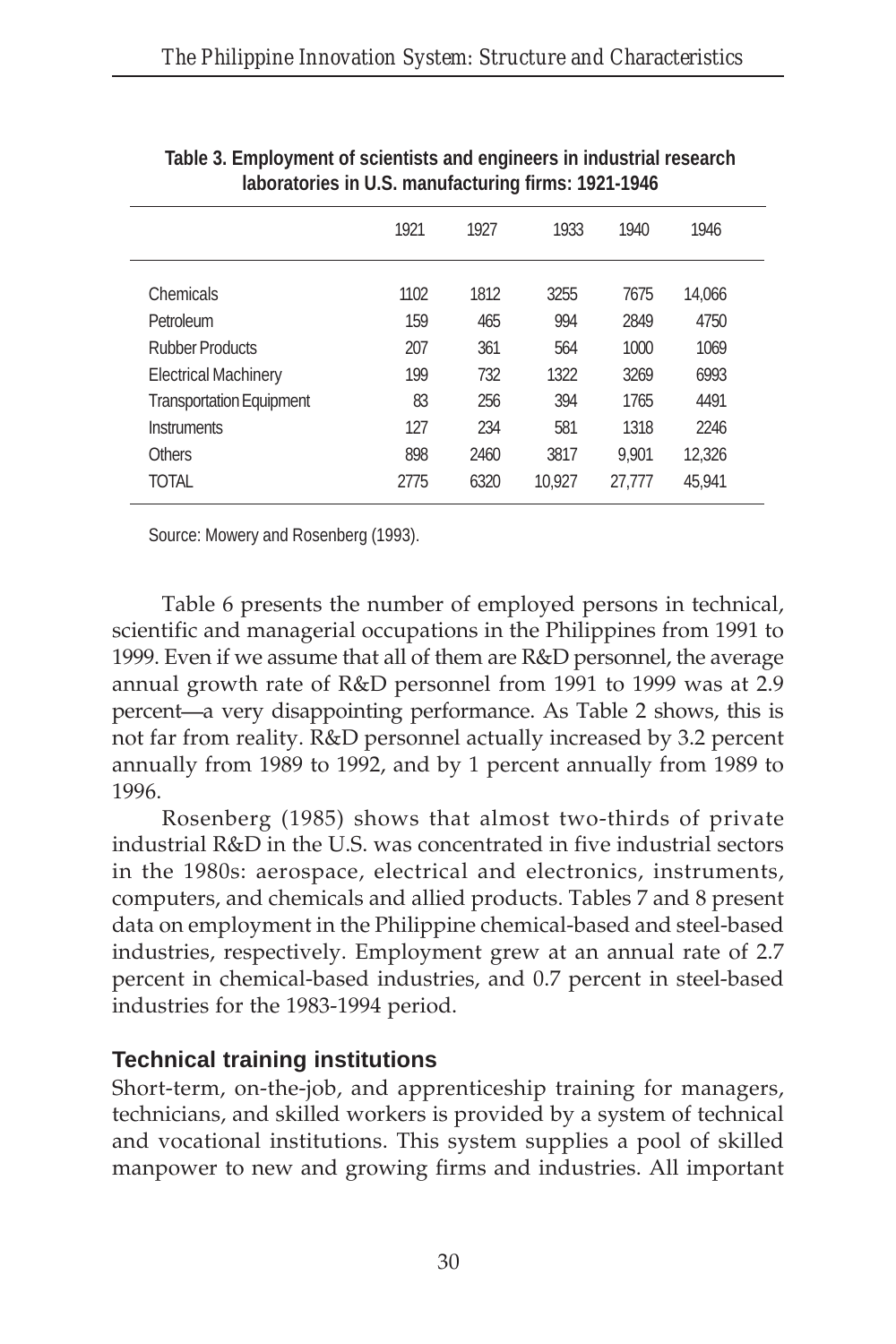| Year | <b>Scientists and Engineers</b> |
|------|---------------------------------|
| 1965 | 2,100                           |
| 1966 | 3,300                           |
| 1967 | 4,100                           |
| 1968 | 7,200                           |
| 1969 | 7,600                           |
| 1970 | 19,000                          |
| 1971 | 18,000                          |
| 1972 | 18,700                          |
| 1973 | 33,100                          |
| 1974 | 35,200                          |
| 1975 | 36,400                          |
| 1976 | 41,400                          |
| 1977 | 45,900                          |
| 1978 | 45,700                          |
| 1979 | 50,200                          |
| 1980 | 46,700                          |
| 1981 | 44,000                          |
|      |                                 |

#### **Table 4. Scientists and engineers at Japanese universities and colleges engaged in R&D: 1965-1981**

Source: Okimoto and Saxonhouse (1987).

#### **Table 5. R&D personnel in Germany: 1992**

| <b>Type</b>                                                                   | Number                                 |
|-------------------------------------------------------------------------------|----------------------------------------|
| Government Institutes<br>Universities<br><b>Business Enterprises</b><br>TOTAL | 75,900<br>96,000<br>303,000<br>474.900 |

Source: Klodt (1996).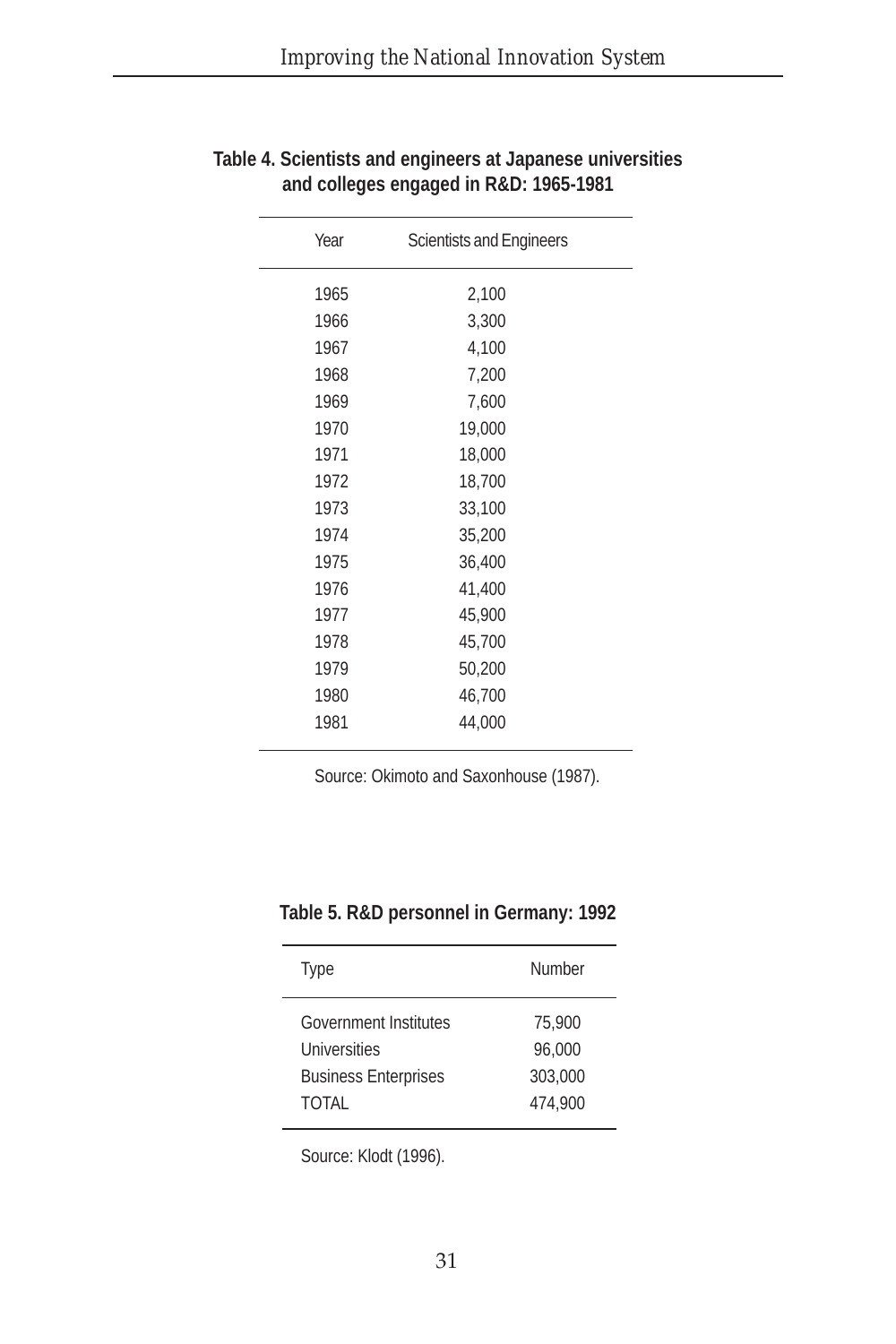|                                                           | 1991        | 1992         | 1993        | 1994       | 1995       |
|-----------------------------------------------------------|-------------|--------------|-------------|------------|------------|
| Professional, technical                                   | 1,344       | 1,392        | 1,398       | 1,366      | 1,428      |
| and related workers                                       | $(5.80\%)$  | $(5.80\%)$   | $(5.70\%)$  | $(5.40\%)$ | $(5.60\%)$ |
| Administrative, executive                                 | 277         | 284          | 326         | 358        | 421        |
| and managerial workers                                    | $(1.20\%)$  | $(1.20\%)$   | $(1.30\%)$  | $(1.40\%)$ | $(1.60\%)$ |
| Production and related                                    | 4,903       | 5,067        | 5,128       | 5,493      | 5,571      |
| workers, transport<br>equipment operators<br>and laborers | $(21.30\%)$ | (21.20%)     | (21%)       | (21.80%)   | (21.70%)   |
| All occupations                                           | 22,978      | 23,917       | 24,443      | 25,166     | 25,698     |
|                                                           | $(100\%)$   | $(100\%)$    | $(100\%)$   | $(100\%)$  | $(100\%)$  |
|                                                           | 1996        | 1997         | 1998        | 1999       |            |
|                                                           |             |              |             |            |            |
| Professional, technical                                   | 1,640       | 1,654        | 1,697       | 1,763      |            |
| and related workers                                       | (6%)        | $(5.90\%)$   | (6%)        | $(6.10\%)$ |            |
| Administrative, executive                                 | 456         | 531          | 570         | 662        |            |
| and managerial workers                                    | $(1.70\%)$  | $(1.90\%)$   | (2%)        | $(2.30\%)$ |            |
| Production and related                                    | 6,259       | 6,506        | 6,366       | 6,493      |            |
| workers, transport<br>equipment operators<br>and laborers | (22.80%)    | $(23.30\%0)$ | $(22.50\%)$ | (22.40%)   |            |
| All occupations                                           | 27,442      | 27,888       | 28,262      | 29,003     |            |

#### **Table 6. Employment in technical, scientific and managerial occupations: 1991-1999 (in thousands)**

Source: National Statistical Coordination Board, *Philippine Statistical Yearbook* (1998-2000 issues).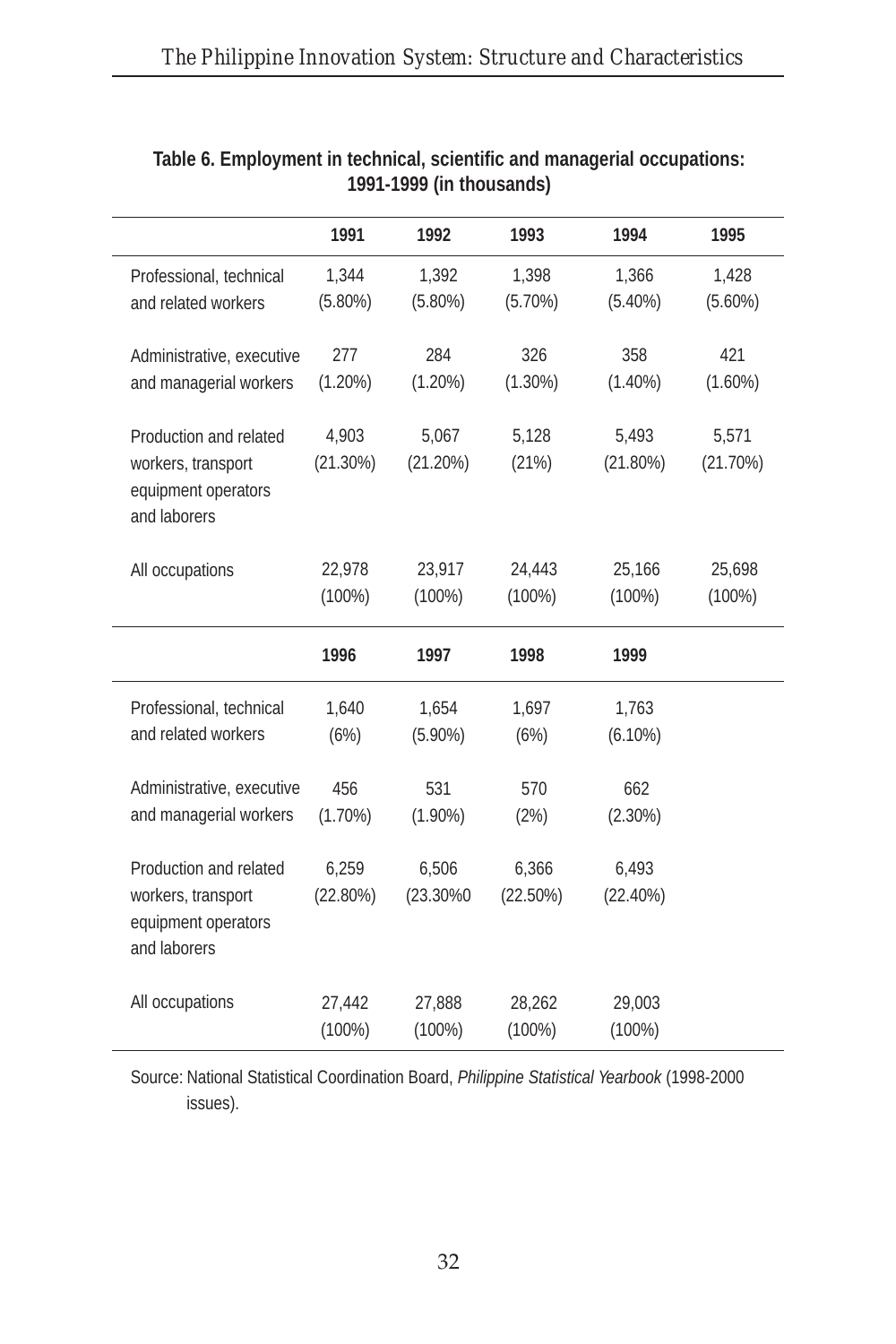| Industry                                                                    | 1983                    | 1985                    | 1988                    | 1994                    |
|-----------------------------------------------------------------------------|-------------------------|-------------------------|-------------------------|-------------------------|
| <b>Basic Industrial Chemicals</b><br>Fertilizers<br><b>Synthetic Resins</b> | 4.466<br>1.772<br>2,026 | 3.976<br>2.510<br>1,697 | 4.462<br>2.620<br>2.481 | 6,783<br>1,906<br>1,800 |
| Pesticides and Insecticides                                                 | 1.341                   | 657                     | 1.316                   | 1.151                   |
| Other Chemical Products                                                     | 24.432                  | 23.749                  | 29.700                  | 31,101                  |
| <b>Plastic Products</b>                                                     | 16.778                  | 10,585                  | 17.616                  | 25,876                  |
| TOTAI                                                                       | 50,815                  | 43,174                  | 58,195                  | 68,617                  |
|                                                                             |                         |                         |                         |                         |

**Table 7. Employment in chemical-based industries, 1983-1994**

Sources: National Statistics Office, specifically the 1983, 1988, and 1994 Census of Establishments, and the 1985 Annual Survey of Manufacturers.

| Sector                           | 1983   | 1985   | 1988   | 1994    |
|----------------------------------|--------|--------|--------|---------|
| Iron and Steel                   | 17,388 | 15,024 | 15,507 | 21,516  |
| Nonferrous Metal                 | 3.619  | 3.317  | 2,618  | 3,589   |
| <b>Fabricated Metal Products</b> | 19,379 | 14,680 | 21.733 | 29,365  |
| Machinery                        | 16,541 | 13,603 | 18,576 | 21,801  |
| <b>Electrical Machinery</b>      |        |        |        |         |
| and Appliances                   | 52,521 | 37,608 | 54,374 | 107.910 |
| <b>Transport Equipment</b>       | 22,255 | 12,194 | 14.053 | 24.098  |
|                                  |        |        |        |         |

**Table 8. Employment in steel-based industries: 1983-1994**

Sources: National Statistics Office, specifically the 1983, 1988, and 1994 Census of Establishments, and the 1985 Annual Survey of Manufacturers.

inputs to the innovation process do not come from formal sciencebased R&D efforts. Informal and tacit knowledge and insights of workers, engineers, and managers are likewise crucial inputs to the innovation process.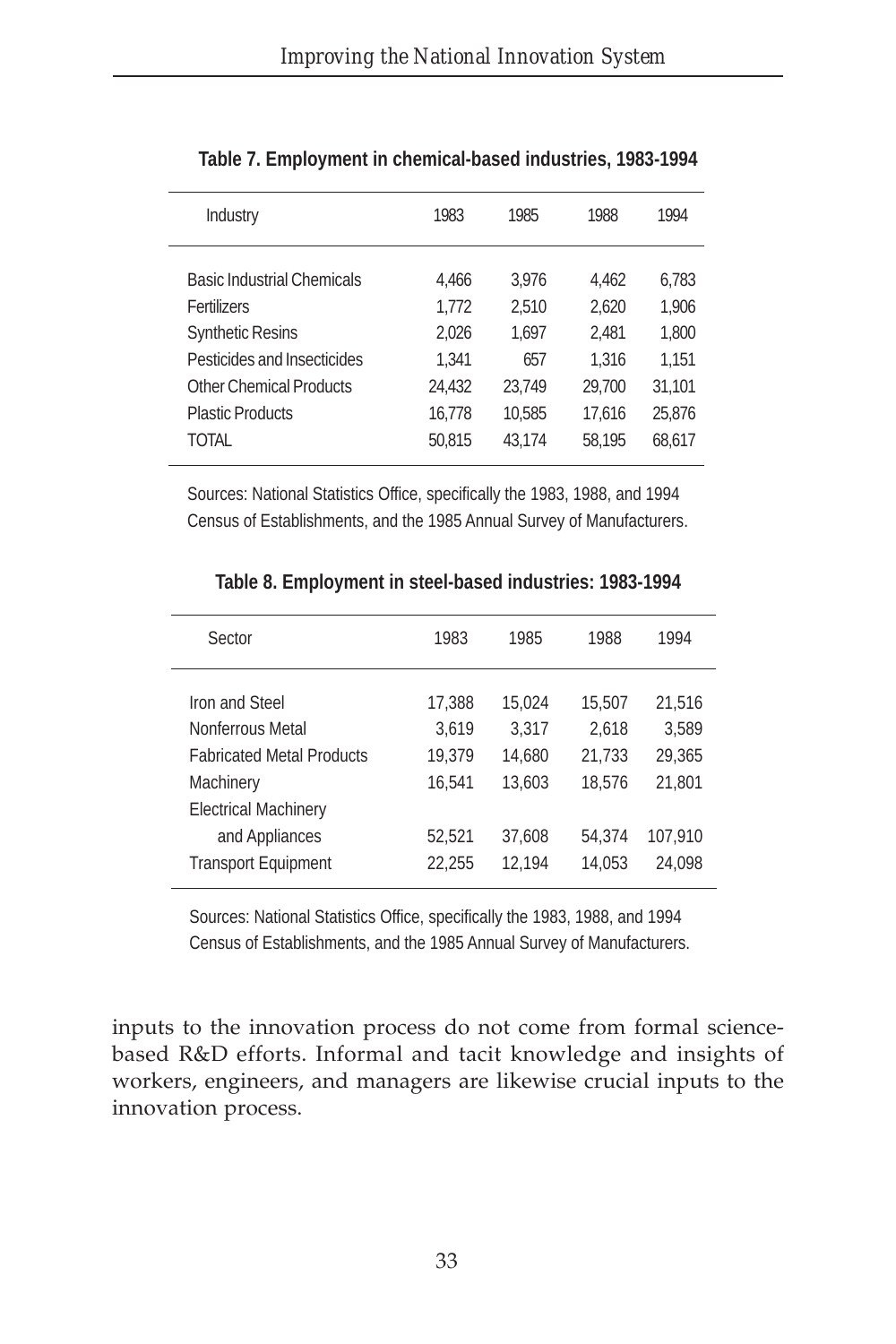The primary provider of technical and vocational education and training (TVET) in the Philippines is the private sector offering postsecondary, nondegree courses. However, TVET graduates are not exactly the technicians and skilled workers required by new and emerging industries, or even by established manufacturing industries, because their training revolves around office and clerical work, service and sales, automotive repair, and driving. This explains why the unemployment rate of TVET graduates is higher than the national average unemployment rate (Orbeta 1999).

The effectiveness of the Technical Education and Skills Development Authority (TESDA) in coordinating the technical manpower requirements for economic development remains a major policy issue. If the private sector is not providing the appropriate skills needed for industrial development, are the public technical institutions (including technical universities like Technological University of the Philippines) doing a better job? The private sector is adequately providing computer education skills, although it needs to strengthen the technical aspect of information technology education such as computer engineering, systems integration, and software design. The institutional form of the German technical education system provides a useful benchmark in improving the Philippine technical education system.

The existing technician training system requires some improvement. For instance, for training to produce good results, the inputs from industries must be complemented by inputs from research institutions, nonprofit foundations, and universities, which may provide a better perspective on the economy's long-term requirements. A strong worker training system does not exist simply because of the short-term orientation of the industry. An ideal training system produces workers with broad training and education to better cope with technical problems and be flexible with a changing environment. However, in practice, Philippine companies simply provide minimum training for workers to do specific tasks. The reason behind this is that local managers fear that well-trained workers will transfer to other companies that are actual or potential competitors. Local companies can emulate from operations of subsidiaries of MNCs that provide better training and pay higher wages.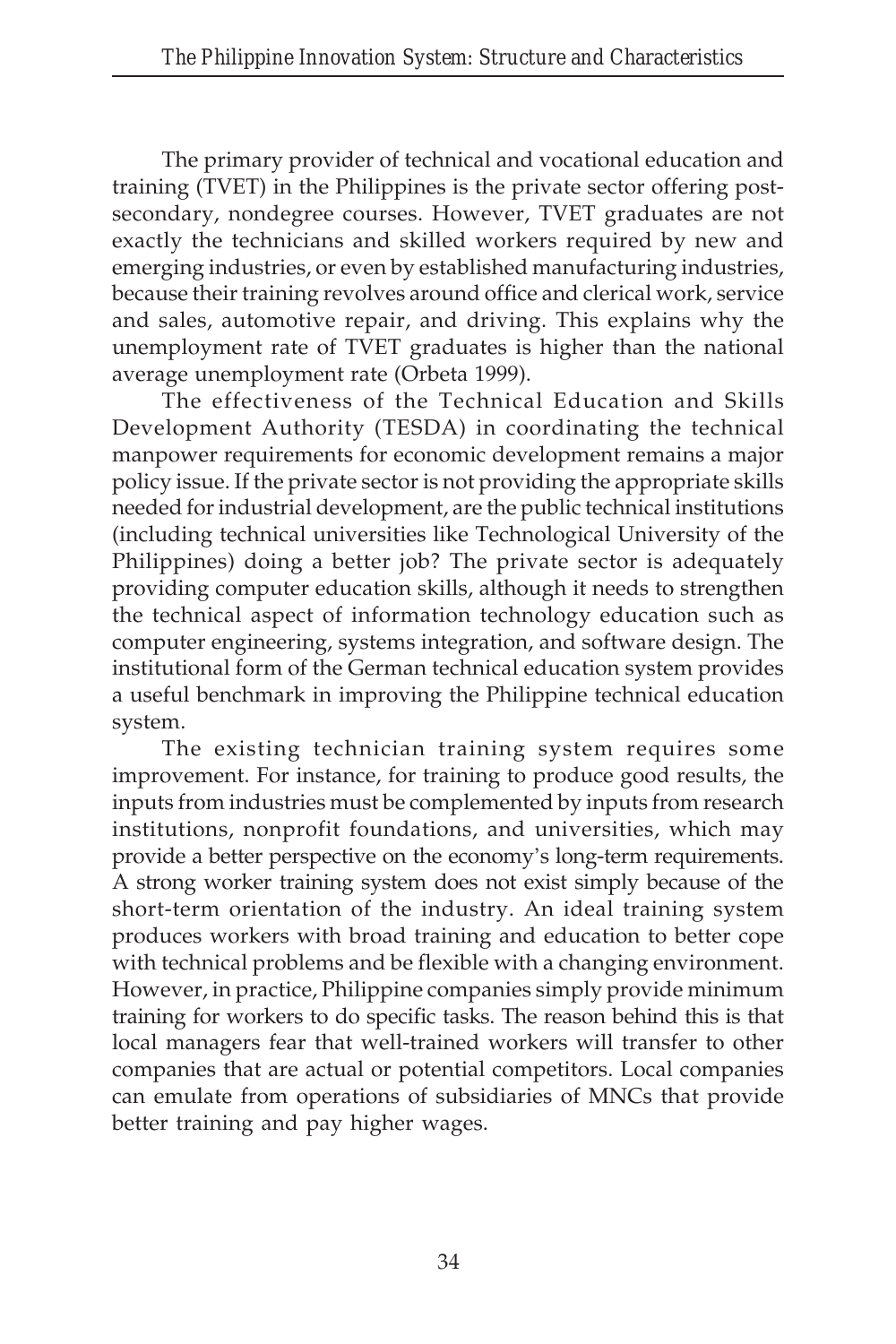#### **Research and development institutes**

Institutions are needed to help link companies with external knowledge and technology. These institutions can take the form of research and development centers (RDCs) or technology and resource centers (TRCs). RDCs are institutions undertaking basic and applied research (technology generation) and extension (technology development and diffusion). RDCs are usually established to provide common R&D facilities for an industry or group of firms. On the other hand, TRCs are mainly undertaking technology diffusion of existing knowledge and are the conduits of extension services.

Some of our RDCs are duplicating the applied research activities done in TRCs, companies, and universities. On the other hand, the RDCs in the Philippines are RDCs only in name based on their legal charter, but they actually function like TRCs. TRCs are critically useful in improving the Philippine innovation system because they can focus on the following functions: a) conducting technology awareness programs (e.g., seminars, workshops, briefings); b) tracking technological trends in the industry, c) providing industry-related information to members; d) collecting market information and establishing industry database; e) offering specialized training in fields not available elsewhere in the education and training system; f) doing consulting and development work for individual firms or a group of firms; g) conducting applied research projects commissioned by members; and h) dissemination of research results.

Most companies need routine technology assistance, not information on emerging technologies and frontier science. An RDC is designed to transfer advanced technologies to industry, but most companies may not need state-of-the-art technologies that are expensive and untested. Most SMEs may need help with improving existing operations using proven technologies, and how to strengthen quality, inventory control, design, training, and marketing. A wellfunctioning TRC will precisely engage in activities that are recognized to be more important to SMEs. TRCs in the U.S., Sweden, Japan, Taiwan, and Hong Kong provide the following services for SMEs: technology needs assessment, problem solving, technology awareness and tracking, technology acquisition, market research, recruitment services, production management, product design and development,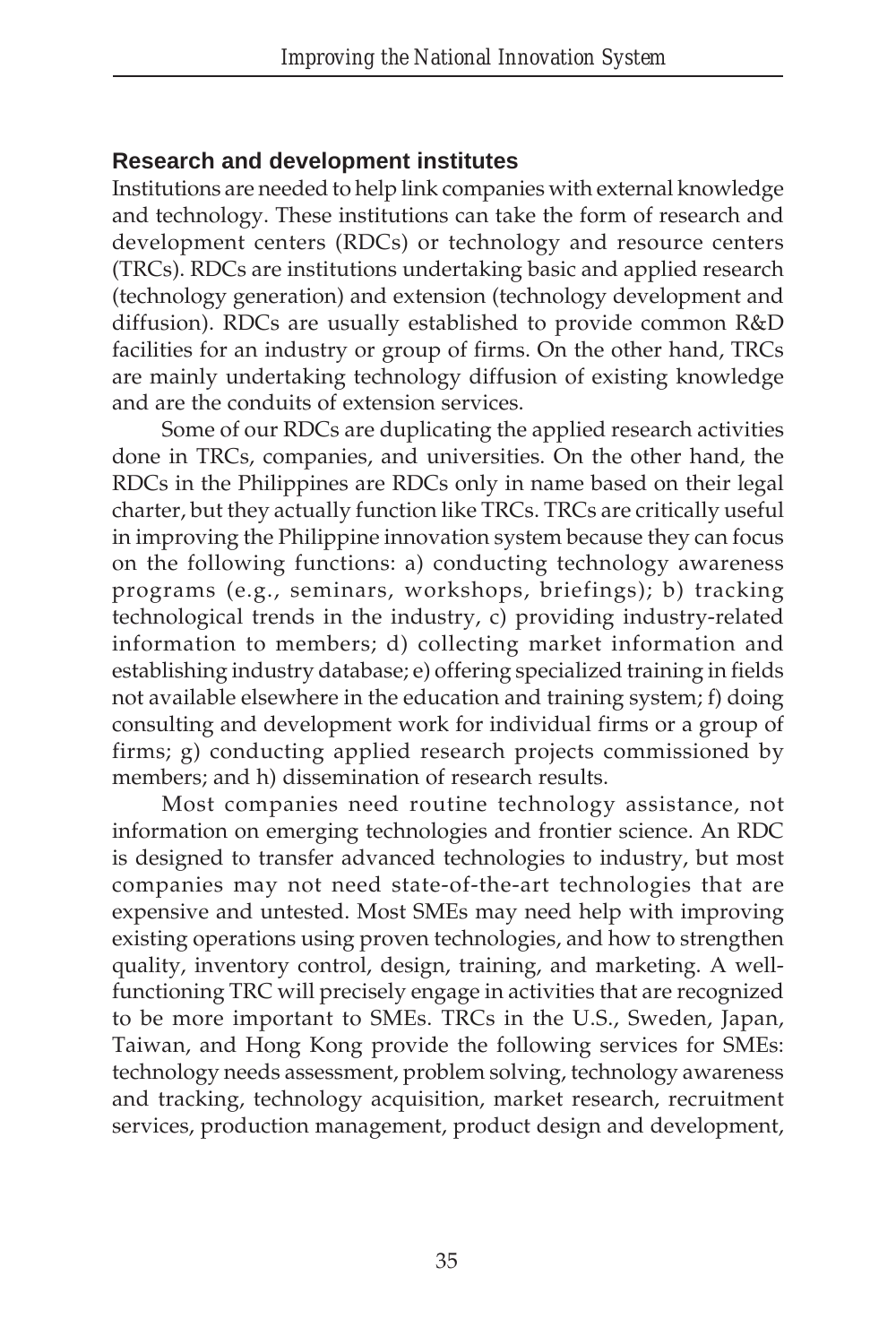overseas study visits, field trips, assistance with ISO certification, inspection and testing services, consulting services, software for data processing, training, technology demonstration, technology brokerage and referral, implementation assistance, and advisory services.

Ancog (2001) reports that the technologies developed by government RDCs are simple, easy to adopt, and can be commercialized quite profitably. However, the R&D projects were chosen based on the expertise of RDCs and the interest of the scientists. It has also been reported that DOST's Metals Industry Research and Development Center has developed spin casting, spinning, computeraided design-computer-aided manufacturing (otherwise known as CAD-CAM), computer and numerically controlled machine (or CNC)**,** solid waste management, gemstone processing and iron furnituremaking technologies. On the other end, a United Nations Development (UNDP) and DOST study (Roble 1995) concludes that most of the product technology capability intervention needed in the metal fabrication industry involves training, marketing, and promotion (Table 9). TRCs have a clearly defined purpose and customer base, and R&D projects are industry- rather than scientist-driven if government TRCs (masquerading as RDCs) have a corporate structure and gradually shift their dependence from government support to industry support.

Thus, TRCs are the institutions created to apply existing technology and not to develop new technology. Great Britain lost its technological leadership by the end of the 19th century because British institutions were incapable of diffusing innovations and using them in a wide variety of new applications. Such loss was not due to the failure of British scientists and inventors to find new discoveries or to make radical innovations because British scientists and inventors made outstanding contribution to the development of electricity. In contrast, German and American industry exploited the generally available new scientific knowledge far more effectively than British industry by rapidly creating the institutions to identify, adopt, diffuse, and exploit available technologies (Freeman 1992).

It is clear that institutional innovations are as important as scientific discoveries in the national innovation system.

#### **Technological information system**

Patents provide information on domestic and foreign technology. Information and database on firm capabilities can help firms find joint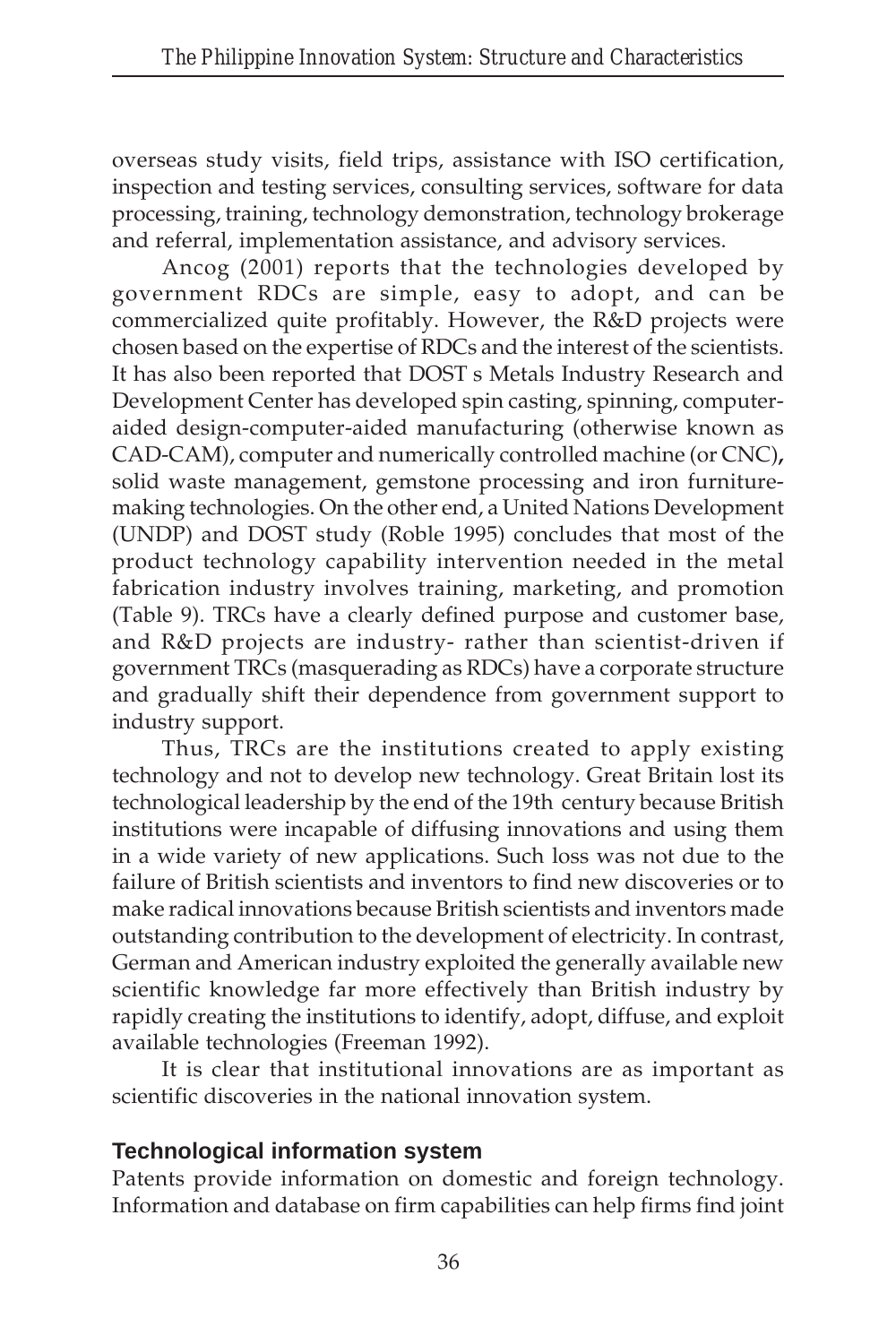| Product                                                                                                          | <b>Technology Capability Intervention</b>                                                                              |
|------------------------------------------------------------------------------------------------------------------|------------------------------------------------------------------------------------------------------------------------|
| Origin Equipment Manufacturer<br>А.<br>(OEM) Machinery Parts<br>1. Development                                   | Training of research staff and IPR                                                                                     |
| Replacement Casting Parts for<br>В.<br>Local Mining, Cement Quarrying,<br>and Milling Equipment<br>1. Production | Training in modern foundry operations, quality<br>control, and heat treatment technology                               |
| C. OFM Automotive Parts                                                                                          |                                                                                                                        |
| <b>Casting Parts</b>                                                                                             |                                                                                                                        |
| 1. Production                                                                                                    | Training in new technologies                                                                                           |
| 2. Marketing                                                                                                     | Marketing skills tailored to the replacement parts<br>in the local market                                              |
| Tool and Die for Manufacturers<br>D.                                                                             |                                                                                                                        |
| of Semiconductors                                                                                                |                                                                                                                        |
| 1. Production                                                                                                    | Training in the use of modern equipment and<br>processes; adoption of standard die components                          |
| 2. Procurement                                                                                                   | Purchasing/inventory control on standard die<br>components                                                             |
| 3. Engineering                                                                                                   | Training in die design capability; innovation in<br>reconfiguring obsolete equipment                                   |
| Appliances<br>Е.                                                                                                 |                                                                                                                        |
| 1. Production                                                                                                    | Expansion of subcontractors with capability to<br>supply assembler; training in production of<br>intermediate products |
| 2. Marketing                                                                                                     | Promotion of exports of appliances                                                                                     |

#### **Table 9. Product technology capability in the metal fabrication industry**

Source: Roble (1995).

venture partners, formulate export promotion programs, and target sectors for inward foreign investment. Permissive intellectual property regime in new and emerging industries will facilitate technology diffusion through the entry of numerous startup firms. Commitment to meeting international product quality standards (e.g., ISO 9000) facilitates both national and international trade. A common metrology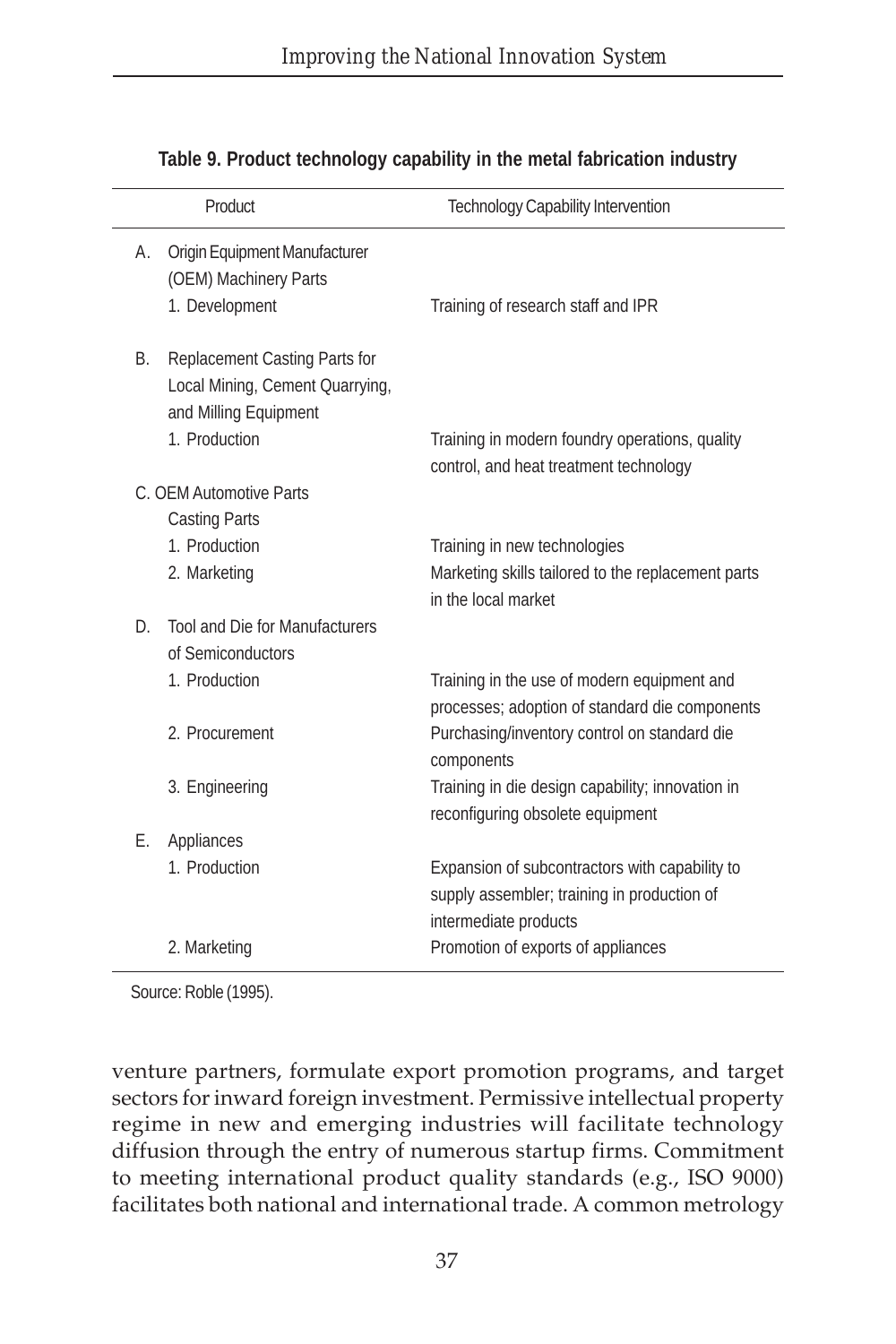and testing center is useful in providing common service facilities for calibrating machinery and testing instruments. Testing services can likewise be provided by the private sector.<sup>5</sup> A credible laboratory certification process helps develop the market for new and established products.

The number of patents granted to local investors stood at 888 in 1999 (from 741 in 1981). However, in 1998, only eight patents were granted. On the other hand, the number of patents granted to foreign investors was placed at 804 in 1999 (from 806 in 1981). The 1998 figure was 568. Although the number of local patents registered with the Intellectual Property Office is not impressive, access to foreign patent information will meet the objective of providing information on firm capabilities for local companies that will assist them in formulating strategies for partnership and strategic alliances with foreign firms. Sometimes the number of patents is misleading. For instance, although American universities licensed a substantial number of patents, most of the revenues generated by universities came from a relatively few non-exclusive licensed patents of a very basic nature (Hane 1999). Some argue that Japanese technological performance is overstated if patents are used in international comparisons because the Japanese have registered "more patents than others because the knowledge they seek to protect tends to be less significant technologically" (Okimoto and Saxonhouse 1987). Evidence also shows that the number of registered Japanese patents is understated because Japanese professors do not bother to register them because of lack of legal and administrative support and the financial costs involved (Hane 1999).

The legal framework for intellectual property protection has been firmed up by the passage of Republic Act No. 8293, prescribing the Intellectual Property Code and establishing the Intellectual Property Office (IPO). At the University of the Philippines, proposed guidelines governing intellectual property rights have been drafted. Various RDCs under DOST (e.g., PCHRD) have also formulated technology transfer guidelines (Ancog 2001).

Standardization in the Philippines is government-dominated. Substandard goods abound in the domestic market and the majority of export products are manufactured according to the standards and

\_\_\_\_\_\_\_\_\_\_\_\_\_\_\_  $^{\rm 5}$  Bureau of Product Standards (BPS) has about 30 accredited testing laboratories in Metro Manila, 25 of which are privately owned (Raneses 2000).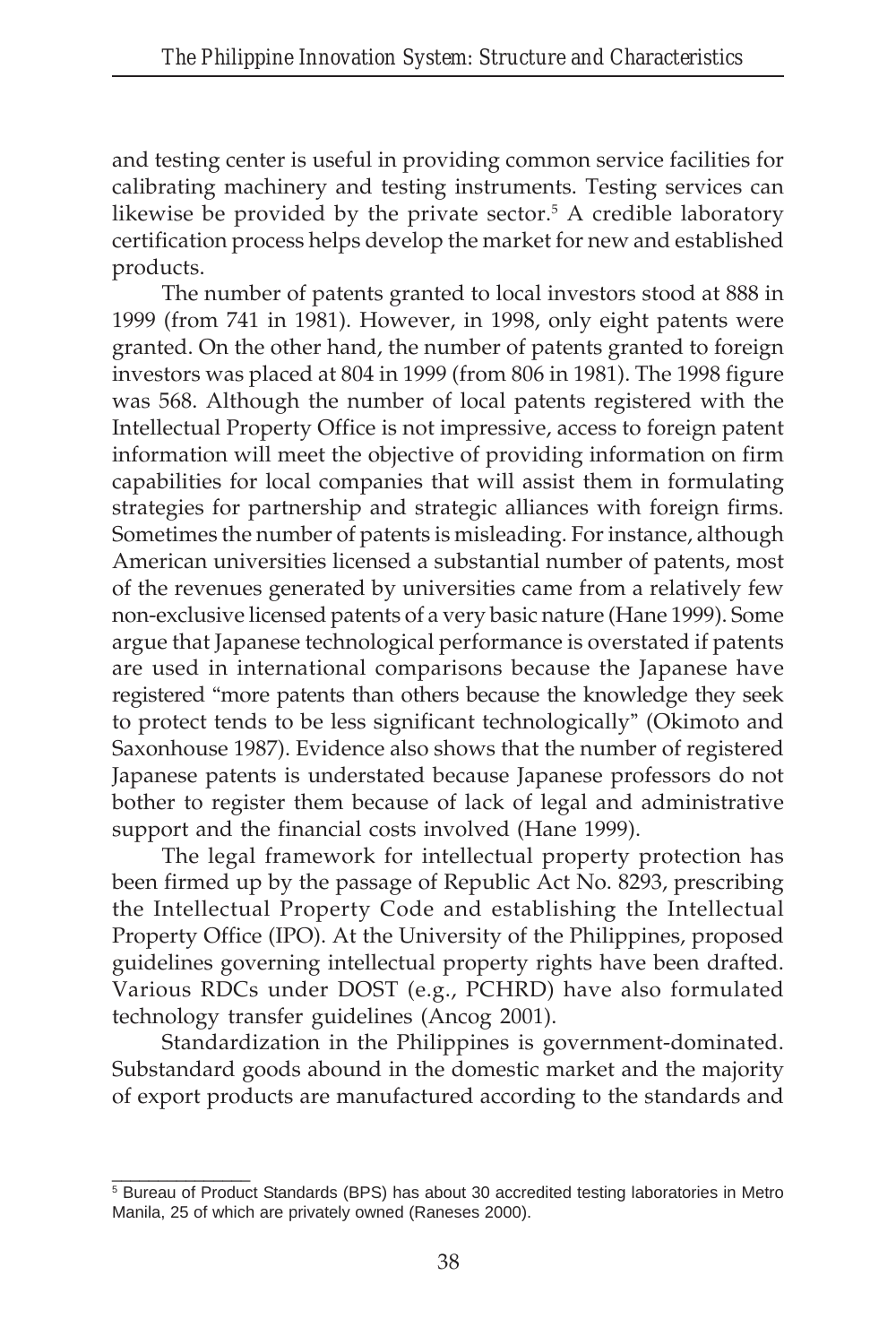specifications prescribed by foreign buyers. Although national standards in the Philippines are comparable with other developing countries, standards in the basic industries (machinery, electronics) are inadequate. Among the factors explaining the low stock of standards are the following: lack of information or understanding of standards, lack of competent testing facilities of international caliber, lack of competent manpower on standardization, and lack of technology guidance on quality improvement for SMEs (Raneses 2000).

#### **Financial system**

A sophisticated financial system that provides a pool of venture capital builds a strong foundation and support for the survival and growth of numerous high-technology startup companies. If the venture capital market is excessively focused on short-term results, it will not be of big help in the development of firm-level technological capability in the long run.

The U.S. experience shows that a vigorous venture capital market emerged when intellectual property protection was permissive in the computer, electronics, and biotechnology industries. But the financial market became conservative when intellectual property protection was tightened in these emerging technologies.

The contribution of the financial system to a well-functioning innovation system depends on how open bankers and investors are to the concept of lending to entrepreneurs and firms based on intangible assets with good business prospects. Intangible assets can take the following forms: discoveries of inventors, new scientific findings of scientists, and tacit knowledge and skills among managers, entrepreneurs, engineers, and workers. Currently, the banking system is collateral-intensive. Ancog (2001) and David (1999) suggest the allocation of more resources for research, development, and technology commercialization. For instance, technology generation in corn and sugar is underfunded (David 1999). In contrast, Kodama (1995) has shown that the R&D expenditures of major Japanese companies had exceeded capital investment by 1985 (Table 10).

#### **Government**

Government plays an important role in the innovation process because it directly supports research, development and the promotion of science. Government policy on taxes, tariffs, standards, and environment influences the rate and direction of innovation. But the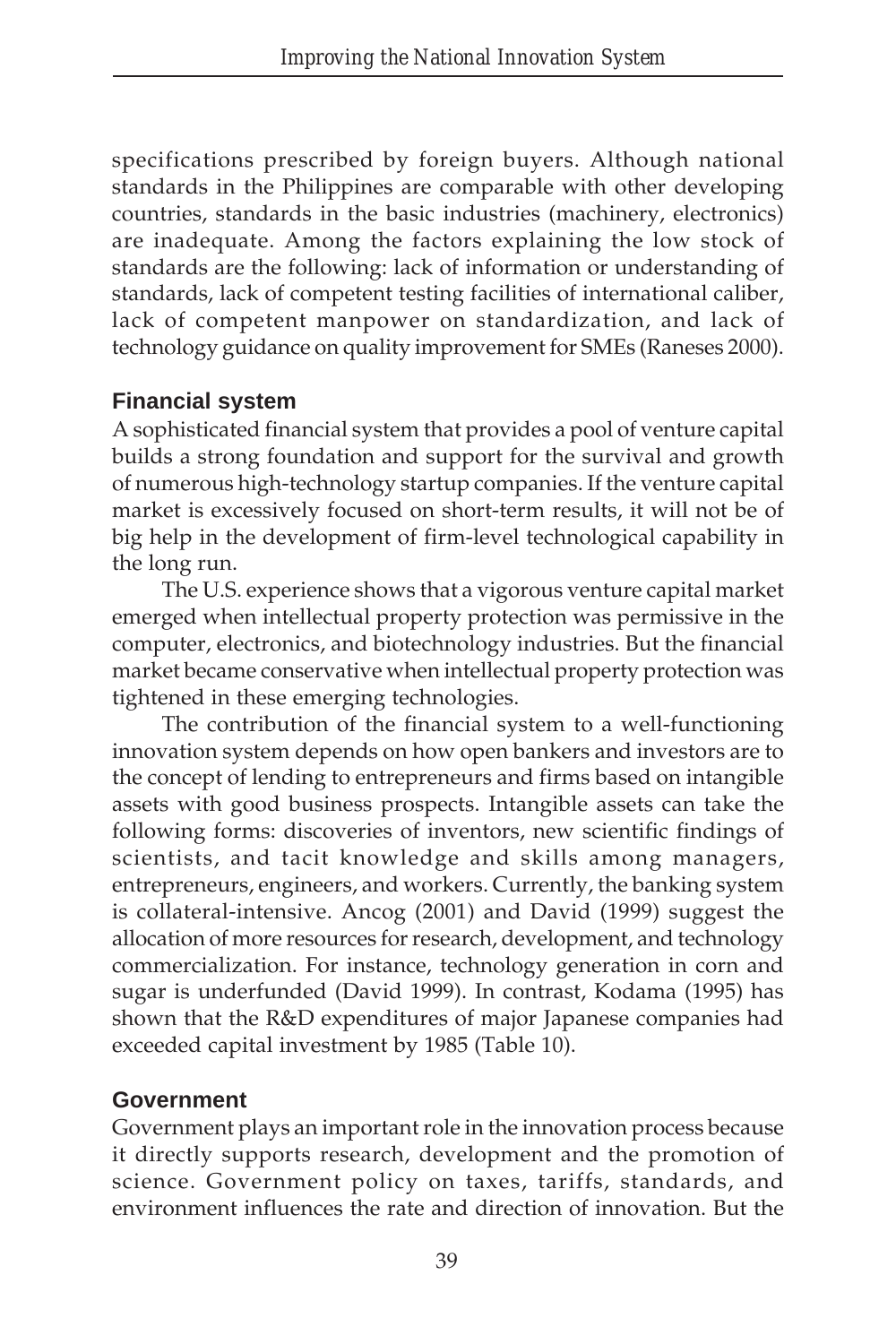| Company                         | (million yen) | R&D Expenditures Capital Investment<br>(million yen) | R&D/Capital Ratio |
|---------------------------------|---------------|------------------------------------------------------|-------------------|
|                                 | (1)           | (2)                                                  | (1)/(2)           |
| 1. Toyota Motor                 | 258,333       | 301,333                                              | 0.86              |
| 2. Hitachi                      | 251,773       | 123,367                                              | 2.04              |
| 3. NEC                          | 235,667       | 180,667                                              | 1.30              |
| 4. Matsushita Electric          | 204,647       | 41,971                                               | 4.88              |
| 5. Toshiba                      | 179,133       | 127,433                                              | 1.41              |
| 6. Fujitsu                      | 163,637       | 113,833                                              | 1.44              |
| 7. Nissan Motor                 | 160,000       | 106,533                                              | 1.50              |
| 8. Honda                        | 114,867       | 80,380                                               | 1.43              |
| 9. Mitsubishi Electric          | 113,000       | 77,000                                               | 1.47              |
| 10. Sony                        | 92,978        | 77,968                                               | 1.19              |
| 11. Mitsubishi Heavy Industries | 87,333        | 65,022                                               | 1.34              |
| 12. Mazda Motor                 | 77,433        | 102,667                                              | 0.75              |
| 13. Nippondenso                 | 59,860        | 86,233                                               | 0.69              |
| 14. Canon                       | 59,563        | 53,579                                               | 1.11              |
| 15. Sharp                       | 59,164        | 56,176                                               | 1.05              |
| 16. Nippon Steel                | 55,000        | 140,000                                              | 0.39              |
| 17. Fuji Photo Film             | 43,278        | 42,533                                               | 1.02              |
| 18. Sanyo Electric              | 41,945        | 56,261                                               | 0.75              |
| 19. Ricoh                       | 36,720        | 26,671                                               | 1.38              |
| 20. Takeda Chemical Industries  | 34,900        | 22,440                                               | 1.56              |
| 21. Kobe Steel                  | 34,233        | 71,865                                               | 0.48              |
| 22. Asahi Chemical Industries   | 33,833        | 52,033                                               | 0.65              |
| 23. Kawasaki Steel              | 31,267        | 100,133                                              | 0.31              |
| 24. Ishikawajima-Harima         | 31,267        | 12,933                                               | 2.42              |
| 25. Bridgestone                 | 29,667        | 36,467                                               | 0.81              |

#### **Table 10. R&D expenditures and capital investment in major Japanese manufacturing companies: 1985-1987**

Source: Kodama (1995).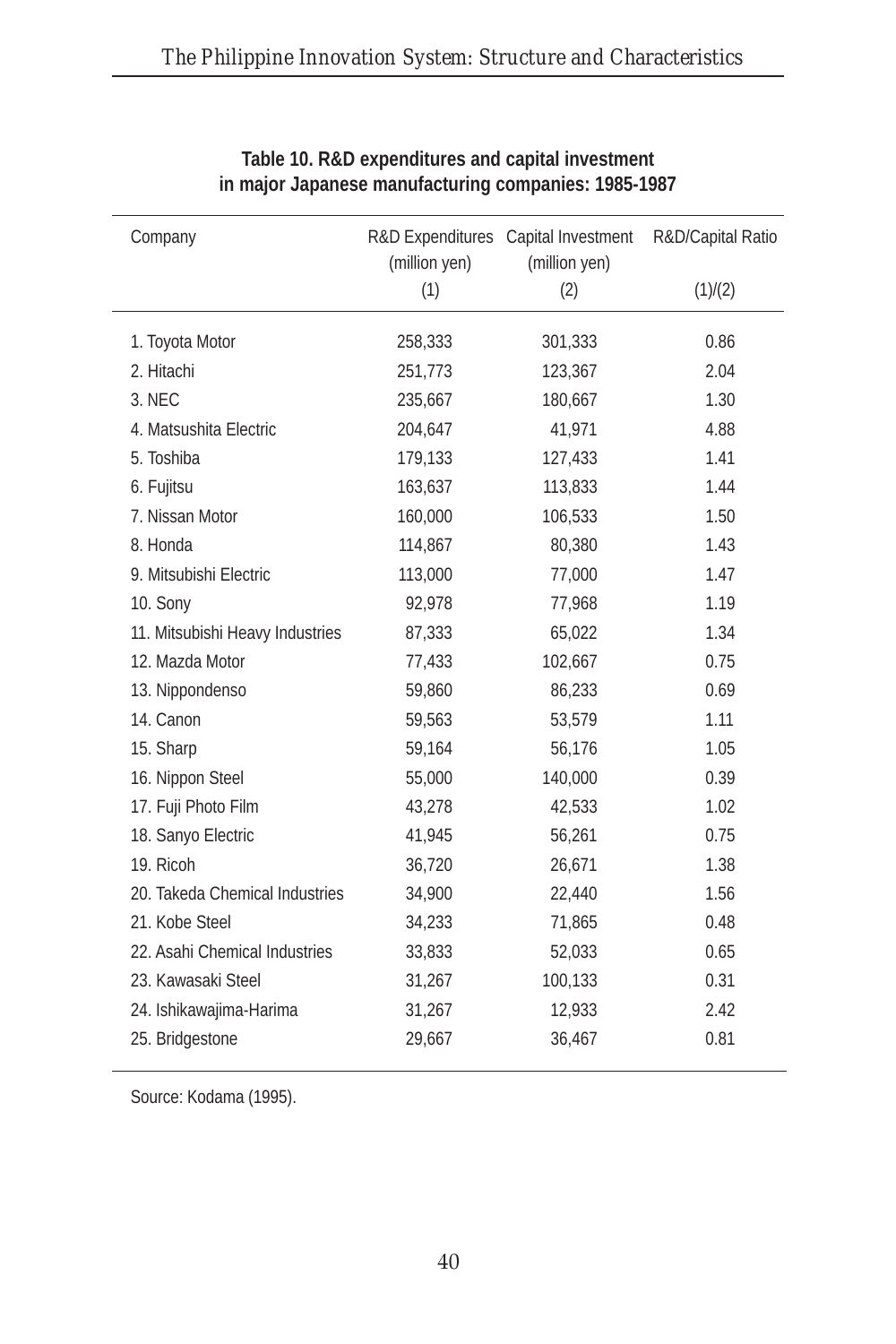most important influence of government in the process of innovation lies in the user and procurement function of innovation, which makes a big difference on the commercial viability of new products in the market.

Government policy was blamed for the decline of the British innovation system from 1900 to 1950. Weak antitrust policy encouraged anticompetitive price and market-sharing agreements among British firms, which undercut the incentives for the pursuit of competitive advantage through innovation. Cartel agreements among small and inefficient firms were legitimized in the 1930s. And financial support for technical and managerial education at the secondary and university levels was minimal despite the need to improve the number of engineers and the quality of its training (Mowery and Rosenberg 1989). Government policy was likewise blamed for the slow institutional response and the loss in productivity leadership for Britain in new industries (e.g., electric power, synthetics, automobiles, and precision engineering) at the end of the 19th century (Freeman 1992).

In the Philippines, David (1999) has documented the weaknesses in the institutional framework of the research system in the agricultural and natural resources sectors. For instance, only 30 to 40 percent of public expenditures for these sectors have been allocated for productivity-enhancing expenditures. Cororaton (1999b) confirms the underinvestment in R&D and estimates the corresponding gap at about 0.5778 of GNP, or approximately P14.6 billion in current prices in 1997. It does not help that the Department of Agriculture (DA) is still drafting the guidelines for the commercialization of genetically modified crops. Local government units are no help either. Recently, for example, the municipal council of Ilagan, Isabela voted unanimously against a plan for Monsanto to conduct field trials for dry season Bacillus thuringiensis-injected corn (popularly known as BT corn) in this town even though Monsanto obtained a permit from the National Committee on Biosafety of the Philippines (*Manila Bulletin*, 5 January 2002).

Finally, Table 11 shows the concentration ratios, effective protection rates, and cost-price margins in selected Philippine manufacturing industries, where scientists and engineers are concentrated. Although effective protection rates have fallen substantially from 1988 (the start of the Tariff Reform Program),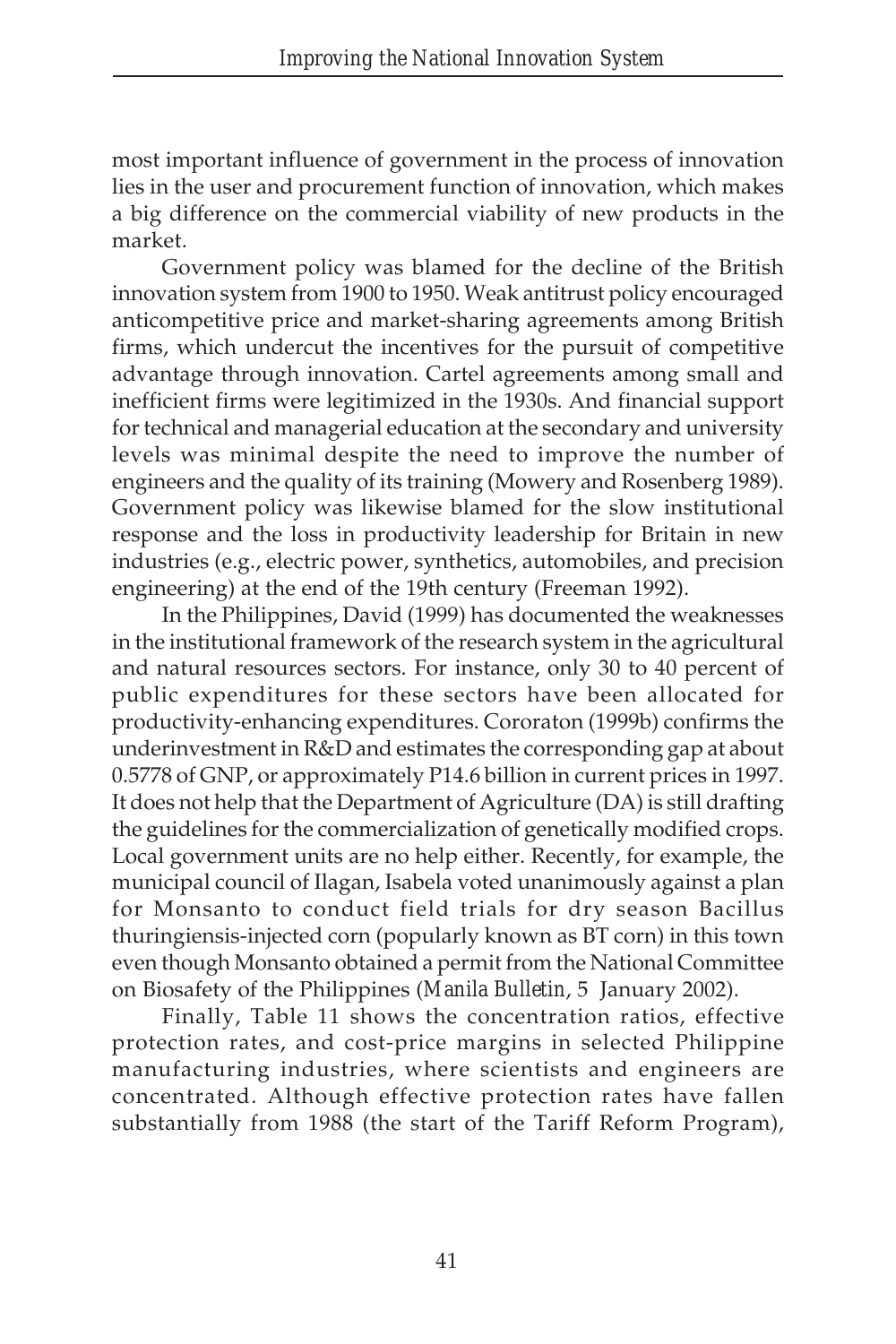| Industry                         | Concentration<br>Ratio<br>(1995) | <b>Effective Protection</b><br>Rate<br>(1994) | Price Cost<br>Margin<br>(1995) |
|----------------------------------|----------------------------------|-----------------------------------------------|--------------------------------|
| <b>Petroleum Refineries</b>      | 100.00                           | 20.07                                         | 32                             |
| Professional and Scientific      | 99.97                            | 1.09                                          | 24                             |
| <b>Nonferrous Metal Products</b> | 98.57                            | $-1.15$                                       | 24                             |
| <b>Glass and Glass Products</b>  | 92.05                            | 20.21                                         | 52                             |
| <b>Industrial Chemicals</b>      | 84.65                            | 3.04                                          | 31                             |
| <b>Transport Equipment</b>       | 84.40                            | 57.32                                         | 23                             |
| Iron and Steel                   | 70.55                            | 9.12                                          | 24                             |
| Machinery (except electrical)    | 79.43                            | 0.36                                          | 28                             |
| Petroleum and Coal Products      | 87.40                            | $-10.06$                                      | 26                             |
| <b>Fabricated Metal Products</b> | 74.32                            | 28.74                                         | 28                             |
| <b>Other Chemicals</b>           | 69.09                            | 29.14                                         | 46                             |
| <b>Textiles</b>                  | 72.37                            | 7.95                                          | 30                             |
| <b>Food Processing</b>           | 81.74                            | 14.45                                         | 32                             |
| <b>Food Manufacturing</b>        | 77.92                            | 50.26                                         | 41                             |

#### **Table 11. Concentration ratios, effective protection rates, and price-cost margins in selected manufacturing industries (in percent)**

Source: Aldaba (2000).

concentration ratios are still absolutely high in these industries (averaging 83.75%) in 1995. Concentration ratios are positively correlated with price-cost margins. The dominant market position of these industries can be explained by the lack of an effective competition policy in the Philippines. Aldaba (2000) claims this situation has led to the underinvestment in R&D by the private sector. This predicament is akin to the British situation from 1900 to 1950. While the British case led to the loss of technological leadership, the Philippine case illustrates why technological catch-up is extremely difficult.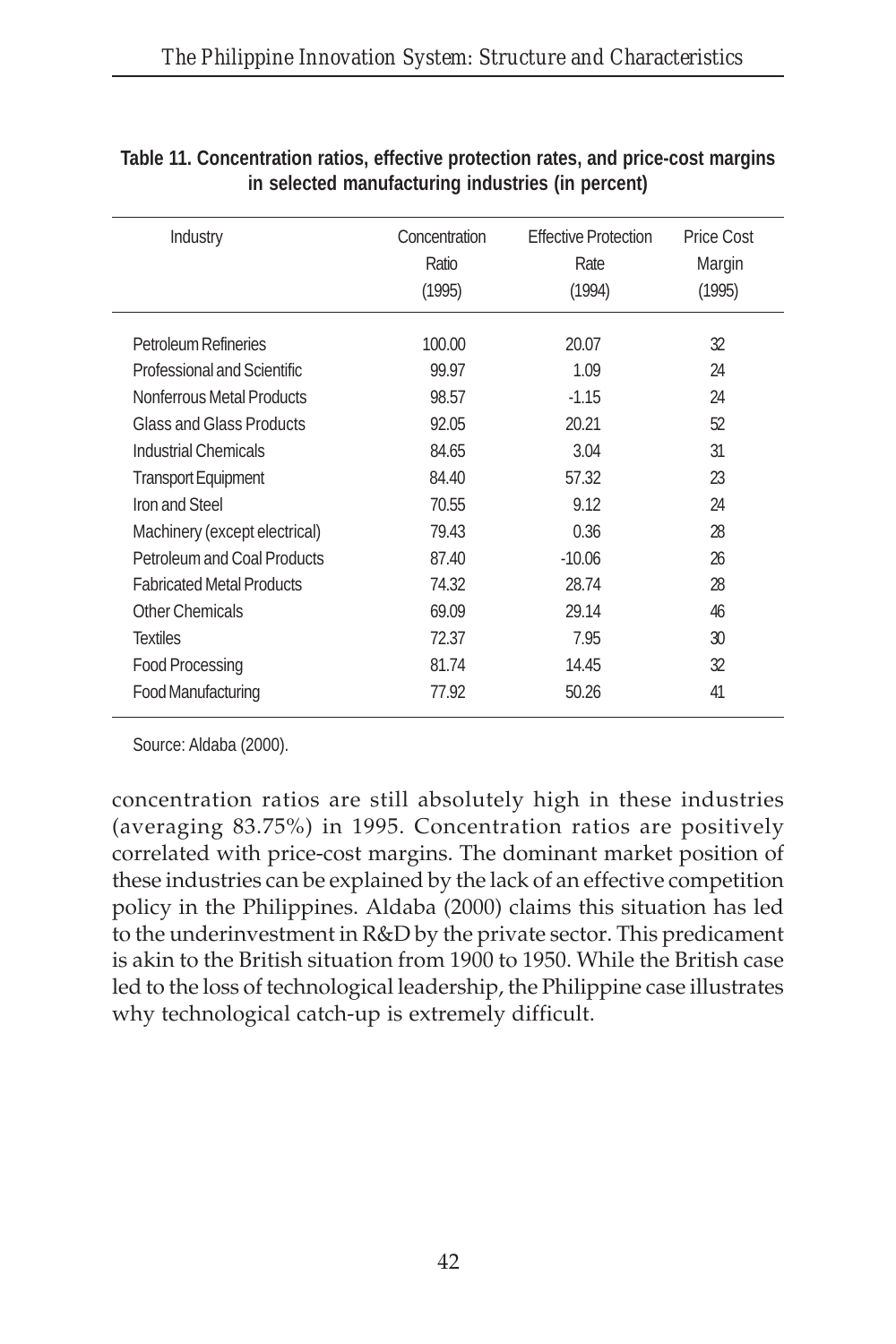**IX**

 $\mathbf{r}$ 

### **Diagnosing the Problem**

The poor private sector participation in R&D is manifested by the lack of interest in availing itself of R&D-related incentives offered by the Board of Investments (BOI). Since 1991, only 11 companies availed of BOI incentives for R&D activities. Cororaton (1999a) points to the weak link between the government and the private sector in terms of R&D activities (e.g., absence of respectable databases and technology information system). Furthermore, at least 70 percent of total R&D expenditures in the Philippines is accounted by the public sector (Patalinghug 1999). The argument for incentives is that it is necessary to induce private R&D investment. The recent findings of a survey revealed that private firms preferred government incentives for infrastructure or tariff reduction to reduce the cost of doing business over government incentives for R&D (Gutierrez 2002). R&D is not an attractive undertaking in the Philippines. First, few are undertaking R&D because they lack the capability. Second, non-R&D incentives are more generous and are marked by a capital-using bias compared to the existing R&D incentives. A catch-up innovation system will address the technological capability-building needs of local firms and industries.

The private sector is reluctant to develop R&D and is incapable of doing so. The reluctance is due to the uncertainty, risk, and high cost that accompany R&D investments. The lack of capability is attributable to the limited number of technical personnel that can understand, adopt, modify, assimilate, disseminate, and improve on imported technologies. The thrust of the Philippine national innovation system must be the establishment of institutions and the promotion of institutional innovations that build the capability to monitor, choose, adopt, disseminate and modify existing stocks of knowledge. For instance, government R&D institutes do not have the flexibility,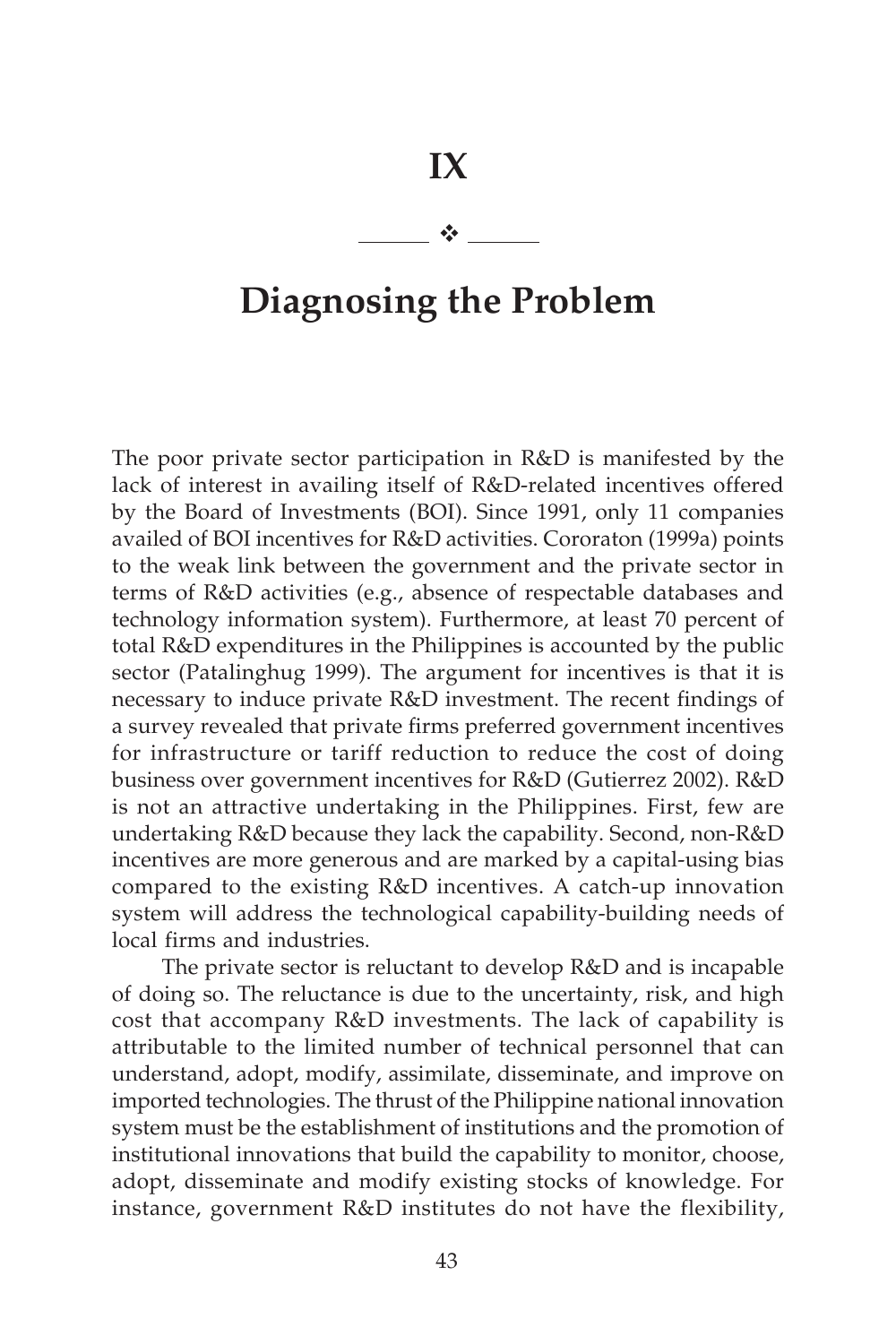accountability, incentives, and fiscal autonomy to create opportunities for cooperative research with the private sector, or with the universities. On the other hand, the private sector must possess the willingness to respond to opportunities open to them even in an unfamiliar business requiring the use of new techniques. The private sector must share the risks and costs of undertaking R&D with the government. Economic incentives can only work under this environment.

Philippine semiconductor exports contributed only 10 to 15 percent of value-added. One explanation for this predicament is the shortsightedness of Filipino investors. Investors and financial institutions are motivated by short-term expectations. They have neither interest in nor understanding of the long-term opportunities and needs of their industries. The high cost of capital forces companies to have a short-term horizon because they fear that long-term investment opportunities threaten their survival. Are managers' shortterm horizons forced on them by external conditions (e.g., the inability of the financial system to lower the cost of capital) or is it a manifestation of the managers' lack of risk-taking skills and lack of knowledge about their companies' products, markets, production processes, and opportunities? The explanation must be a combination of both. However, an innovation system that consists of a financial system with a dynamic venture capital market will provide a strong support for managers and companies that pursue long-term opportunities for their businesses.

Broader training for workers increases flexibility, improves productivity, and reduces coordination costs. However, firms are reluctant to invest in extensive training because of the mobility of workers who might bring the newly acquired skills to competitors. Labor mobility also exists in Germany, but German firms continue to invest heavily in worker training. Market failure exists because worker training benefits the whole economy, but it is not in the self-interest of individual firms to undertake the investment. The solution is for government to encourage public-private partnerships for job training. Labor-management bargaining may target on training as a major nonwage demand. But the pressure on individual firms will be difficult to resist if training is institutionalized in the tripartite bargaining among management, labor, and government. Tax benefits or tax incentives may be offered to firms investing in worker education and training. Government must also work harder to develop an environment of cooperative (rather than confrontational) labor-management relations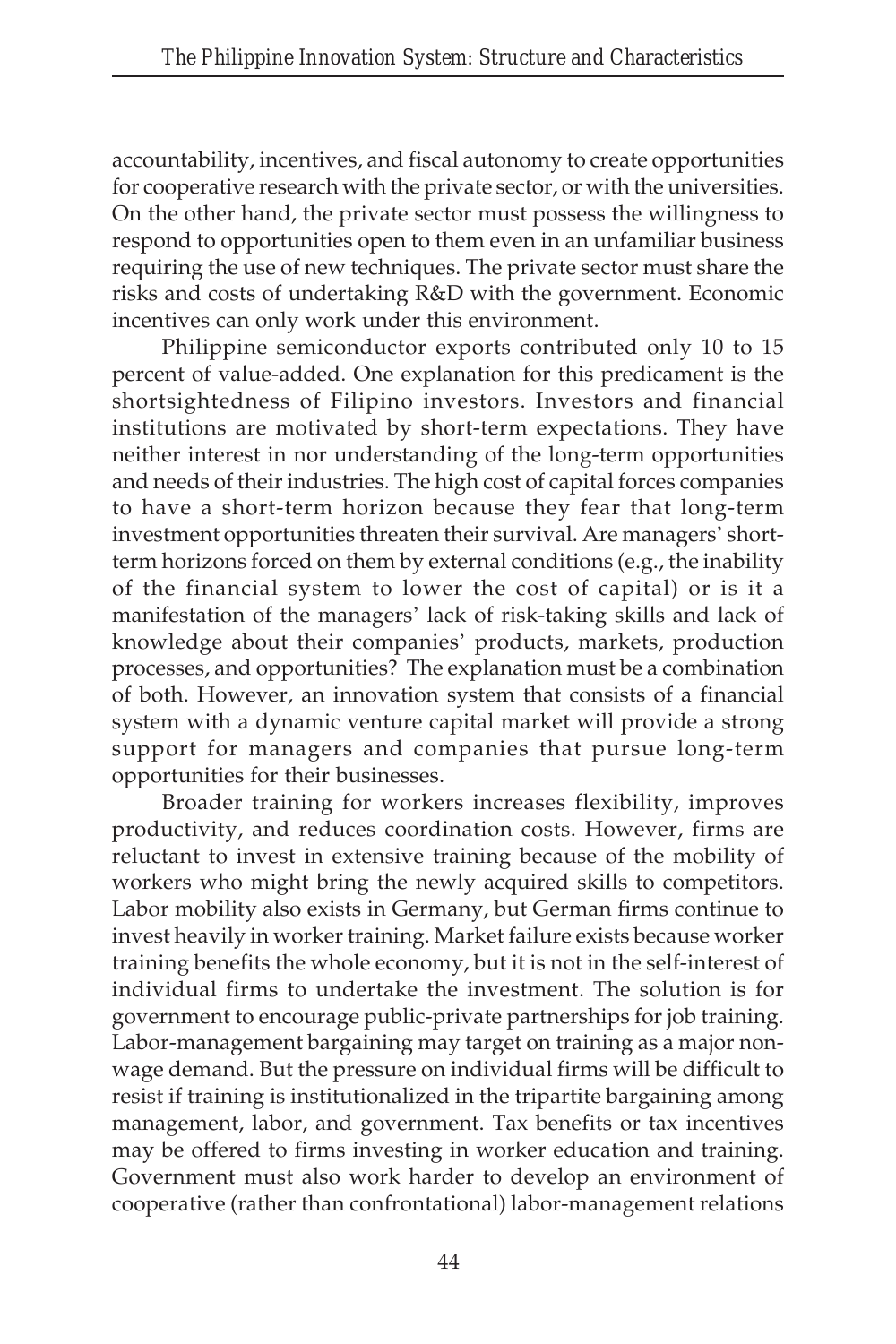in the country (Dertouzos et al. 1989). The change in the atmosphere requires that government seeks cooperation from other sectors (academe, labor, industry, and civil society) to achieve this goal. MNAAP can support ongoing productivity improvement programs such as labor-management councils, gain-sharing schemes, and safety/ health committees.

While the practice of lifetime employment played a crucial role in the successful management of the Japanese innovation system, the prevailing practice in the Philippines is contractual employment. Esguerra (1997) argues that hiring costs and firm-specific human capital determine a firm's decision to invest in a long-term employment relationship with its employees. The firm's dependence on nonregular workers will be greater for jobs or positions that require minimal firmspecific skills. Korea encourages firms to invest in firm-specific skills. A law enacted in 1974 made inplant training compulsory for all industrial enterprises employing 300 or more workers (Kim 1997). An effective innovation system must possess the intensity of effort and commitment to expose workers and firms to new knowledge. Firmbased training is a conscious effort to internalize new information and techniques. In other countries with weak firm training policies, strict implementation of their social and labor laws practically makes it extremely difficult to practice contractual employment. Building new skills and flexible human capital is consistent with MNAAP's goal of developing globally competitive human resources.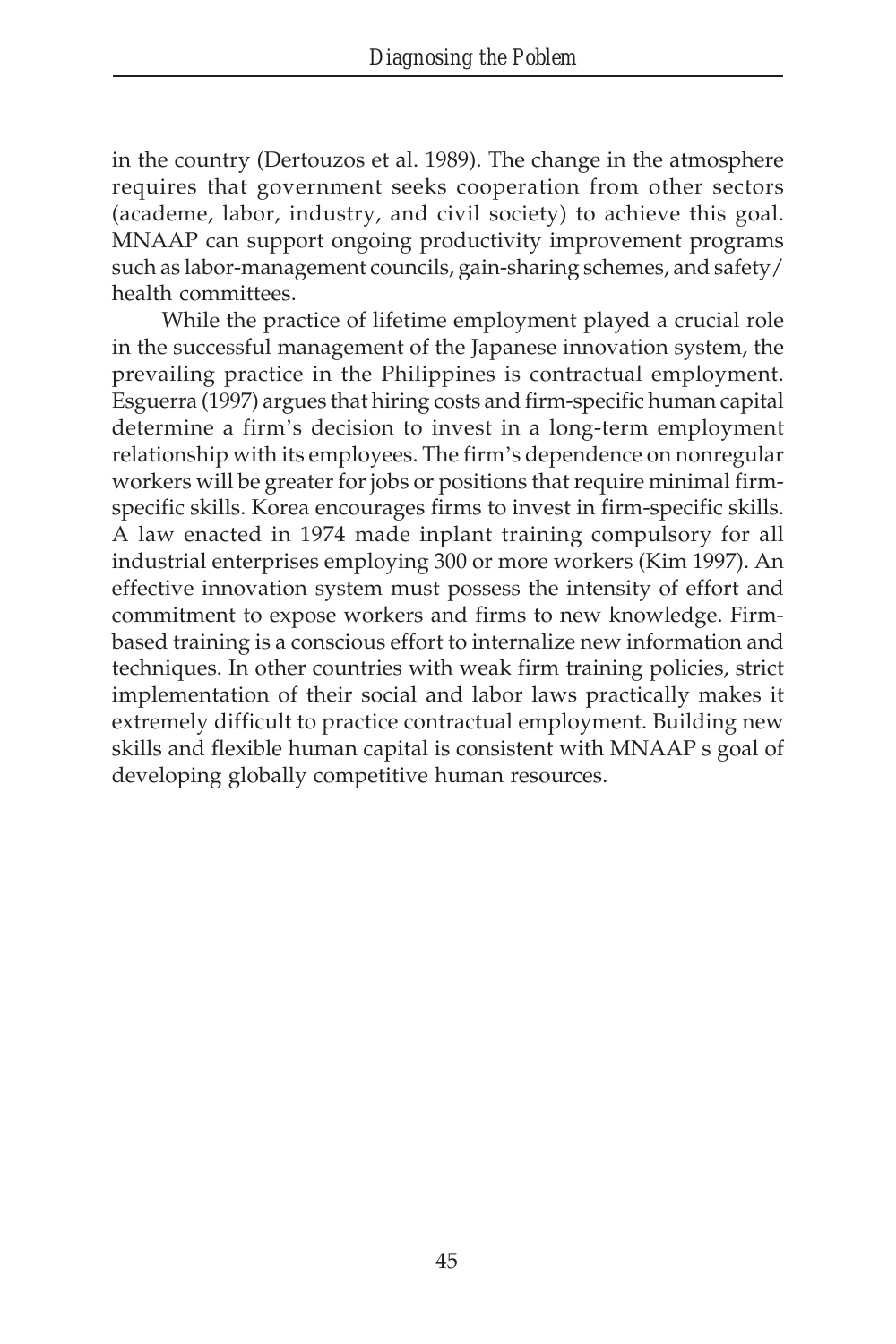**IX**

 $\frac{1}{2}$ 

**Conclusion: Bridging the Gap**

The framework of the Philippine innovation system must focus on the catch-up type. The prerequisite of this type of innovation system is the establishment of institutions and promotion of institutional innovations that build the capability to monitor, choose, adopt, disseminate, and modify existing stock of knowledge. Institutional innovation requires not only a shorter time lag from technology adoption phase to commercialization phase, but also the promotion of vigorous competition among domestic firms which cooperate in the development stage of generic technologies.

Another measure of a successful catch-up innovation system is the willingness of the private sector to respond to opportunities open to them, start an unfamiliar business, and assimilate new techniques.

A catch-up innovation system requires a significant role of government in the start-up costs (mostly buildings and equipment) of R&D institutions that are needed to make the overall system work efficiently. However, the failure of government support to technological development can be explained by government assumption of nearly all costs of the new institutions. Managers and private firms have the incentive to carry out a project even if they expect it to have no commercial use. The problem can be avoided by letting the private sector share the risks and cost with the government.

The university-industry collaboration is practically non-existent in the Philippine innovation system. Although there are some unresolved questions on this institutional set-up, the reality is that it worked effectively for U.S., Japan, and Germany during their catchup stage. And it has been revived to work effectively for their systems at their current technology-leadership stage. Ground rules, criteria, and procedures can be developed to make universities work in close association with industry and government in addressing the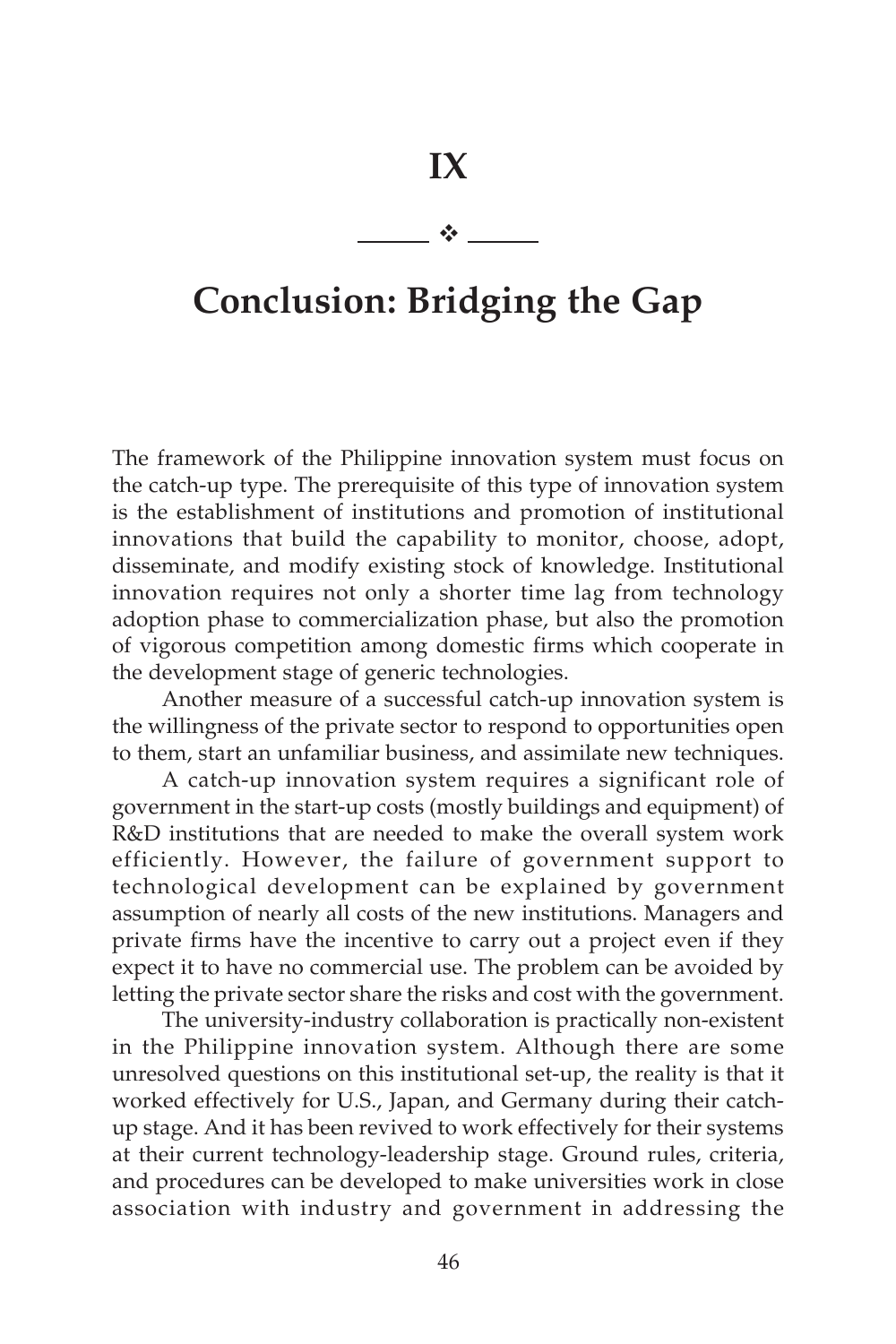competitiveness, economic growth, and sustainability goals.

The educational and technical training system must have the capability to produce a large number of quality scientists, engineers, managers, technicians, and skilled workers. This large number of people aids the diffusion, absorption, and utilization of advanced scientific and engineering knowledge in the catch-up stage of the Philippine economy. Companies must also be willing to partly bear the risks of giving a broadly designed training to workers in highmobility markets.

Research and development institutions will be ineffective if they aim to undertake fundamental research in big science and frontier science in a country whose short-term to medium-term needs largely require routine technology assistance in improving existing operations using proven technologies; and strengthening quality, inventory, control, design, training, and marketing. Most of the existing government RDCs must expand and deliver effectively their TRC-type services for SMEs. But government must eventually phase out their involvement in technology extension institutions (TRCs) because they will just displace potential private investment that is likely to be more cost-effective due to its greater responsiveness to markets.

Testing and certification services of high caliber help develop the market for new products and services. A strong network of standarddeveloping bodies comprising of government, industry, and universities can be encouraged. There is also a need to institute a consistent and sustained promotion of standards as quality, productivity, and technology management tools.

Finally, government can address the ineffectual R&D incentive scheme by implementing a catch-up innovation system that addresses the technological capability-building needs of local firms and industries.<sup>6</sup> Public-private partnerships in job training will address the reluctance of firms to invest in extensive worker training. Building new skills and flexible human capital is consistent with MNAAP's goal of developing globally competitive human resources. MNAAP can likewise complement ongoing initiatives on productivity improvement such as labor-management councils, gain-sharing schemes, and safetyhealth committees.

\_\_\_\_\_\_\_\_\_\_\_\_\_\_\_

<sup>6</sup> See Patalinghug (2001) for possible incentives to R&D activities.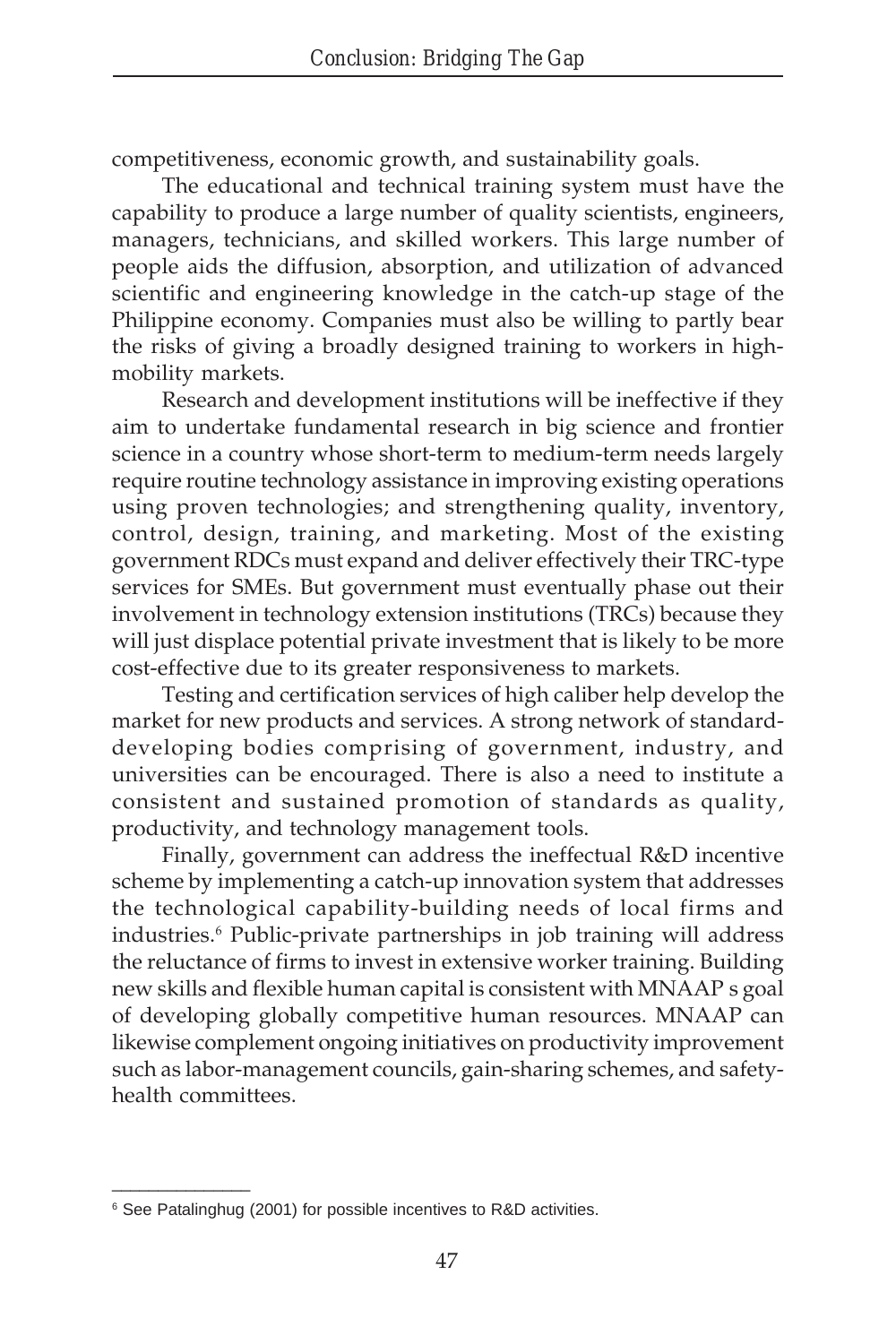## **References**

- Aldaba, R. 2000. The State of Competition in the Philippine Manufacturing Industry. Discussion Paper No. 2000-13. Makati City: Philippine APEC Study Center Network and the Philippine Institute for Development Studies.
- Aliga, A. 2000. The Need for Government-Industry-University Collaboration for Global Competitiveness. In *Managing Technology for Global Competitiveness,* edited by E. Patalinghug, J. Tabbada, and E. Zamora. Quezon City: UP Press.
- Ancog, A. 2001. Gender and Technology. Discussion Paper No. 2001-04. Makati City: Philippine APEC Study Center Network.
- Arnold, E. 1995. *Improving the National Innovation System in Morocco.* London: Technopolis.
- Barney, J. 1997. Gaining and Sustaining Competitive Advantage. Reading, MA: Addison-Wesley Publishing Company.
- Blomstrom, M. and A. Kokko. 2001. Foreign Direct Investment and Spillovers of Technology. In *International Journal of Technology Management* 22(5,6):435-454.
- Brooks, H. 1996. The Evolution of Science Policy. In *Technology, R&D, and the Economy*, edited by B. Smith and C. Barfield. Washington, D.C.: The Brookings Institution.
- Caves, R. and M. Uekusa. 1976. *Industrial Organization in Japan.* Washington, D.C.: Brookings Institution.
- Cororaton, C. 1999a. S&T/R&D: Medium-Term National Action Agenda for Productivity (MNAAP). Paper prepared for the PIDS-DAP project, "A Review of the Components of the Medium-Term National Action Agenda for Productivity." Makati City: Philippine Institute for Development Studies; and Pasig City: Development Academy of the Philippines.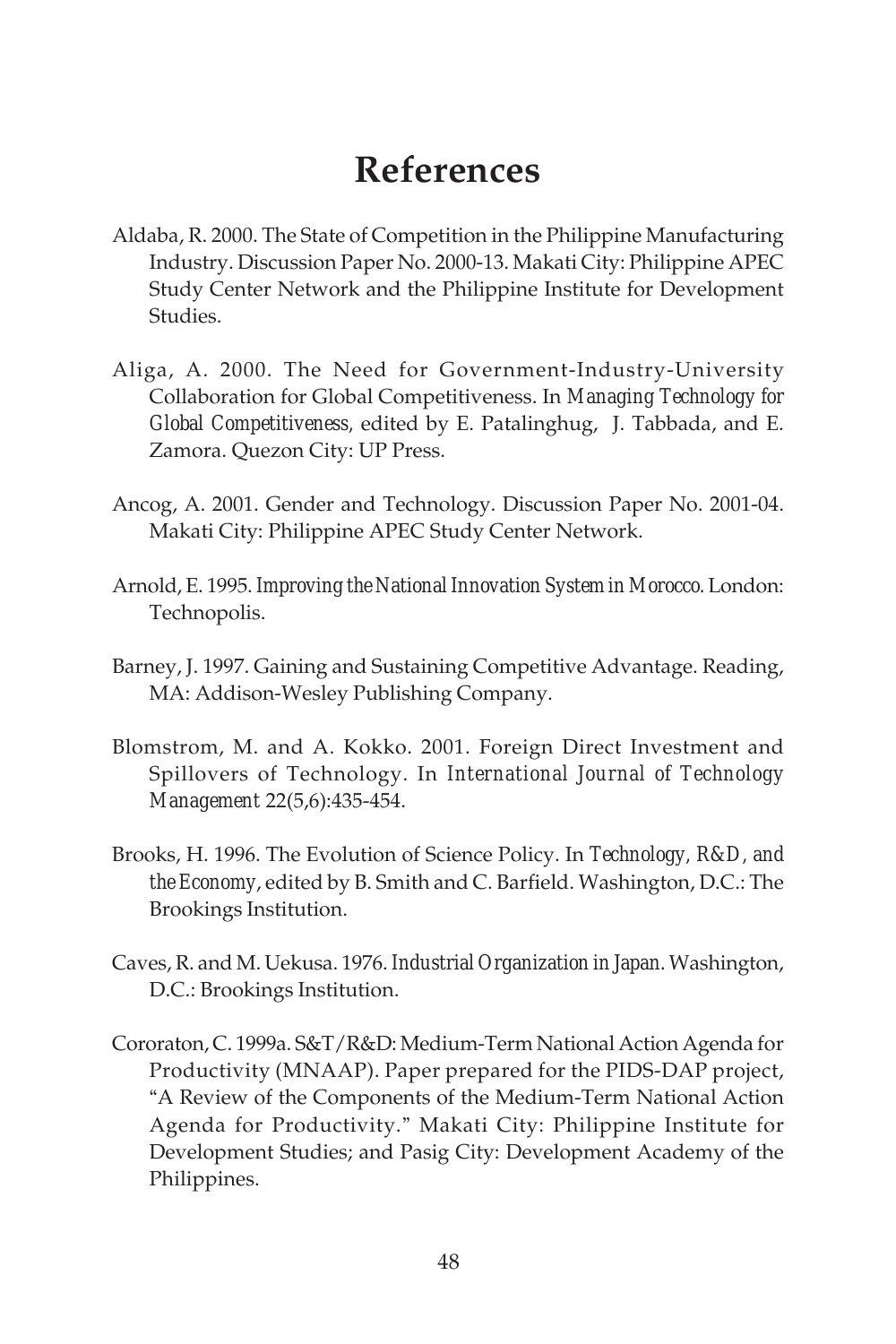\_\_\_\_\_\_\_\_\_\_ . 1999b. R&D Gaps in the Philippines. In *Journal of Philippine Development* 26(2):47-65.

- Cororaton, C., Ma. T. Dueñas, R. Yacat, J. Cuenca, R. Casas and M. Galvan. 1998. Survey of activities in research and development. Makati City: Philippine Institute for Development Studies. Unpublished.
- David, C. 1999. Constraints to Food Security: The Philippine Case. In *Journal of Philippine Development* 26(2):1-46.
- Dertouzos, M., R. Lester, and R. Solow. 1989. *Made in America.* Cambridge, MA: The MIT Press.
- Esguerra, E. 1997. Flexible Labor Arrangement in the Philippines: Trends, Theory, Implications. Paper presented at the 34<sup>th</sup> Annual Meeting of the Philippine Economic Society, Manila, February 28, 1997.
- Freeman, C. 1987. *Technology and Economic Performance: Lessons from Japan*. London: Pinter Publishers.
- Freeman, C. 1992. Formal Scientific and Technical Institutions in the National System of Innovation. In *National Systems of Innovation*, edited by B.A. Lundvall. London: Pinter Publishers.
- Gutierrez, B.P. 2002. Locating in University-Related Technology Parks: An Exploratory Study. Discussion Paper No. 0201. Quezon City: College of Business Administration, University of the Philippines.
- Hane, G. 1999. Comparing University-Industry Linkages in the United States and Japan. In *Industrializing Knowledge*, edited by L. Branscomb, F. Kodama, and R. Florida. Cambridge, MA: The MIT Press.
- Hashimoto, T. 1999. The Hesitant Relationship Reconsidered: University-Industry Cooperation in Postwar Japan. In *Industrializing Knowledge,* edited by in L. Branscomb, F. Kodama, and R. Florida. Cambridge, MA: The MIT Press.
- Hoshino, Y. 1982. Technological and Managerial Development of Japanese Mining: The Case of the Ashio Copper Mine. *The Developing Economies* 20(2):220-239.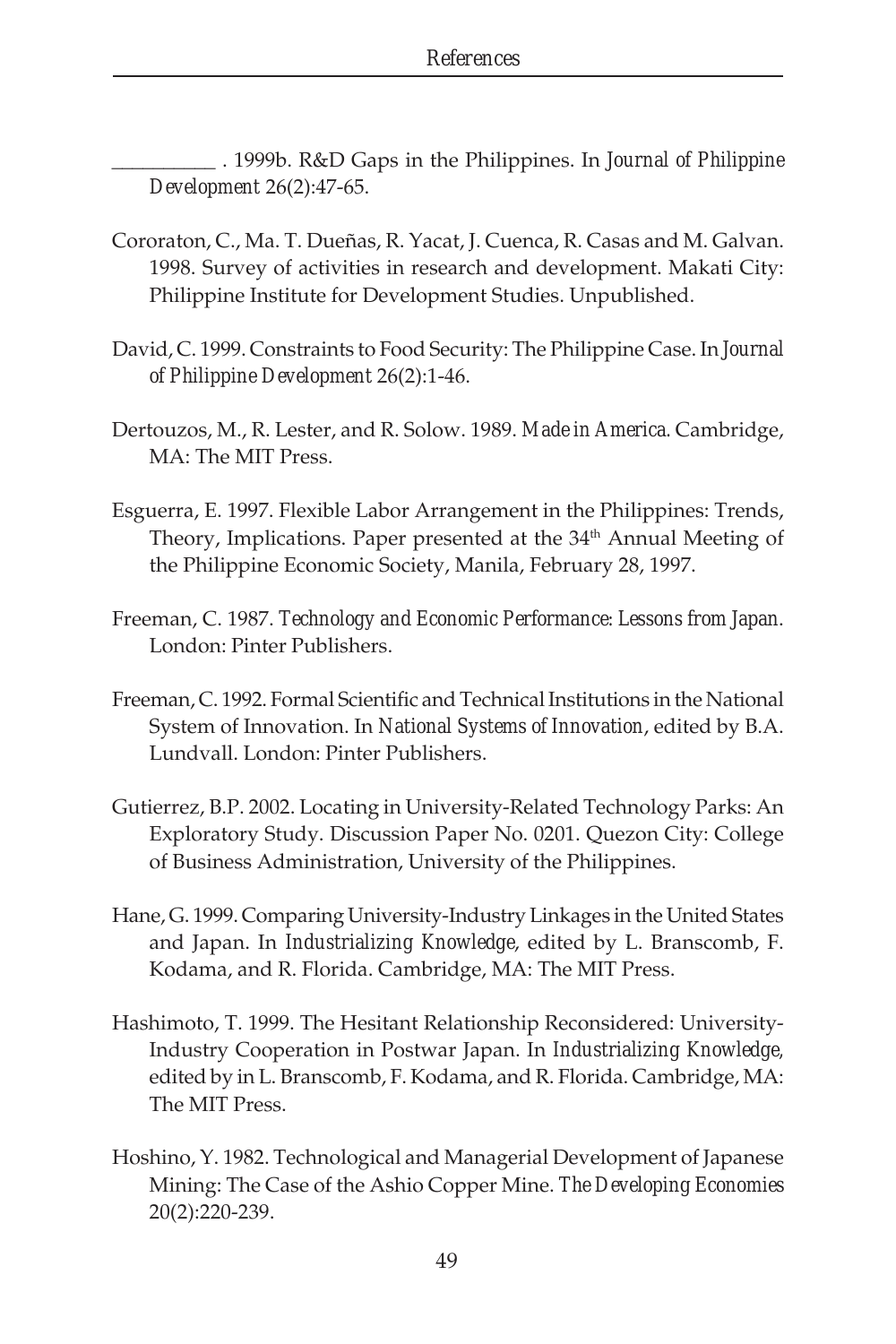- Keck, O. 1993. The National System for Technical Innovation in Germany. In *National Innovation System: A Comparative Analysis,* edited by R. Nelson. New York: Oxford University Press.
- Kim, L. 1997. *Imitation to Innovation.* Boston, MA: Harvard Business School Press.
- Klodt, Henning. 1996. The German Innovation System: Conception, Institutions and Economic Efficiency. Paper presented at the workshop on Productivity and Technological Development Centres held by the Centro de Estudios Sobre Desarollo Economico of the Universidad de los Andes at Medellin, Spain, May 15-16, 1996.
- Kodama, F. 1995. *Emerging Patterns of Innovation.* Boston, MA: Harvard Business School Press.
- Kodama, F. and L. Branscomb. 1999. University Research as an Engine for Growth: How Realistic Is the Vision? In *Industrializing Knowledge,* edited by L. Branscomb, F. Kodama and R. Florida. Cambridge, MA: The MIT Press.
- Lester, R. 1998. *The Productive Edge.* New York: W.W. Norton & Company.
- List, F. 1959. *Das Nationale System der Politischen Oekenomic.* Basel: Kyklos-Verlaq.
- Lundvall, B.A. 1992. Íntroduction. In *National Systems of Innovation,* edited by B. Lundvall. London: Pinter Publishers.
- Mowery, D. and N. Rosenberg. 1989. *Technology and the Pursuit of Economic Growth.* Cambridge: Cambridge University Press.

\_\_\_\_\_\_\_\_\_\_ . 1993. The U.S. National Innovation System. In *National Innovation System: A Comparative Analysis*, edited by R. Nelson. New York: Oxford University Press.

National Statistical Coordination Board (NSCB) . 1998, 1999, 2000. *Philippine Statistical Yearbo*ok. Makati City: NSCB.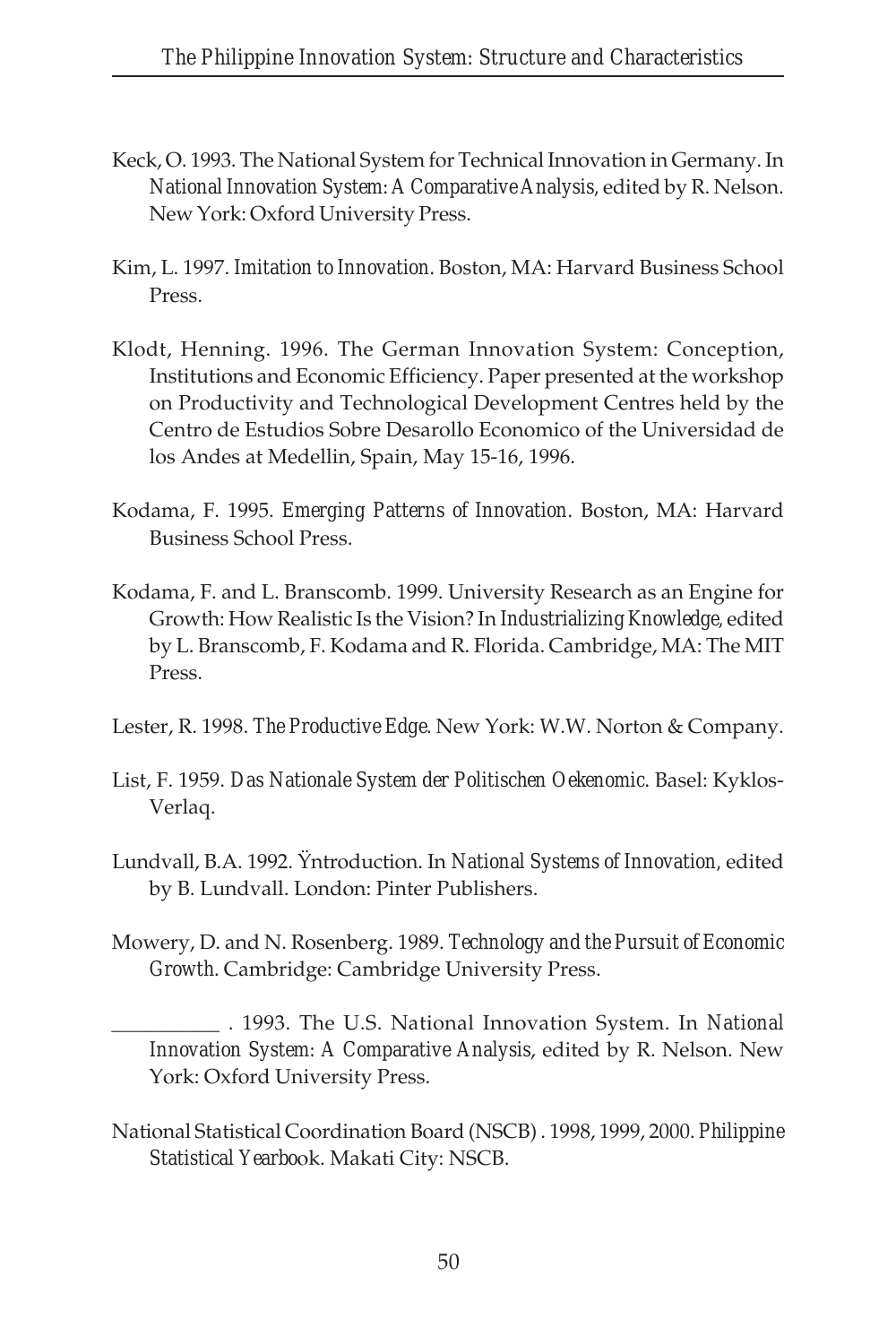- National Statistics Office (NSO). 1983, 1984, 1994. Census of Establishments. Manila: NSO.
	- \_\_\_\_\_\_\_\_\_\_ . 1985 Annual Survey of Manufacturers. Manila. NSO.
- Nelson, R. 1987. Understanding Technical Change as an Evolutionary Process. Amsterdam: North Holland Press.
	- \_\_\_\_\_\_\_\_\_\_ . 1988. Institutions Supporting Technical Change in the United States. In Technical Change and Economic Theory, edited by G. Dosi, C. Freeman, R. Nelson, G. Silverberg and L. Soete. London: Pinter Publishers.

\_\_\_\_\_\_\_\_\_\_ . 1993. National Innovation Systems: A Comparative Analysis. New York: Oxford University Press.

- Odagiri, H. 1999. University-Industry Collaboration in Japan: Facts and Interpretations. In Industrializing Knowledge, edited by L. Branscomb, F. Kodama, and R. Florida. Cambridge, MA: The MIT Press.
- Odagiri, H. and A. Goto. 1993. The Japanese System of Innovation: Past, Present, and Future. In *National Innovation System: A Comparative Analysis*, edited by R. Nelson. New York: Oxford University Press.
- Okimoto, D. and G. Saxonhouse. 1987. Technology and the Future of the Economy. In *T*he Political Economy of Japan 1 [The Domestic Transformation], edited by K. Yamamura and Y. Yasuba. Stanford, CA: Stanford University Press.
- Orbeta, A. 1999. Human Resources Aspect in the Medium-Term National Action Agenda for Productivity. PIDS Discussion Paper 2000-22. Makati City: Philippine Institute for Development Studies.
- Patalinghug, E. 1999. An Institutional Analysis of R&D Expenditure in the Public and Private Sectors. Discussion Paper No. 99-26. Makati City: Philippine Institute for Development Studies.

\_\_\_\_\_\_\_\_\_\_ . 2001. An Assessment of Science and Technology Policies in the Philippines. In *International Journal of Technology Management* 22(5,6):599-616.